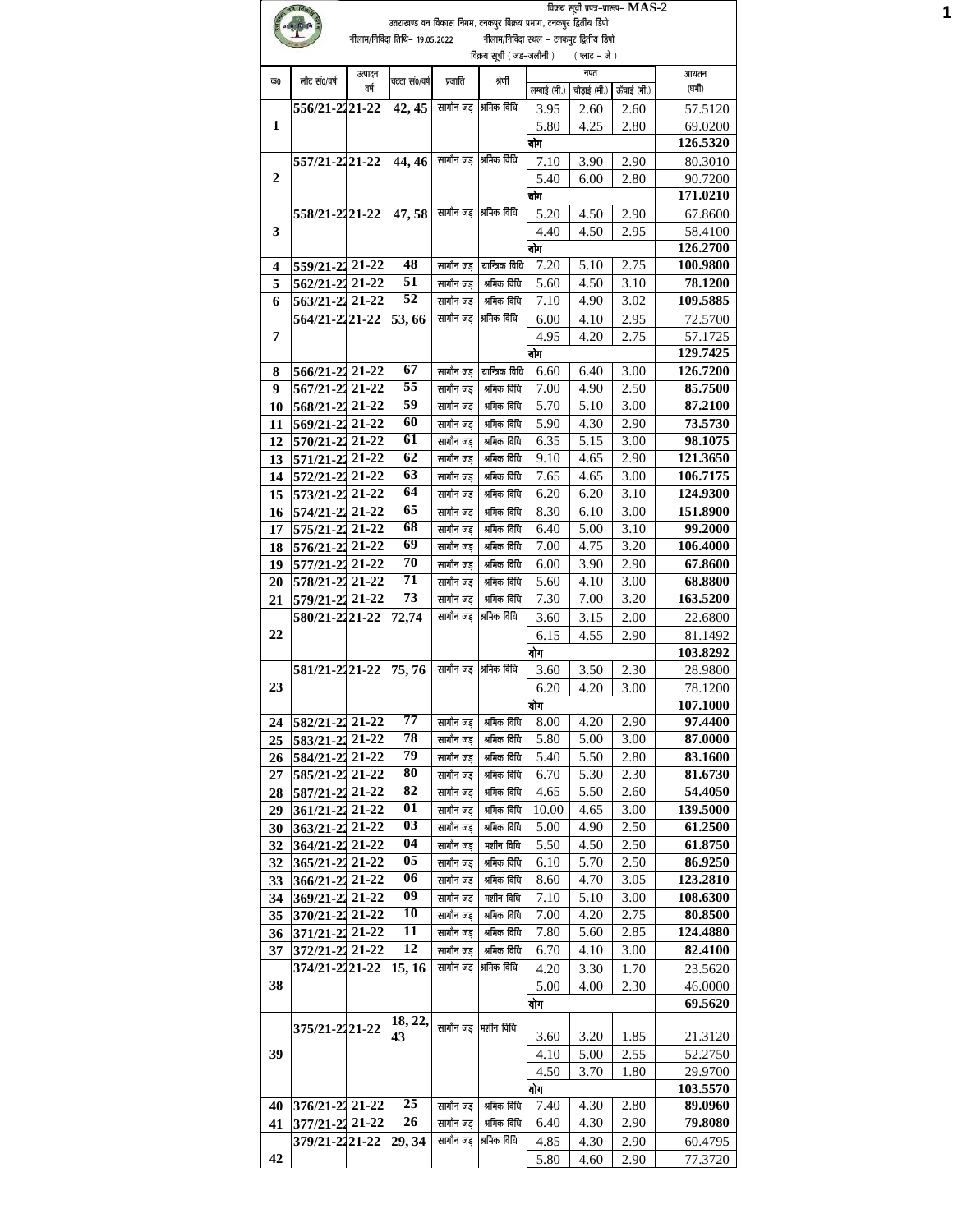D.M.M.U.A.F.D.CORP **STATE BANK OF INDIA TANAKPUR A/C- 11208035186 A/C - 11208035095 IFSC CODE- SBIN0001872 IFSC CODE- SBIN0001872**

|    |                        |           |        |           |                        | योग  |      |      | 137.8515 |
|----|------------------------|-----------|--------|-----------|------------------------|------|------|------|----------|
| 43 | $ 380/21 - 2121 - 22 $ |           | 30     | सागौन जड  | श्रमिक विधि            | 9.10 | 6.00 | 2.75 | 150.1500 |
| 44 | $ 381/21-22 21-22 $    |           | 31     | सागौन जड  | श्रमिक विधि            | 7.80 | 4.65 | 3.10 | 112.4370 |
| 45 | $ 382/21 - 2121 - 22 $ |           | 32     | सागौन जड  | श्रमिक विधि            | 7.25 | 4.10 | 2.90 | 86.2025  |
| 46 | $ 383/21 - 2121 - 22 $ |           | 35     | सागौन जड  | श्रमिक विधि            | 7.20 | 4.90 | 2.70 | 95.2560  |
| 47 | $ 384/21-222 $         |           | 36     | सागौन जड़ | श्रमिक विधि            | 6.30 | 4.30 | 3.00 | 81.2700  |
|    | $ 385/21 -$            | $21 - 22$ | 37, 38 |           | सागौन जड़  श्रमिक विधि |      |      |      |          |
| 48 | 22                     |           |        |           |                        | 5.40 | 4.25 | 3.10 | 71.1450  |
|    |                        |           |        |           |                        | 6.00 | 5.00 | 2.90 | 87.0000  |
|    |                        |           |        |           |                        |      | योग  |      | 158.1450 |
| 49 | $ 386/21-222 $         |           | 39     | सागौन जड  | श्रमिक विधि            | 6.10 | 5.30 | 2.75 | 88.9075  |

| ਨ0ਦਾ0 | प्रजात        | लाट | आयतन                                                           |
|-------|---------------|-----|----------------------------------------------------------------|
|       | ं जड<br>सागान | 49  | 4357<br>5060<br>$\blacksquare\blacksquare\cup\cup\blacksquare$ |

## **BANK DETAIL FOR R.T.G.S DEPOT TANAKPUR**

| M.D.U.A.F.D.CORP              |
|-------------------------------|
| <b>STATE BANK OF INDIA T.</b> |
| A/C- 11208035186              |
| IFSC CODE-SBIN0001872         |

g0 -------------------------------------- g0 --------------------------------------

प्लाट प्रभारी (प्लाट) अस्ति । सामान्या अधिकारी अधिकारी अधिकारी । सुहर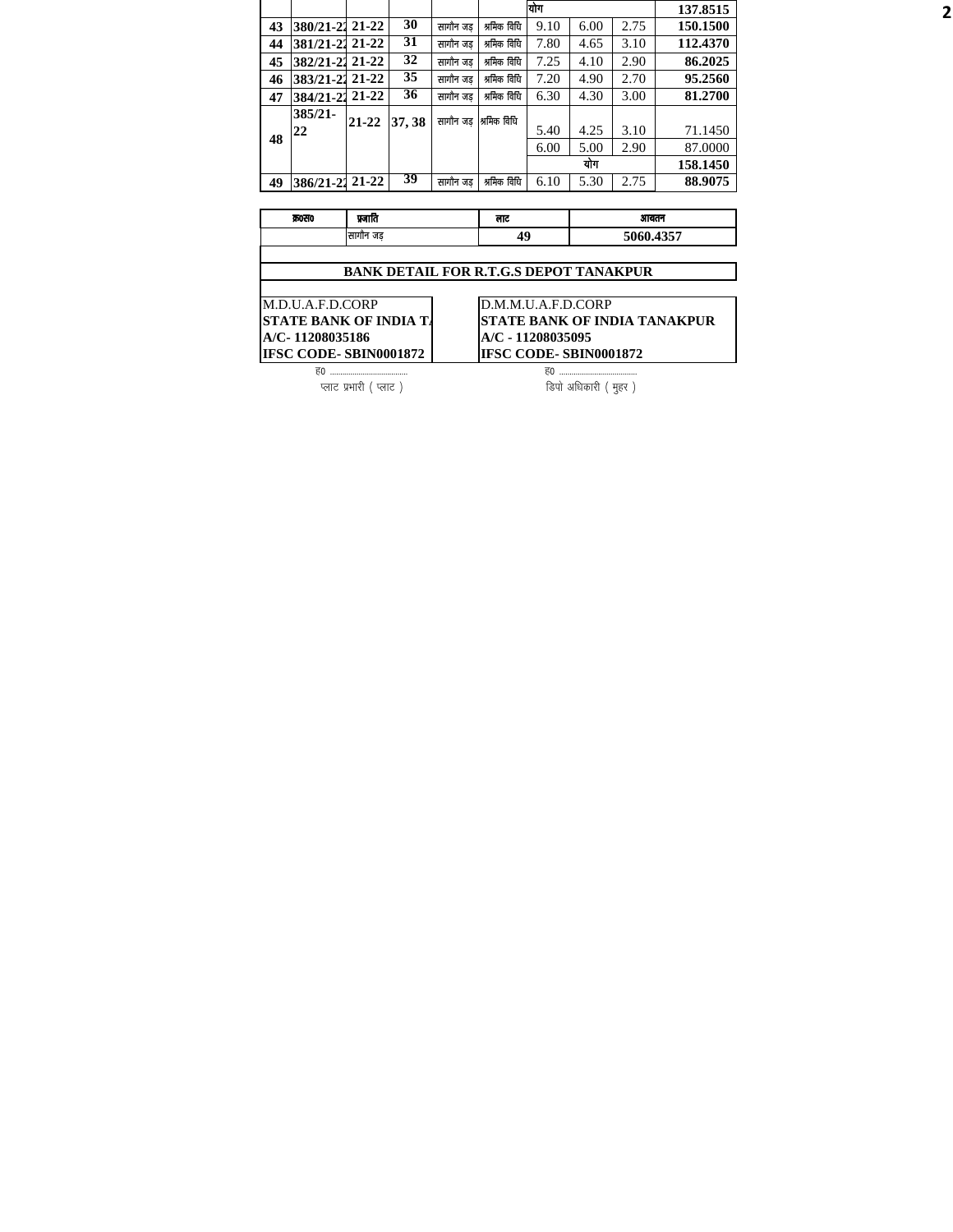

## उत्तराखण्ड वन विकास निगम टनकपुर विक्रय प्रभाग, टनकपुर द्वितीय डिपो

नीलाम दिनॉक 19-05-2022 नीलाम स्थल – टनकपुर द्वितीय डिपो

3

विक्रय सूची ( प्रकाष्ठ आदि ) ( प्लाट – )

|                  |               | उत्पादन              |                        |                                     |                     | नपत          |                     |                      | आयतन             |
|------------------|---------------|----------------------|------------------------|-------------------------------------|---------------------|--------------|---------------------|----------------------|------------------|
| <b>40000</b>     | लौट सं0/वर्ष  | वर्ष                 | चटटा सं0/वर्ष          | श्रेणी<br>प्रजाति<br>III<br>साल गोल | लिम्बाई मी $\bm{0}$ | मध्य घेरी    | नग                  | (घमी)                |                  |
| $\mathbf{1}$     | $7/21 - 22$   | 21.22                | 18                     |                                     |                     | 1.85         | 91-120              | 11                   | 1.327            |
| $\boldsymbol{2}$ | 15/21-22      | 21.22                | $\mathbf A$<br>42<br>G | साल गोल                             | III                 | 2.45         | 91-120              | 69                   | 12.3317          |
| $\boldsymbol{3}$ | $17/21 - 22$  | 21.22                | 44<br>$\mathbf F$      | साल गोल                             | Ш                   | 2.45         | 121-150             | 42                   | 11.8474          |
|                  |               |                      | 54                     |                                     |                     |              |                     |                      |                  |
| $\boldsymbol{4}$ | $21/21 - 22$  | 21.22                | $\mathbf F$            | साल गोल                             | $\mathbf{III}$      | 2.15         | 91-120              | 62                   | 9.4335           |
|                  |               |                      |                        |                                     |                     | 1.85         | $31 - 60$           | 6                    | 0.1968           |
|                  |               |                      |                        |                                     |                     | 1.85         | 61-90               | 16                   | 1.0193           |
|                  |               |                      | 60, 61                 |                                     |                     | 2.15         | $31 - 60$           | 13                   | 0.5721           |
| 5                | 29/21-22      | 21.22                | $\mathbf{F}$           | साल गोल                             | IV                  | 2.15<br>2.45 | 61-90<br>$31 - 60$  | 43<br>8              | 3.1401<br>0.378  |
|                  |               |                      |                        |                                     |                     | 2.45         | 61-90               | 19                   | 1.7328           |
|                  |               |                      |                        |                                     |                     |              | योग                 | 105                  | 7.0391           |
|                  |               |                      |                        |                                     |                     | 0.95         | 61-90               | $\overline{2}$       | 0.076            |
|                  |               |                      |                        |                                     |                     | 1.25         | $31 - 60$           | 5                    | 0.1089           |
|                  |               |                      | 16,02                  |                                     |                     | 1.25         | 61-90               | 11                   | 0.4681           |
| 6                | 48/21-22      | 21.22                | $\mathbf{A}$           | साल गोल                             | IV                  | 1.55         | $31 - 60$           | 5                    | 0.1365           |
|                  |               |                      |                        |                                     |                     | 1.55         | 61-90               | 14                   | 0.7178           |
|                  |               |                      |                        |                                     |                     |              | योग                 | 37                   | 1.5073           |
| $\mathcal{T}%$   | 55/21-22      | 21.22                | 81<br>$\mathbf C$      | साल गोल                             | $\mathbf{III}$      | 2.15         | 91-120              | 22                   | 3.3917           |
|                  |               |                      | 90                     |                                     |                     |              |                     |                      |                  |
| 8                | $ 60/21-22 $  | 21.22                | $\mathbf C$            | साल गोल                             | Ш                   | 1.85         | 91-120              | 5                    | 0.5748           |
|                  |               |                      |                        |                                     |                     | 0.95         | 61-90               | $\mathbf{1}$         | 0.0429           |
|                  |               |                      |                        |                                     | IV                  | 1.25         | $31 - 60$           | $\overline{2}$       | 0.0544           |
| 9                | $64/21 - 22$  | 21.22                | 37<br>D                | साल गोल                             |                     | 1.25         | 61-90               | 12                   | 0.5712           |
|                  |               |                      |                        |                                     |                     | 1.55         | $31 - 60$           | $\overline{2}$       | 0.0698           |
|                  |               |                      |                        |                                     |                     | 1.55         | 61-90               | $\overline{7}$       | 0.4542           |
|                  |               |                      |                        |                                     |                     |              | योग                 | 24                   | 1.1925           |
| <b>10</b>        | $ 65/21-22 $  | 21.22                | 73<br>$\bf{B}$         | साल गोल                             | $\mathbf{m}$        | 2.15         | 91-120              | 22                   | 3.2386           |
|                  |               |                      |                        |                                     |                     | 0.95         | 61-90               | $\overline{2}$       | 0.0709           |
|                  |               |                      |                        |                                     |                     | 0.95         | 91-120              | $\overline{2}$       | 0.1237           |
|                  |               |                      |                        |                                     |                     | 0.95<br>1.25 | 121-150<br>91-120   | $\mathbf{1}$<br>6    | 0.1003<br>0.4808 |
| <b>11</b>        | $262/21 - 22$ | 21.22                | 4, 8, 43               | साल गोल                             | IV                  | 1.25         | 121-150             | $\mathbf{1}$         | 0.1201           |
|                  |               | विकास कार्य          |                        |                                     |                     | 1.25         | 151 UP              |                      | 0.2000           |
|                  |               |                      |                        |                                     |                     | 1.55         | 91-120              |                      | 0.0874           |
|                  |               |                      |                        |                                     |                     | 1.55         | 151 UP              |                      | 0.2238           |
|                  |               |                      |                        |                                     |                     |              | योग                 | 15                   | 1.4070           |
|                  |               |                      |                        |                                     |                     | 1.85         | $31 - 60$           | 19                   | 0.5334           |
|                  |               |                      |                        |                                     |                     | 1.85         | 61-90               | $\overline{4}$       | 0.2613           |
|                  |               |                      |                        |                                     |                     | 1.85         | 121-150             |                      | 0.2139           |
|                  |               |                      |                        |                                     |                     | 2.15         | $31 - 60$           | 16<br>$\overline{ }$ | 0.5484           |
|                  |               |                      |                        |                                     |                     | 2.15         | $61-90$             | $\mathcal{L}$        | 0.3737           |
| <b>12</b>        | 263/21-22     | 21.22<br>विकास कार्य | 7, 9, 40, 41           | साल गोल                             | IV                  | 2.15<br>2.45 | 91-120<br>$31 - 60$ | $\overline{3}$<br>92 | 0.461<br>3.3877  |
|                  |               |                      |                        |                                     |                     | 2.45         | 61-90               | $\overline{7}$       | 0.4876           |
|                  |               |                      |                        |                                     |                     | 2.75         | $31 - 60$           | $\overline{2}$       | 0.0678           |
|                  |               |                      |                        |                                     |                     | 2.75         | 61-90               |                      | 0.0661           |
|                  |               |                      |                        |                                     |                     | 3.05         | $31 - 60$           |                      | 0.0305           |
|                  |               |                      |                        |                                     |                     | योग          | 151                 | 6.4314               |                  |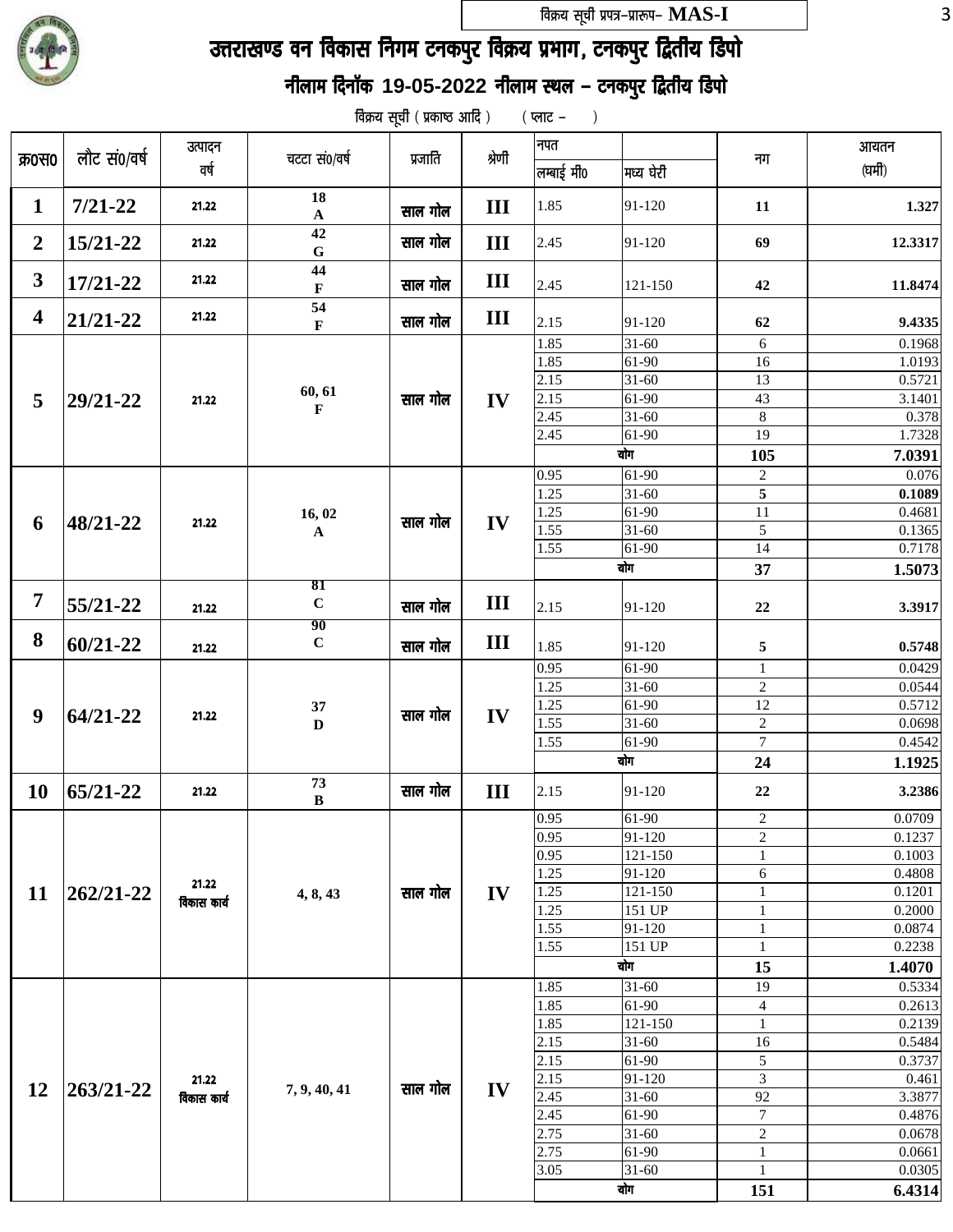| 13        | 270/21-22     | 21.22                | 72<br>$\, {\bf B}$             | साल गोल | III            | 2.15         | 91-120             | 44                      | $6.8217$ <sup>4</sup> |
|-----------|---------------|----------------------|--------------------------------|---------|----------------|--------------|--------------------|-------------------------|-----------------------|
| 14        | $ 271/21-22 $ | 21.22                | 77<br>$\mathbf C$              | साल गोल | $\mathbf{I}$   | 2.45         | 91-120             | 52                      | 9.237                 |
| 15        | 279/21-22     | 21.22<br>विकास कार्य | 3,13<br>$\mathbf{A}$           | साल गोल | $\mathbf{H}$   | 2.15         | 61-90              | 5                       | 0.4405                |
|           |               |                      |                                |         |                | 1.55         | 121-150            | $\overline{2}$          | 0.3598                |
| <b>16</b> | 280/21-22     | 21.22                | 5,12                           | साल गोल | $\mathbf{m}$   | 1.55         | $151$ -up          |                         | 0.5080                |
|           |               | विकास कार्य          | $\mathbf{A}$                   |         |                |              | योग                | $\mathbf{3}$            | 0.8678                |
| 17        | 283/21-22     | 21.22<br>विकास कार्य | $\overline{7}$<br>$\mathbf{A}$ | साल गोल | III            | 1.85         | $151$ -up          | $\overline{\mathbf{3}}$ | 1.3975                |
| 18        | 285/21-22     | 21.22<br>विकास कार्य | 9,16<br>$\mathbf{A}$           | साल गोल | $\mathbf{I}$   | 1.85         | 61-90              | $\overline{\mathbf{4}}$ | 0.3234                |
| 19        | 286/21-22     | 21.22<br>विकास कार्य | 11,18<br>$\mathbf{A}$          | साल गोल | III            | 2.45         | $151$ -up          | $\overline{\mathbf{4}}$ | 3.3809                |
|           |               |                      |                                |         |                | 1.85         | $31 - 60$          | $\mathbf{1}$            | 0.3500                |
|           |               | 21.22                |                                |         |                | 1.85         | 61-90              | $\overline{2}$          | 0.1790                |
| 20        | 287/21-22     | विकास कार्य          | 15, 23<br>$\mathbf{A}$         | साल गोल | IV             | 2.15         | $31 - 60$          |                         | 0.0484                |
|           |               |                      |                                |         |                | 2.15         | 61-90              | $\overline{4}$          | 0.2188                |
|           |               |                      |                                |         |                |              | योग                | 8                       | 0.4812                |
|           |               |                      |                                |         |                | 0.95         | $31 - 60$          |                         | 0.0214                |
|           |               | 21.22                |                                |         |                | 0.95         | 61-90              | $\overline{2}$          | 0.065                 |
|           | 21 288/21-22  | विकास कार्य          | 17,22                          | साल गोल | IV             | 1.25         | $31 - 60$          | $\overline{2}$          | 0.0535                |
|           |               |                      | $\mathbf{A}$                   |         |                | 1.25         | 61-90              | $\overline{4}$          | 0.1656                |
|           |               |                      |                                |         |                | 1.55<br>योग– | 61-90              | $\overline{4}$          | 0.1771                |
|           |               |                      |                                |         |                |              | 91-120             | 13                      | 0.4826                |
|           |               |                      |                                |         |                | 0.95<br>1.25 | 91-120             |                         | 0.0503<br>0.0813      |
|           |               |                      |                                |         |                | 1.25         | 121-150            |                         | 0.1221                |
| <b>22</b> | 289/21-22     | 21.22                | 21,32                          | साल गोल | IV             | 1.55         | 91-120             | $\mathfrak{Z}$          | 0.3504                |
|           |               | विकास कार्य          | $\mathbf{A}$                   |         |                | 1.55         | 121-150            |                         | 0.1899                |
|           |               |                      |                                |         |                | 1.85         | 121-150            |                         | 0.1778                |
|           |               |                      |                                |         |                |              | योग                | 8                       | 0.9718                |
|           |               |                      |                                |         |                | 0.65         | 91-120             |                         | 0.0344                |
|           |               |                      |                                |         |                | 0.95         | $31 - 60$          | 9                       | 0.1342                |
|           |               |                      |                                |         |                | 0.95         | 60-90              | 15                      | 0.5465                |
|           |               |                      |                                |         |                | 0.95         | 91-120             | 9                       | 0.6116                |
|           |               |                      |                                |         |                | 0.95         | 121-150            | $\overline{3}$          | 0.2938                |
|           |               |                      |                                |         |                | 1.25<br>1.25 | $31 - 60$<br>61-90 | 45<br>30                | 0.8879<br>1.2622      |
|           |               |                      |                                |         |                | 1.25         | 91-120             | $\overline{2}$          | 0.1738                |
|           |               | 20.21                |                                |         |                | 1.25         | 121-150            |                         | 0.1445                |
| 23        | 630/21-22     | विकास कार्य          | 86                             | साल गोल | IV             | 1.55         | $31 - 60$          | 51                      | 1.1694                |
|           |               |                      |                                |         |                | 1.55         | 61-90              | 18                      | 0.9133                |
|           |               |                      |                                |         |                | 1.85         | $31 - 60$          | 42                      | 1.2190                |
|           |               |                      |                                |         |                | 1.85         | 61-90              | 10                      | 0.6471                |
|           |               |                      |                                |         |                | 2.15         | $31 - 60$          | 10                      | 0.3142                |
|           |               |                      |                                |         |                | 2.15<br>2.45 | 61-90<br>$31 - 60$ | $\overline{4}$<br>12    | 0.2346<br>0.3692      |
|           |               |                      |                                |         |                | 2.45         | 61-90              | $\overline{2}$          | 0.1339                |
|           |               |                      |                                |         |                | 2.75         | $31 - 60$          |                         | 0.0619                |
|           |               |                      |                                |         |                |              | योग                | 265                     | 9.1515                |
| 24        | $ 668/21-22 $ | 21.22                | 65<br>$\bf{B}$                 | साल गोल | $\mathbf{H}$   | 2.45         | 121-150            | 24                      | 6.7237                |
| 25        | 669/21-22     | 21.22                | 95<br>$\mathbf C$              | साल गोल | III            | 2.45         | 121-150            | 12                      | 3.3533                |
| <b>26</b> | 672/21-22     | 21.22                | 71<br>$\bf{B}$                 | साल गोल | III            | 1.85         | 91-120             | <b>10</b>               | 1.179                 |
| <b>27</b> | 674/21-22     | 21.22                | 55<br>$\mathbf{F}$             | साल गोल | III            | 2.15         | 61-90              | 98                      | 8.7611                |
| 28        | $ 675/21-22 $ | 21.22                | 66<br>$\bf{B}$                 | साल गोल | $\mathbf{III}$ | 2.15         | 61-90              | 30                      | 2.5156                |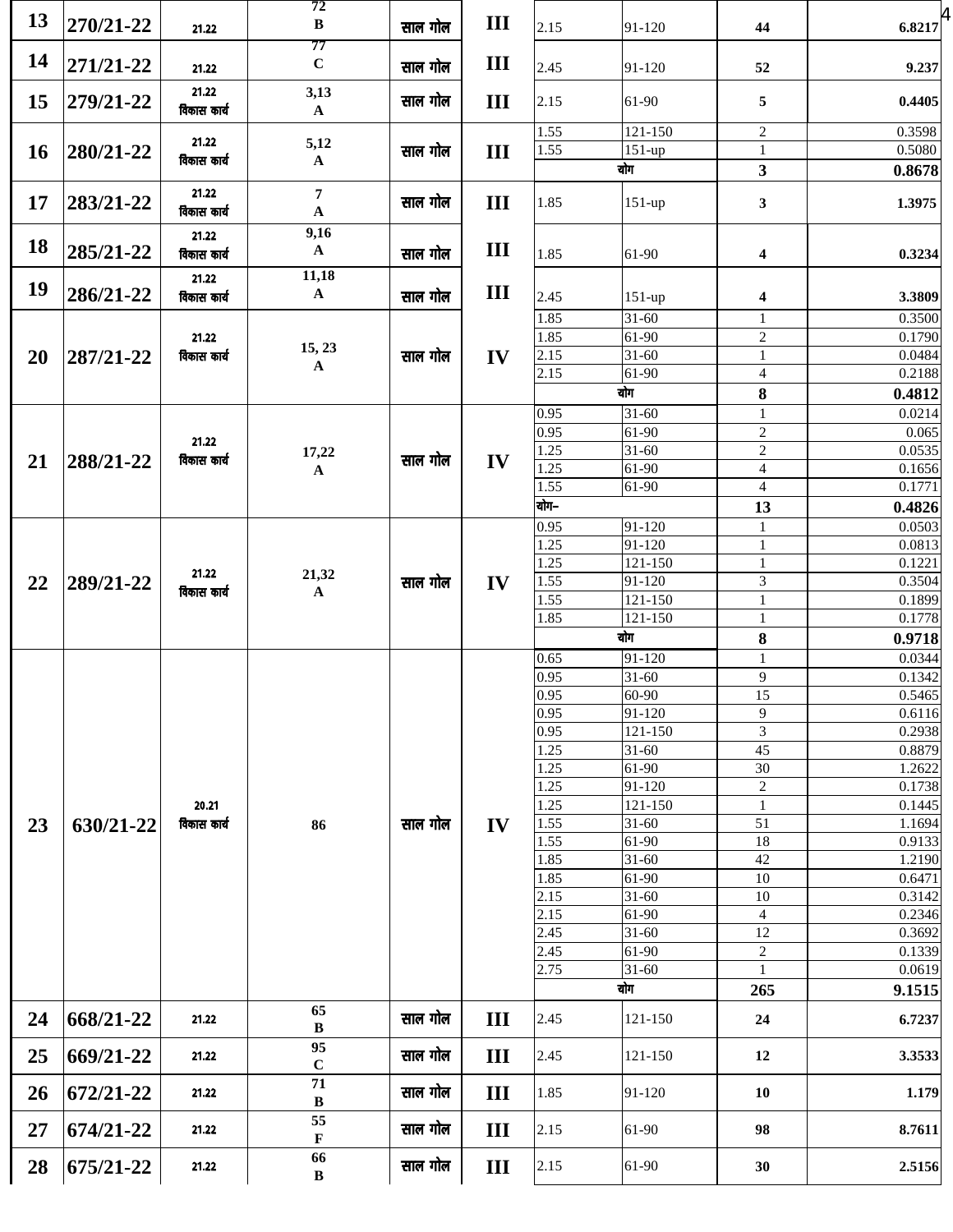| 29 | $ 676/21-22 $ | 21.22 | 94, 106<br>$\mathbf C$      | साल गोल | $\mathbf{I}$   | 2.15         | 61-90              | 95                               | $8.0332$ <sup>5</sup> |
|----|---------------|-------|-----------------------------|---------|----------------|--------------|--------------------|----------------------------------|-----------------------|
| 30 | 677/21-22     | 21.22 | 88<br>$\mathbf C$           | साल गोल | $\mathbf{H}$   | 2.45         | 91-120             | 59                               | 9.9126                |
| 31 | 678/21-22     | 21.22 | 125, 126<br>${\bf E}$       | साल गोल | $\mathbf{I}$   | 2.45         | 91-120             | 39                               | 6.7563                |
| 32 | 679/21-22     | 21.22 | 56<br>$\mathbf F$           | साल गोल | $\mathbf{III}$ | 2.15         | 91-120             | 70                               | 10.2096               |
|    |               |       |                             |         |                | 2.15         | 61-90              | $\overline{2}$                   | 0.1396                |
| 33 | 680/21-22     | 21.22 | 50<br>$\mathbf F$           | साल गोल | $\mathbf{III}$ | 2.45         | 61-90              | 56                               | 5.8296                |
| 34 | 681/21-22     | 21.22 | 96                          | साल गोल | III            | 2.15         | योग<br>91-120      | 58<br>17                         | 5.9692<br>2.4326      |
| 35 | 682/21-22     | 21.22 | $\mathbf C$<br>57           | साल गोल | Ш              | 1.85         | 61-90              | 50                               | 3.5021                |
|    |               |       | $\mathbf C$<br>86, 97       |         |                |              |                    |                                  |                       |
| 36 | 683/21-22     | 21.22 | $\mathbf C$<br><b>100</b>   | साल गोल | $\mathbf{III}$ | 1.85         | 61-90              | 11                               | 0.8858                |
| 37 | 686/21-22     | 21.22 | $\mathbf{D}$                | साल गोल | $\mathbf{I}$   | 2.15         | 121-150            | 25                               | 5.8281                |
| 38 | 689/21-22     | 21.22 | 112<br>D                    | साल गोल | $\mathbf{III}$ | 2.15         | $151$ -UP          | 6                                | 2.2487                |
| 39 | 690/21-22     | 21.22 | 99<br>$\mathbf D$           | साल गोल | $\mathbf{III}$ | 2.15         | $151$ -UP          | $\overline{7}$                   | 2.5828                |
| 40 | $ 691/21-22 $ | 20.21 | 39<br>$\mathbf A$           | साल गोल | Ш              | 1.25         | $151$ -up          | $\boldsymbol{2}$                 | 0.6132                |
|    |               |       | 67                          |         |                | 1.25         | 121-150            |                                  | 0.132                 |
| 41 | 692/21-22     | 21.22 | $\bf{B}$                    | साल गोल | Ш              | 1.25         | $151$ -UP          | $\mathbf{1}$                     | 0.3001                |
|    |               |       |                             |         |                |              | योग                | $\overline{2}$                   | 0.4321                |
| 42 | $ 694/21-22 $ | 21.22 | 105<br>$\mathbf C$          | साल गोल | $\mathbf{H}$   | 1.55         | 61-90              | $\mathbf{3}$                     | 0.1875                |
|    |               |       |                             |         |                | 1.25         | 91-120             | $\overline{2}$                   | 0.141                 |
| 43 | 697/21-22     | 21.22 | 109<br>$\mathbf C$          | साल गोल | IV             | 1.55<br>1.55 | 91-120<br>121-150  | $\overline{4}$<br>$\overline{2}$ | 0.4383<br>0.3486      |
|    |               |       |                             |         |                |              | योग                | 8                                | 0.9279                |
| 44 | 698/21-22     | 21.22 | 116<br>${\bf E}$            | साल गोल | III            | 2.45         | $151$ -UP          | 29                               | 13.229                |
| 45 | 699/21-22     | 21.22 | 117<br>${\bf E}$            | साल गोल | Ш              | 2.45         | 121-150            | 9                                | 2.4443                |
| 46 | 702/21-22     | 21.22 | 123                         | साल गोल | $\mathbf{III}$ | 2.45         | 91-120             | 28                               | 4.5916                |
|    |               |       | $\bf{E}$                    |         |                | 1.85         | $31 - 60$          | 12                               | 0.3929                |
|    |               |       |                             |         |                | 1.85         | 61-90              | 22                               | 1.3995                |
|    |               |       |                             |         |                | 2.15         | $31 - 60$          | 29                               | 1.2042                |
| 47 | 749/21-22     | 21.22 | 80,92,104<br>$\mathbf C$    | साल गोल | IV             | 2.15         | 61-90              | 57                               | 4.1538                |
|    |               |       |                             |         |                | 2.45         | $31 - 60$          | 23                               | 1.0698                |
|    |               |       |                             |         |                | 2.45         | 61-90              | 51                               | 4.2969                |
|    |               |       |                             |         |                |              | योग                | 194                              | 12.5171               |
|    |               |       |                             |         |                | 0.95         | 61-90              | $\overline{4}$                   | 0.1581                |
|    |               |       |                             |         |                | 1.25<br>1.25 | $31 - 60$<br>61-90 | 10<br>30                         | 0.2178<br>1.4104      |
| 48 | $ 750/21-22 $ | 21.22 | 52, 58, 83,<br>93, 103<br>B | साल गोल | IV             | 1.55         | $31 - 60$          | 22                               | 0.6321                |
|    |               |       |                             |         |                | 1.55         | 61-90              | 40                               | 2.2983                |
|    |               |       |                             |         |                |              | योग                | 106                              | 4.7167                |
|    |               |       |                             |         |                | 0.95         | 91-120             | $\overline{4}$                   | 0.2523                |
|    |               |       |                             |         |                | 0.95         | 121-150            |                                  | 0.0973                |
|    |               |       |                             |         |                | 0.95         | $151$ -up          |                                  | 0.2281                |
|    |               |       | 53,78,89                    |         |                | 1.25         | 91-120             | 6                                | 0.5308                |
| 49 | 751/21-22     | 21.22 | F                           | साल गोल | IV             | 1.25<br>1.55 | 121-150<br>91-120  | 10                               | 0.1445<br>1.0581      |
|    |               |       |                             |         |                | 1.55         | 121-150            | 5                                | 0.9886                |
|    |               |       |                             |         |                | 1.55         | $151$ -up          | $\overline{2}$                   | 0.4748                |
|    |               |       |                             |         |                |              | योग                | 30                               | 3.7745                |
|    |               |       |                             |         |                | 1.85         | $31 - 60$          | 20                               | 0.686                 |
|    |               |       |                             |         |                | 1.85         | 61-90              | 41                               | 2.7352                |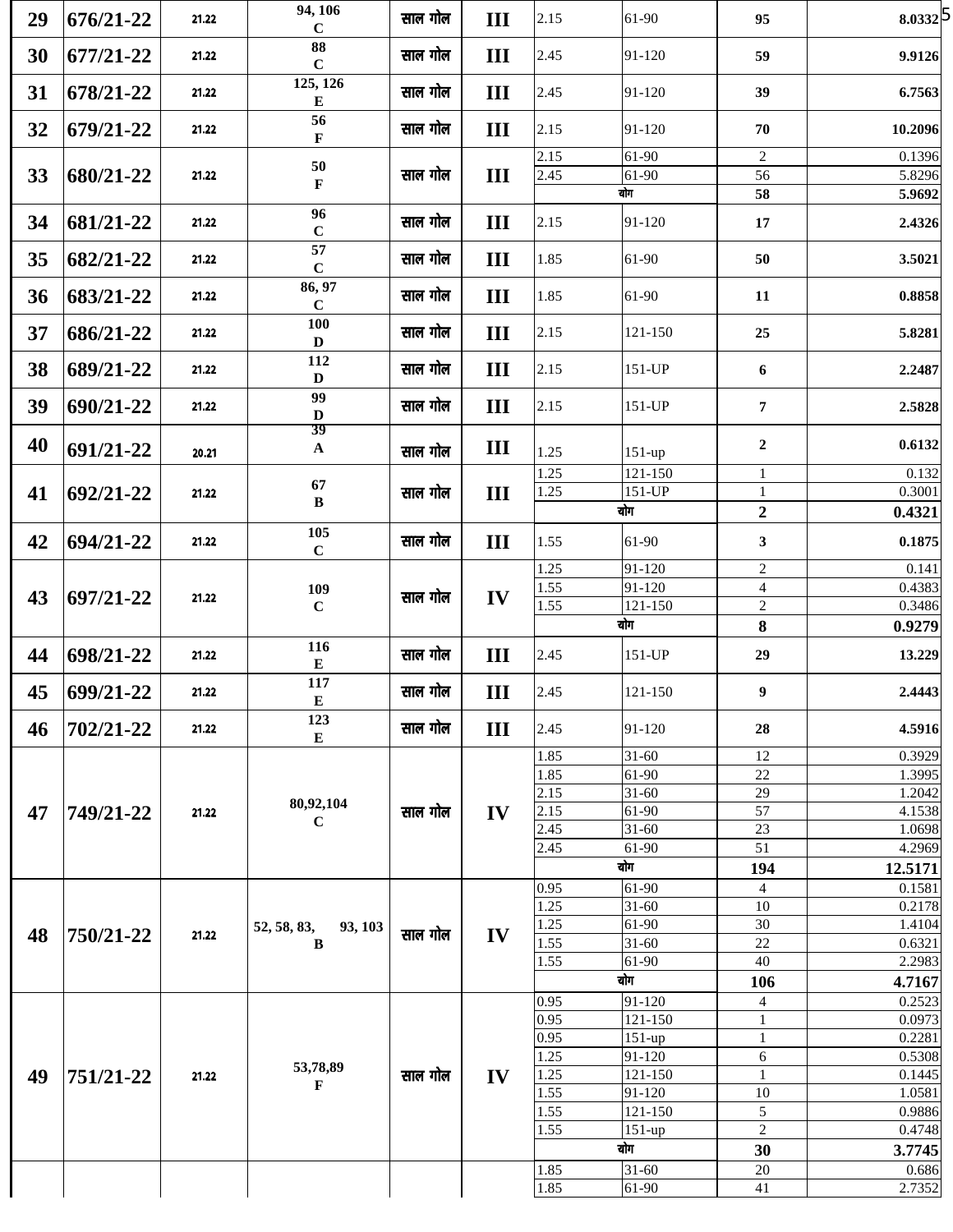|    |                     |       |                       |         |                | 2.15 | $31 - 60$  | 17              | 0.66186 |
|----|---------------------|-------|-----------------------|---------|----------------|------|------------|-----------------|---------|
| 50 | 752/21-22           | 21.22 | 108, 124              | साल गोल | IV             | 2.15 | 61-90      | 44              | 3.2233  |
|    |                     |       | $\mathbf C$           |         |                | 2.45 | $31 - 60$  | 14              | 0.6215  |
|    |                     |       |                       |         |                | 2.45 | 61-90      | 31              | 2.6996  |
|    |                     |       |                       |         |                |      | योग        | 167             | 10.6274 |
|    |                     |       |                       |         |                | 1.85 | 91-120     | 9               | 1.2114  |
|    |                     |       |                       |         |                | 1.85 | $21 - 150$ | $\overline{2}$  | 0.4633  |
|    |                     |       |                       |         |                |      | 91-120     | 17              | 2.4318  |
|    |                     |       |                       |         |                | 2.15 |            |                 |         |
| 51 | 753/21-22           | 21.22 | 102, 119              | साल गोल | IV             | 2.15 | 121-150    | $5\overline{)}$ | 1.1525  |
|    |                     |       | D                     |         |                | 2.45 | 91-120     | 30              | 4.8799  |
|    |                     |       |                       |         |                | 2.45 | 121-150    | 6               | 1.5848  |
|    |                     |       |                       |         |                | 2.45 | $151$ -up  | $\overline{2}$  | 1.2580  |
|    |                     |       |                       |         |                |      | योग        | 71              | 12.9817 |
|    |                     |       |                       |         |                | 0.95 | 61-90      | 3               | 0.1260  |
|    |                     |       |                       |         |                | 1.25 | $31 - 60$  | 3               | 0.0757  |
|    |                     |       | 110, 131, 137         | साल गोल |                | 1.25 | 61-90      | 3               | 0.6148  |
| 52 | 754/21-22           | 21.22 | $\mathbf C$           |         | IV             | 1.55 | $31 - 60$  | $\overline{4}$  | 0.1207  |
|    |                     |       |                       |         |                | 1.55 | 61-90      | 13              | 0.7699  |
|    |                     |       |                       |         |                |      | योग        | 26              | 1.7071  |
|    |                     |       |                       |         |                | 1.85 | 91-120     | 3               | 0.3769  |
|    |                     |       |                       |         |                | 1.85 | $151$ -up  | $\mathbf{1}$    | 0.3957  |
|    |                     |       |                       |         |                | 2.15 | 91-120     | 3               | 0.5091  |
|    |                     |       |                       |         |                |      |            |                 |         |
|    |                     |       | 130,                  |         |                | 2.15 | 121-150    | 4               | 0.872   |
| 53 | 756/21-22           | 21.22 | ${\bf E}$             | साल गोल | IV             | 2.15 | $151$ -up  |                 | 0.3883  |
|    |                     |       |                       |         |                | 2.45 | 91-120     | $\overline{2}$  | 0.3247  |
|    |                     |       |                       |         |                | 2.45 | 121-150    | $\overline{2}$  | 0.6350  |
|    |                     |       |                       |         |                | 2.45 | $151$ -up  | 4               | 1.7061  |
|    |                     |       |                       |         |                |      | योग        | 20              | 5.2078  |
|    |                     |       |                       |         |                | 1.85 | $31 - 60$  | 4               | 0.1571  |
|    |                     |       |                       |         |                | 1.85 | 61-90      | 8               | 0.526   |
|    |                     |       |                       |         |                | 2.15 | $31 - 60$  | 22              | 0.9218  |
| 54 | 757/21-22           | 21.22 | 135, 147              | साल गोल | IV             | 2.15 | 61-90      | 29              | 2.0823  |
|    |                     |       | E                     |         |                | 2.45 | $31 - 60$  | 8               | 0.3730  |
|    |                     |       |                       |         |                | 2.45 | 61-90      | 15              | 1.3323  |
|    |                     |       |                       |         |                |      | योग        | 86              | 5.3925  |
|    |                     |       | 234                   |         |                |      |            |                 |         |
| 55 | 892/21-22           | 21.22 | ${\bf E}$             | साल गोल | III            | 2.45 | 61-90      | 33              | 3.2253  |
|    |                     |       | 249, 253              |         |                |      |            |                 |         |
| 56 | 894/21-22           | 21.22 | E                     | साल गोल | III            | 2.45 | 91-120     | 21              | 3.4584  |
|    |                     |       |                       |         |                | 1.25 | 61-90      | 6               | 0.3255  |
| 57 | 937/21-22           | 21.22 | 187, 206<br>113, 148, | साल गोल | III            | 1.55 | 61-90      | 11              | 0.7629  |
|    |                     |       | D                     |         |                |      | योग        | 17              | 1.0884  |
|    |                     |       |                       |         |                | 0.95 | 91-120     |                 | 0.0492  |
|    |                     |       |                       |         |                | 1.25 | 91-120     | 10              | 0.8145  |
| 58 | 938/21-22           | 21.22 | 191, 210<br>114, 127, | साल गोल | $\mathbf{III}$ | 1.55 | 91-120     | 22              | 2.2551  |
|    |                     |       | D                     |         |                |      | योग        |                 |         |
|    |                     |       |                       |         |                |      |            | 33              | 3.1188  |
|    |                     |       | 136, 146, 174, 179    |         |                | 2.15 | 61-90      | 64              | 5.2884  |
| 59 | 939/21-22           | 21.22 | E                     | साल गोल | $\mathbf{I}$   | 2.45 | 61-90      | 41              | 3.9746  |
|    |                     |       |                       |         |                |      | योग        | 105             | 9.2630  |
|    |                     |       |                       |         |                | 1.85 | 61-90      | $\overline{4}$  | 0.3213  |
| 60 | 940/21-22           | 21.22 | 180, 203, 211, 212    | साल गोल | III            | 2.15 | 61-90      | 18              | 1.1194  |
|    |                     |       | F                     |         |                | 2.45 | 61-90      | 6               | 0.5356  |
|    |                     |       |                       |         |                |      | योग        | 28              | 1.9763  |
|    |                     |       |                       |         |                | 2.15 | 91-120     | 33              | 4.6985  |
| 61 | $ 941/21-22 $       | 21.22 | 140, 141<br>133, 134, | साल गोल | $\mathbf{III}$ | 2.45 | 91-120     | 11              | 1.9716  |
|    |                     |       | $\bf{E}$              |         |                |      | योग        | 44              | 6.6701  |
|    |                     |       |                       |         |                | 2.15 | 91-120     | 11              | 1.6065  |
| 62 | $ 942/21-22 $       | 21.22 | 144, 145,<br>171, 176 | साल गोल | III            | 2.45 | 91-120     | 12              | 1.9873  |
|    |                     |       | E                     |         |                |      | योग        | 23              | 3.5938  |
|    |                     |       |                       |         |                |      |            |                 |         |
|    |                     |       |                       |         |                | 1.85 | 91-120     | $\overline{2}$  | 0.2547  |
|    |                     | 21.22 | 177, 185, 188, 192    | साल गोल | III            | 2.15 | 91-120     | $\overline{7}$  | 0.9303  |
|    | $ 943/21-22 $<br>63 |       | $\mathbf{F}$          |         |                | 2.45 | 91-120     | 10              | 1.5681  |
|    |                     |       |                       |         |                | योग  | 19         | 2.7531          |         |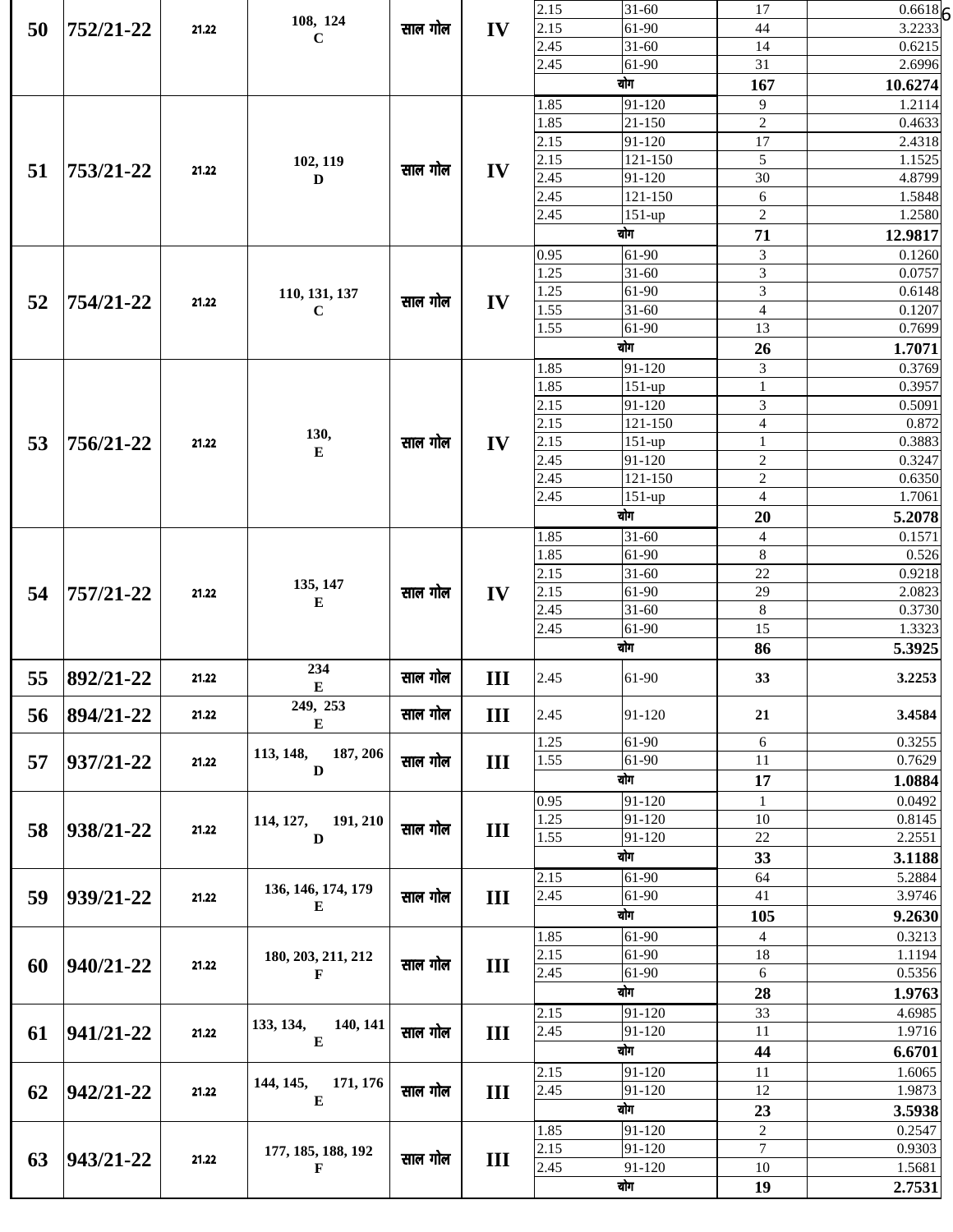|    |               |       |                                |         |                | 2.15 | 91-120    | 18             | 2.8288  |
|----|---------------|-------|--------------------------------|---------|----------------|------|-----------|----------------|---------|
| 64 | 944/21-22     | 21.22 | 194, 202, 207                  | साल गोल | III            | 2.45 | 91-120    | 46             | 7.9506  |
|    |               |       | $\mathbf{F}$                   |         |                |      | योग       | 64             | 10.7794 |
|    |               |       |                                |         |                | 1.85 | 91-120    | 5              | 0.6058  |
|    |               |       | 208, 209, 218                  |         |                | 2.15 | 91-120    | $\overline{3}$ | 0.3664  |
| 65 | 945/21-22     | 21.22 | $\mathbf F$                    | साल गोल | $\mathbf{III}$ | 2.45 | 91-120    | 12             | 1.9655  |
|    |               |       |                                |         |                |      | योग       |                |         |
|    |               |       |                                |         |                |      |           | 20             | 2.9377  |
|    |               |       |                                |         |                | 1.85 | 121-150   | 12             | 2.6535  |
| 66 | 946/21-22     | 21.22 | 128, 132, 139, 143             | साल गोल | III            | 2.15 | 121-150   | 19             | 4.2397  |
|    |               |       | E                              |         |                | 2.45 | 121-150   | $\overline{4}$ | 1.0194  |
|    |               |       |                                |         |                |      | योग       | 35             | 7.9126  |
|    |               |       |                                |         |                | 1.85 | $151$ -up | $\overline{7}$ | 2.2452  |
| 67 | 948/21-22     | 21.22 | 115, 138, 149, 175             | साल गोल | III            | 2.45 | $151$ -up | $\overline{4}$ | 3.1824  |
|    |               |       | E                              |         |                |      | योग       |                |         |
|    |               |       |                                |         |                |      |           | 11             | 5.4276  |
|    |               |       |                                |         |                | 1.85 | $151$ -up |                | 0.4954  |
| 68 | 949/21-22     | 21.22 | 201, 220, 221                  | साल गोल | Ш              | 2.15 | $151$ -up | $\overline{2}$ | 0.7010  |
|    |               |       | $\mathbf F$                    |         |                | 2.45 | $151$ -up | 3              | 1.1683  |
|    |               |       |                                |         |                |      | योग       | 6              | 2.3647  |
|    |               |       |                                |         |                | 1.25 | $31 - 60$ | 3              | 0.0712  |
|    |               |       |                                |         |                | 1.25 | 61-90     | 5              | 0.2149  |
| 69 | 950/21-22     | 21.22 | 172, 178, 186,<br>$\mathbf{F}$ |         |                | 1.55 | $31 - 60$ | $\mathfrak{Z}$ | 0.0937  |
|    |               |       |                                | साल गोल | IV             | 1.55 | 61-90     | 6              | 0.3291  |
|    |               |       |                                |         |                |      |           |                |         |
|    |               |       |                                |         |                |      | योग       | 17             | 0.7089  |
|    |               |       |                                |         |                | 0.95 | 61-90     | $\mathbf{1}$   | 0.0251  |
|    |               |       |                                |         |                | 1.25 | $31 - 60$ |                | 0.0281  |
| 70 | 951/21-22     | 21.22 | 205, 213, 214                  | साल गोल | IV             | 1.25 | $31-60$   | 13             | 0.6382  |
|    |               |       | F                              |         |                | 1.55 | 61-90     | 17             | 0.9362  |
|    |               |       |                                |         |                |      | योग       | 32             | 1.6276  |
|    |               |       |                                |         |                | 1.25 | 91-120    | $\mathfrak{Z}$ | 0.2423  |
|    |               |       |                                | साल गोल |                |      |           |                |         |
| 71 | 952/21-22     | 21.22 | 199, 216                       |         | IV             | 1.25 | 121-150   | $\overline{2}$ | 0.3067  |
|    |               |       | $\mathbf F$                    |         |                | 1.55 | $151$ -up |                | 0.8777  |
|    |               |       |                                |         |                |      | योग       | 6              | 1.4267  |
|    |               |       | 173, 189, 193<br>$\mathbf{F}$  |         |                | 1.85 | $31 - 60$ | 9              | 0.3118  |
|    |               |       |                                |         |                | 1.85 | 61-90     | 20             | 1.2653  |
|    |               |       |                                |         |                | 2.15 | $31 - 60$ | 18             | 0.7680  |
| 72 | 953/21-22     | 21.22 |                                | साल गोल | IV             | 2.15 | 61-90     | 52             | 3.5978  |
|    |               |       |                                |         |                | 2.45 | 61-90     | 5              | 0.4426  |
|    |               |       |                                |         |                |      | योग       | 104            | 6.3855  |
|    |               |       |                                |         |                |      |           |                |         |
|    |               |       |                                |         |                | 1.85 | 91-120    | $\overline{2}$ | 0.2200  |
|    |               |       |                                |         |                | 1.85 | $151$ -up | $\mathbf{1}$   | 0.6605  |
|    |               |       |                                |         |                | 2.15 | 91-120    | 6              | 0.8674  |
| 73 | 954/21-22     | 21.22 | 181, 200, 204                  | साल गोल | IV             | 2.15 | 121-150   |                | 0.3023  |
|    |               |       |                                |         |                | 2.45 | 91-120    | $\overline{3}$ | 0.4245  |
|    |               |       |                                |         |                | 2.45 | 121-150   | $\overline{2}$ | 0.6446  |
|    |               |       |                                |         |                | 2.45 | $151$ -up | $\overline{2}$ | 0.7646  |
|    |               |       |                                |         |                |      | योग       | 17             | 3.8839  |
|    |               |       |                                |         |                | 1.25 | $31 - 60$ | $\overline{2}$ | 0.0375  |
|    |               |       |                                |         |                | 1.25 | 61-90     | $\overline{4}$ | 0.2109  |
|    |               |       |                                |         |                | 1.55 | 61-90     | 12             | 0.7998  |
| 74 | $ 955/21-22 $ | 21.22 | 236, 260<br>226, 227,          | साल गोल | IV             | 1.85 |           |                | 0.0567  |
|    |               |       |                                |         |                |      | 61-90     |                |         |
|    |               |       |                                |         |                | 2.15 | 61-90     | 5              | 0.3546  |
|    |               |       |                                |         |                |      | योग       | 24             | 1.4595  |
|    |               |       |                                |         |                | 1.85 | 91-120    | $\mathfrak{Z}$ | 0.3648  |
|    |               |       |                                |         |                | 1.85 | 121-150   | $\overline{4}$ | 0.7949  |
|    |               |       |                                |         |                | 1.85 | $151$ -up |                | 0.4533  |
|    |               |       |                                |         |                | 2.15 | 91-120    | 16             | 2.3811  |
|    |               |       | 229, 240, 245, 269             |         |                | 2.15 | 121-150   | $\overline{4}$ | 0.9562  |
| 75 | 956/21-22     | 21.22 | F                              | साल गोल | IV             | 2.15 | $151$ -up | 3              | 2.1761  |
|    |               |       |                                |         |                | 2.45 | 91-120    | 5              | 0.8047  |
|    |               |       |                                |         |                | 2.45 | 121-150   | 5              | 1.4446  |
|    |               |       |                                |         |                |      |           | 3              | 2.2723  |
|    |               |       |                                |         |                | 2.45 | $151$ -up |                |         |
|    |               |       |                                |         |                |      | योग       | 44             | 11.6480 |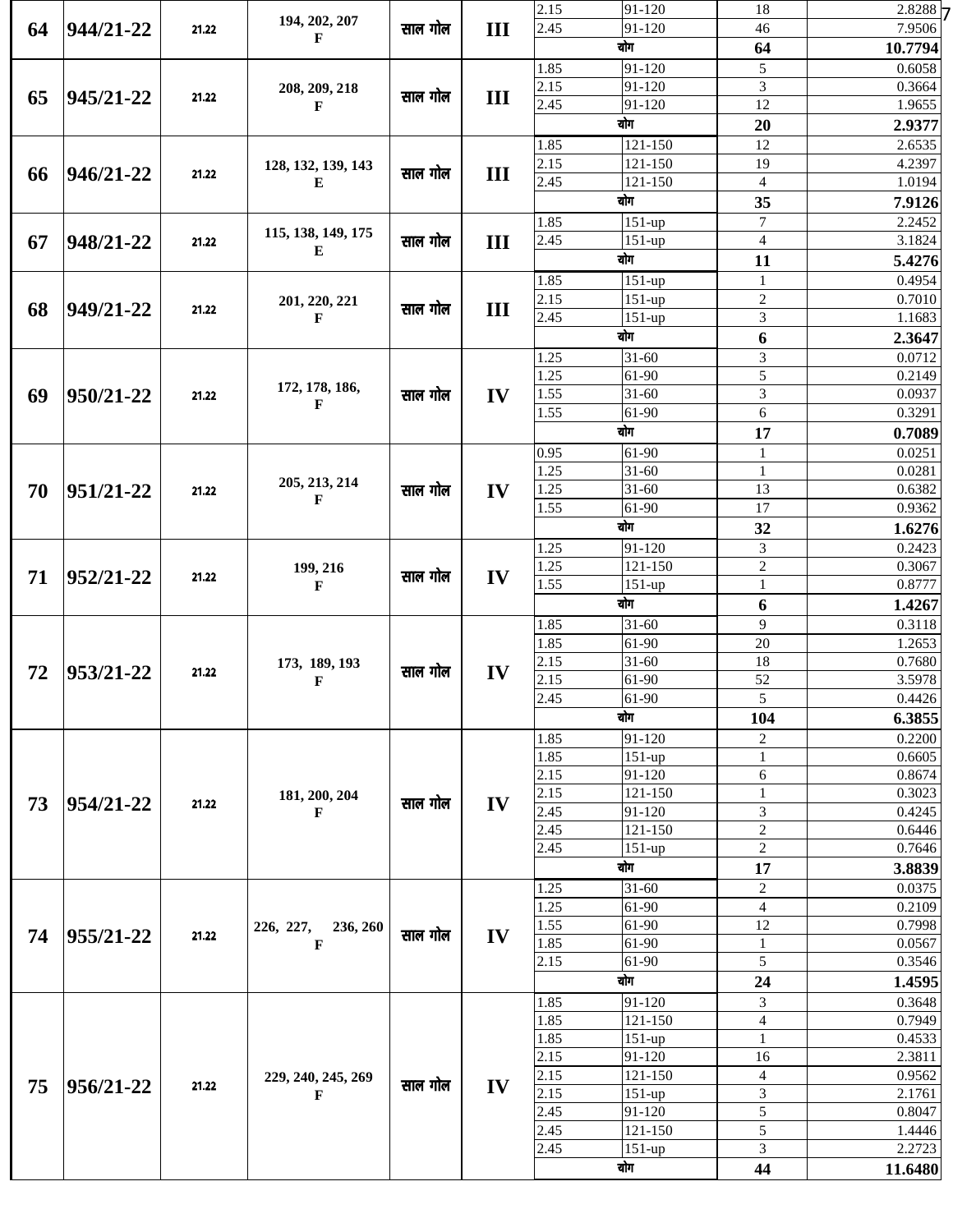| 76                      | 1024/21-22 | 21.22                | 239, 246,<br>254, 255,<br>$\bf{E}$                 | साल गोल | III        | 2.45          | 121-150                | <b>16</b>            | $\begin{matrix} 8 \\ 4.5770 \end{matrix}$ |
|-------------------------|------------|----------------------|----------------------------------------------------|---------|------------|---------------|------------------------|----------------------|-------------------------------------------|
| 77                      | 1025/21-22 | 21.22                | 256, 261,<br>266, 267, 270<br>A                    | साल गोल | III        | 2.45          | 121-150                | 11                   | 3.1534                                    |
| 78                      | 1026/21-22 | 21.22                | <b>190</b><br>F                                    | साल गोल | III        | 2.45          | $151$ -up              | 8                    | 5.8121                                    |
| 79                      | 1027/21-22 | 21.22                | 196, 197, 224                                      | साल गोल | Ш          | 1.85<br>2.15  | $151$ -up<br>$151$ -up | $\overline{4}$       | 1.9743<br>0.7740                          |
|                         |            |                      | F                                                  |         |            |               | योग                    | 5                    | 2.7483                                    |
| 80                      | 1028/21-22 | 21.22                | 142, 198,<br>248, 257                              | साल गोल | III        | 1.85<br>2.15  | 121-150<br>121-150     | 10<br>$\mathbf{1}$   | 2.0391<br>0.2202                          |
|                         |            |                      | $\bf{E}$                                           |         |            |               | योग                    | 11                   | 2.2593                                    |
| 81                      | 1031/21-22 | 21.22                | 243, 307, 308                                      | साल गोल | III        | 2.15<br> 2.45 | 91-120<br>91-120       | 20                   | 3.0594<br>0.1625                          |
|                         |            |                      | $\bf{E}$                                           |         |            |               | योग                    | 21                   | 3.2219                                    |
| 82                      | 1032/21-22 | 21.22                | 251, 259, 301<br>$\bf{E}$                          | साल गोल | Ш          | 1.85          | 91-120                 | 14                   | 1.9031                                    |
|                         |            |                      |                                                    |         |            | 1.55          | 61-90                  | $\overline{4}$       | 0.2495                                    |
| 83                      | 1033/21-22 | 21.22                | 258, 300<br>225, 235,                              | साल गोल | Ш          | 1.85<br>2.15  | 61-90<br>61-90         | 11<br>5 <sup>5</sup> | 0.8438<br>0.4542                          |
|                         |            |                      | $\mathbf F$                                        |         |            | 2.45          | 61-90                  | $\overline{3}$       | 0.2882                                    |
|                         |            |                      |                                                    |         |            | 0.65          | योग<br>121-150         | 23                   | 1.8357<br>0.0697                          |
|                         |            |                      |                                                    |         |            | 0.95          | 121-150                | $\mathbf{1}$         | 0.0705                                    |
|                         |            |                      |                                                    |         |            | 0.95          | $151$ -up              | $\mathbf{1}$         | 0.1736                                    |
|                         |            |                      |                                                    |         |            | 1.25          | 91-120                 | $\overline{2}$       | 0.1410                                    |
| 84                      | 1034/21-22 | 21.22                | $\vert 232, 233, 241, 265, 302 \vert$<br>${\bf E}$ | साल गोल | IV         | 1.25          | $151$ -up              | $\overline{2}$       | 0.3829                                    |
|                         |            |                      |                                                    |         |            | 1.55          | 91-120                 | 9                    | 0.9467                                    |
|                         |            |                      |                                                    |         |            | 1.55<br>1.55  | 121-150<br>$151$ -up   | 6                    | 0.9505<br>0.2480                          |
|                         |            |                      |                                                    |         |            |               | योग                    | 23                   | 2.9829                                    |
|                         |            |                      |                                                    |         |            | 1.85          | 61-90                  | 18                   | 1.0018                                    |
|                         |            |                      |                                                    |         |            | 2.15          | 61-90                  | 13                   | 0.8993                                    |
| 85                      | 1176/21-22 | 21.22<br>विकास कार्य | 80<br>B                                            | साल गोल | Ш          | 2.45          | 61-90                  | 23                   | 1.8957                                    |
|                         |            |                      |                                                    |         |            | 2.75          | 61-90                  |                      | 0.0750                                    |
|                         |            |                      |                                                    |         |            |               | योग                    | 55                   | 3.8718                                    |
|                         |            |                      |                                                    |         |            | 1.85<br>1.85  | $31 - 60$<br>61-90     | 31<br>8              | 1.0719<br>0.4980                          |
|                         |            |                      |                                                    |         |            | 2.15          | $31 - 60$              | 19                   | 0.7892                                    |
|                         |            |                      |                                                    |         |            | 2.15          | 61-90                  | $\overline{2}$       | 0.1189                                    |
| 86                      | 1178/21-22 | 21.22<br>विकास कार्य | 84<br>$\bf{B}$                                     | साल गोल | IV         | 2.45          | $31 - 60$              | 60                   | 2.8131                                    |
|                         |            |                      |                                                    |         |            | 2.45          | 61-90                  | 3                    | 0.2147                                    |
|                         |            |                      |                                                    |         |            | 2.75<br>2.75  | $31 - 60$<br>61-90     | 6<br>$\overline{2}$  | 0.2580<br>0.1556                          |
|                         |            |                      |                                                    |         |            |               | योग                    | 131                  | 5.9194                                    |
|                         |            |                      |                                                    |         |            | 0.95          | $31 - 60$              | $\overline{2}$       | 0.0309                                    |
|                         |            |                      |                                                    |         |            | 0.95          | 61-90                  | $\overline{3}$       | 0.1342                                    |
|                         |            |                      |                                                    |         |            | 0.95          | 91-120                 | $\overline{2}$       | 0.1570                                    |
|                         |            |                      |                                                    |         |            | 1.25          | $31 - 60$              | 42                   | 1.0605                                    |
|                         |            | 21.22                | 82, 103,                                           |         |            | 1.25<br>1.25  | 61-90<br>91-120        | 56<br>24             | 2.8697<br>1.9849                          |
| 87                      | 1179/21-22 | विकास कार्य          | 104, 125                                           | साल गोल | IV         | 1.25          | 121-150                | $\overline{4}$       | 0.5375                                    |
|                         |            |                      | B                                                  |         |            | 1.25          | $151$ -up              |                      | 0.2000                                    |
|                         |            |                      |                                                    |         |            | 1.55          | $31 - 60$              | 37                   | 1.1650                                    |
|                         |            |                      |                                                    |         |            | 1.55          | 61-90                  | 21                   | 1.3546                                    |
|                         |            |                      |                                                    |         |            | 1.55          | 91-120<br>योग          | $\overline{3}$       | 0.3255                                    |
|                         |            |                      |                                                    |         |            |               | 91-120                 | 195                  | 9.8198                                    |
|                         |            |                      |                                                    |         |            | 0.95<br>1.55  | 61-90                  | $\overline{2}$       | 0.0705<br>0.0978                          |
|                         |            |                      |                                                    |         |            | 1.55          | 91-120                 | $\overline{2}$       | 0.2014                                    |
|                         |            |                      |                                                    |         |            | 1.85          | 61-90                  | 8                    | 0.4795                                    |
| $\overline{\mathbf{O}}$ | 11102/212  | 21.22                | 1, 2, 5                                            | ਤਸਤ ਜੀਤ | <b>TIT</b> | 1.85          | 91-120                 | $\overline{2}$       | 0.2399                                    |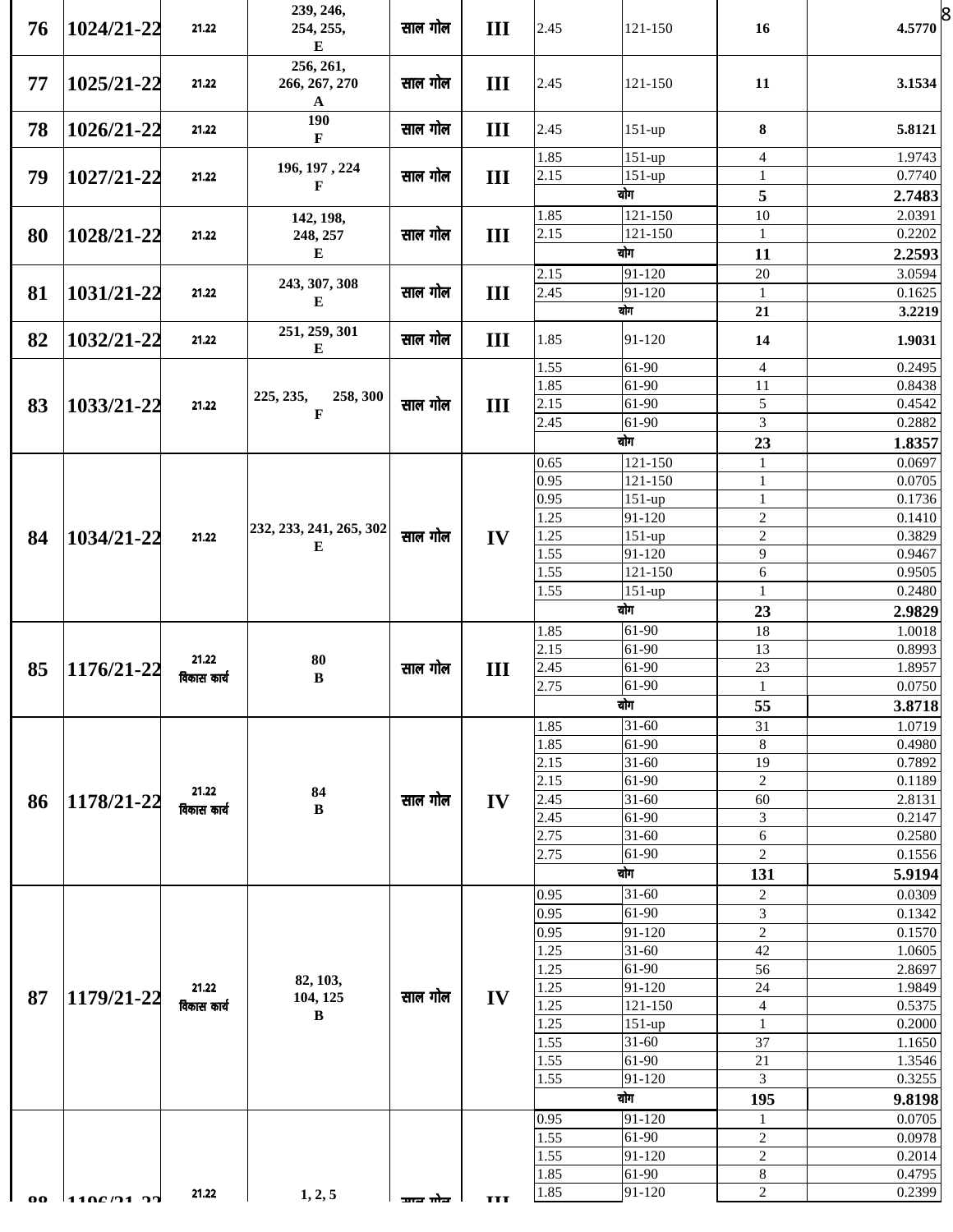| 99        | 1170/21-22    | विकास कार्य | $\mathbf{B}$ | त्ताल गाल | <b>III</b> | 1.85 | $21 - 150$ | $\mathfrak{Z}$           | 0.5920 |
|-----------|---------------|-------------|--------------|-----------|------------|------|------------|--------------------------|--------|
|           |               |             |              |           |            | 2.15 | 61-90      | 6                        | 0.4266 |
|           |               |             |              |           |            | 2.15 | 91-120     | $\overline{4}$           | 0.5749 |
|           |               |             |              |           |            | 2.15 | 121-150    | $\overline{2}$           | 0.4946 |
|           |               |             |              |           |            |      | योग        | 30                       | 3.1772 |
|           |               |             |              |           |            |      |            |                          |        |
|           |               |             |              |           |            | 0.95 | 61-90      | $\overline{3}$           | 0.0778 |
|           |               |             |              |           |            | 0.95 | 121-150    | 1                        | 0.1197 |
|           |               |             |              |           |            | 1.25 | $31 - 60$  | $\overline{4}$           | 0.1088 |
|           |               |             |              |           |            | 1.25 | 61-90      | 1                        | 0.0500 |
|           |               |             |              |           |            | 1.25 | 91-120     |                          | 0.0582 |
|           |               |             |              |           |            | 1.25 | 121-150    | $\overline{2}$           | 0.3868 |
|           |               |             | 3, 4         |           |            | 1.25 | $151$ -up  | $\mathbf 1$              | 0.2143 |
| 89        | 1197/21-22    | 21.22       | 9,10         | साल गोल   | IV         | 1.55 | $31 - 60$  | $\overline{3}$           | 0.0560 |
|           |               | विकास कार्य | G            |           |            | 1.55 | 61-90      |                          | 0.0409 |
|           |               |             |              |           |            | 1.85 | $31 - 60$  | $\overline{2}$           | 0.0717 |
|           |               |             |              |           |            | 1.85 | 61-90      |                          | 0.0633 |
|           |               |             |              |           |            | 1.85 | 91-120     |                          | 0.1425 |
|           |               |             |              |           |            | 1.85 | 121-150    | $\mathfrak{Z}$           | 0.6282 |
|           |               |             |              |           |            | 2.15 | 91-120     |                          | 0.1162 |
|           |               |             |              |           |            | 2.15 | 121-150    | $\overline{3}$           | 0.8088 |
|           |               |             |              |           |            |      | योग        | 28                       | 2.9432 |
|           |               | 19.20       |              |           |            | 0.95 | 91-120     | 14                       | 0.8734 |
|           |               |             | 69,90        |           |            | 0.95 | 121-150    | $5\overline{)}$          | 0.5058 |
| <b>90</b> | $ 64/20-21$   | विकास कार्य | 139          | साल गोल   | IV         | 1.25 | 91-120     | 6                        | 0.4794 |
|           |               |             | A, D         |           |            |      | योग        | 25                       | 1.8586 |
|           |               |             |              |           |            | 0.95 | 61-90      | 8                        | 0.3300 |
|           |               |             |              |           |            | 1.25 | $31 - 60$  | 24                       | 0.589  |
|           |               | 19.20       | 72,135       |           |            | 1.25 | 61-90      | $\overline{2}$           | 0.0947 |
| 91        | $ 65/20-21 $  | विकास कार्य | D            | साल गोल   | IV         | 1.55 | $31 - 60$  | 38                       | 1.0816 |
|           |               |             |              |           |            | 1.55 | 61-90      | $\mathfrak{Z}$           | 0.1451 |
|           |               |             |              |           |            |      | योग        | 75                       | 2.2404 |
|           |               |             |              |           |            |      |            |                          |        |
|           |               |             |              |           |            | 0.65 | 91-120     | $\overline{2}$           | 0.094  |
|           |               | 19.20       | 80,97        |           |            | 0.95 | 91-120     | 10                       | 0.5737 |
| 92        | $ 71/20-21$   | विकास कार्य | $\mathbf A$  | साल गोल   | IV         | 0.95 | 121-150    | $\mathbf{1}$             | 0.0973 |
|           |               |             |              |           |            | 1.25 | 91-120     | $\overline{2}$           | 0.1566 |
|           |               |             |              |           |            |      | योग        | 15                       | 0.9216 |
|           |               |             |              |           |            | 0.95 | $31 - 60$  | $\overline{\mathcal{I}}$ | 0.1580 |
|           |               |             |              |           |            | 0.95 | 61-90      | 6                        | 0.2304 |
|           |               | 19.20       | 98           |           |            | 1.25 | $31 - 60$  | 31                       | 0.7730 |
| 93        | 72/20-21      | विकास कार्य | $\mathbf A$  | साल गोल   | IV         | 1.25 | 61-90      | $\overline{4}$           | 0.1452 |
|           |               |             |              |           |            | 1.55 | $31 - 60$  | 13                       | 0.3302 |
|           |               |             |              |           |            | 1.55 | 61-90      | $\mathbf{1}$             | 0.0409 |
|           |               |             |              |           |            |      | योग        | 62                       | 1.6777 |
|           |               |             |              |           |            | 0.95 | 61-90      | 6                        | 0.183  |
|           |               |             |              |           |            | 0.95 | 91-120     | 5                        | 0.3255 |
|           |               |             |              |           |            | 1.25 | $31 - 60$  | 20                       | 0.4594 |
|           |               |             |              |           |            | 1.25 | 61-90      | 17                       | 0.6323 |
|           |               | 20.21       |              |           |            | 1.55 | $31 - 60$  | 27                       | 0.7434 |
| 94        | $ 326/20-21 $ | विकास कार्य | 20, 21       | साल गोल   | IV         | 1.55 | 61-90      | 4                        | 0.1974 |
|           |               |             |              |           |            | 1.85 | $31 - 60$  | 22                       | 0.6699 |
|           |               |             |              |           |            | 1.85 | 61-90      |                          | 0.0489 |
|           |               |             |              |           |            | 2.15 | $31 - 60$  | $\overline{4}$           | 0.1017 |
|           |               |             |              |           |            | 2.15 | 61-90      |                          | 0.0756 |
|           |               |             |              |           |            |      | योग        | 107                      | 3.4371 |
|           |               |             |              |           |            | 0.95 | $31 - 60$  | $\mathfrak{Z}$           | 0.0621 |
|           |               |             |              |           |            | 0.95 | 61-90      | 8                        | 0.3172 |
|           |               |             |              |           |            | 1.25 | 61-90      | $5\overline{)}$          | 0.1953 |
|           |               |             |              |           |            | 1.55 | $31 - 60$  | 16                       | 0.4693 |
| 95        | $ 659/20-21 $ | 19.20       | 88, 89, 90   | साल गोल   | IV         | 1.55 | 61-90      | $\overline{2}$           | 0.095  |
|           |               | विकास कार्य | B            |           |            | 1.86 | $31 - 60$  | 20                       | 0.5659 |
|           |               |             |              |           |            | 2.15 | $31 - 60$  | $\overline{4}$           | 0.1192 |
|           |               |             |              |           |            | 2.45 | $31 - 60$  |                          | 0.0245 |
|           |               |             |              |           |            |      | योग        | 59                       | 1.8485 |
|           |               |             |              |           |            | 1.25 | 61-90      | $\mathbf{1}$             | 0.0463 |
|           |               |             |              |           |            |      |            |                          |        |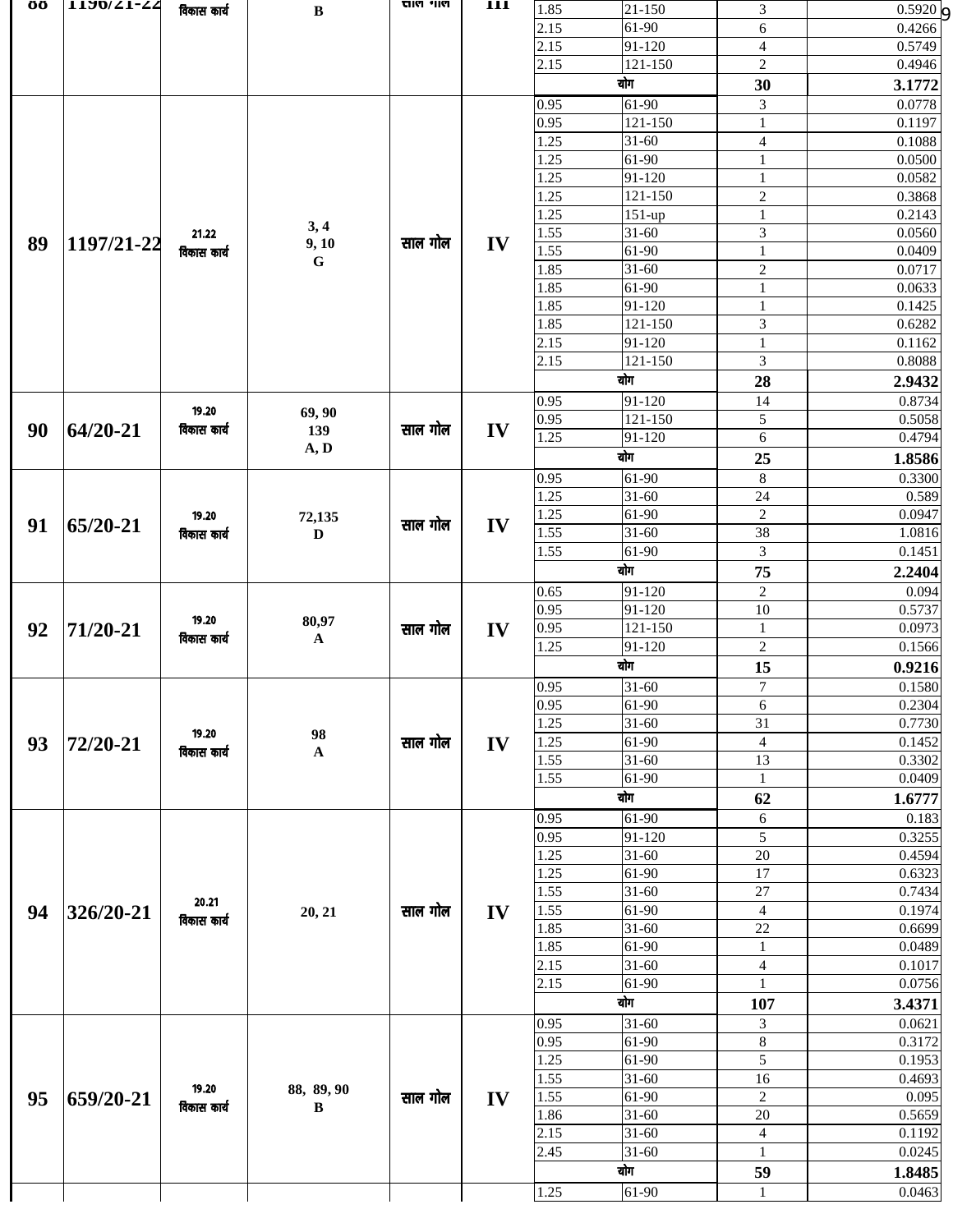| 96         | $ 661/20-21 $  | 19.20<br>विकास कार्य | 129<br>$\bf{B}$                              | साल गोल   | IV             | 1.85<br>2.46  | 61-90<br>$31 - 60$<br>योग | $\overline{4}$<br>$\overline{2}$  | 0.2034<br>0.0861 |
|------------|----------------|----------------------|----------------------------------------------|-----------|----------------|---------------|---------------------------|-----------------------------------|------------------|
| 97         | 206/21-22      | 21.22                | 8, 20<br><b>VB</b>                           | सागौन गोल | III            | 1.85          | 91-120                    | $\overline{7}$<br>13              | 0.3358<br>1.5401 |
| 98         | 514/21-22      | 20.21                | 149, 177<br><b>VB</b>                        | सागौन गोल | III            | 2.15          | 91-120                    | 78                                | 10.3043          |
|            |                |                      |                                              |           |                | 2.15          | 61-90                     | $\overline{4}$                    | 0.2796           |
| 99         | 746/21-22      | 21.22                | 168170<br>D                                  | सागौन गोल | III            | 2.15          | 91-120                    | $\mathbf{1}$                      | 0.1213           |
|            |                |                      |                                              |           |                |               | योग                       | 5                                 | 0.4009           |
|            |                |                      | 55,75, 95,99                                 |           |                | 2.15          | 91-120                    | 10                                | 1.3091           |
| <b>100</b> | 805/21-22      | 20.21                | <b>VB</b>                                    | सागौन गोल | IV             | 2.45          | 91-120<br>योग             | 5                                 | 0.8764           |
|            |                |                      |                                              |           |                | 2.15          | 91-120                    | 15<br>8                           | 2.1855<br>1.1198 |
|            |                |                      |                                              |           |                | 2.45          | 91-120                    | 5                                 | 0.8858           |
| <b>101</b> | 806/21-22      | 20.21                | 169,178,                                     | सागौन गोल | IV             | 2.45          | 121-150                   | $\overline{2}$                    | 0.5807           |
|            |                |                      | <b>VB</b>                                    |           |                | 2.75          | 91-120                    | 3                                 | 0.6274           |
|            |                |                      |                                              |           |                |               | योग                       | 18                                | 3.2137           |
| 102        | 848/21-22      | 20.21                | 170, 528, 569<br><b>VC</b>                   | सागौन गोल | III            | 1.85          | 91-120                    | 38                                | 4.2957           |
|            |                |                      |                                              |           |                | 1.25          | 91-120                    |                                   | 0.1088           |
| <b>103</b> | 975/21-22      | 21.22                | 186, 192, 220<br>$\bf{E}$                    | सागौन गोल | Ш              | 1.55          | 91-120                    | $\overline{2}$                    | 0.2215           |
|            |                |                      |                                              |           |                |               | योग                       | $\mathbf{3}$                      | 0.3303           |
|            |                |                      |                                              |           |                | 2.15          | 121-150                   | $\overline{3}$                    | 0.6784           |
| 104        | 1036/21-22     | 21.22                | 103, 299, 307, H                             | सागौन गोल | Ш              | 2.15          | $151$ -up                 |                                   | 0.3105           |
|            |                |                      | 282,287                                      |           |                |               | योग                       | 4                                 | 0.9889           |
|            |                |                      | 300, 303                                     | सागौन गोल |                | 2.45<br>2.75  | 91-120<br>91-120          | 19                                | 2.9957<br>0.1551 |
| 105        | 1039/21-22     | 21.22                |                                              |           | Ш              |               | योग                       | 20                                | 3.1508           |
|            |                |                      | H                                            |           |                |               |                           |                                   |                  |
| 106        | 1041/21-22     | 21.22                | 269, 276, 288, 289, 297                      | सागौन गोल | Ш              | 2.15          | 91-120                    | 15                                | 2.0572           |
|            |                |                      |                                              |           |                | 1.55          | 91-120                    | $\mathbf{1}$                      | 0.1372           |
|            |                | 21.22                | 306, 309, 315, 321,<br>327, 338<br>${\bf E}$ |           |                | 1.85          | 91-120                    | $\overline{2}$                    | 0.1958           |
| 107        | 1042/21-22     |                      |                                              | सागौन गोल | Ш              | 2.15          | 91-120                    | 38                                | 5.0191           |
|            |                |                      |                                              |           |                |               | योग                       | 41                                | 5.3521           |
|            |                |                      | 227, 240,<br>253, 285                        |           |                | 1.85          | 91-120                    |                                   | 0.1066           |
| 108        | 1043/21-22     | 21.22                | E                                            | सागौन गोल | Ш              | 2.15          | 91-120<br>योग             | 19                                | 2.6205           |
|            |                |                      |                                              |           |                |               |                           | 20                                | 2.7271           |
| 109        | 1045/21-22     | 21.22                | 241, 250,<br>252, 257<br>E                   | सागौन गोल | Ш              | 2.15          | 61-90                     | 145                               | 10.9067          |
|            |                |                      |                                              |           |                | 2.15          | 91-120                    | $\overline{2}$                    | 0.2529           |
|            |                |                      |                                              |           |                | 2.45          | 91-120                    | $\overline{4}$                    | 0.6518           |
| <b>110</b> | 1061/21-22     | 21.22                | 281, 286, 308, 326                           | सागौन गोल | IV             | 2.45          | 121-150                   | $\overline{2}$                    | 0.4942           |
|            |                |                      |                                              |           |                | 2.75          | 91-120                    |                                   | 0.1423           |
|            |                |                      |                                              |           |                |               | योग                       | $\boldsymbol{9}$                  | 1.5412           |
|            | 111 1062/21-22 | 21.22                | 76, 146, 246                                 | सागान गाल | IV             | 2.15<br> 2.45 | 91-120<br>91-120          | $5\overline{)}$<br>$\overline{4}$ | 0.6886<br>0.5798 |
|            |                |                      | D                                            |           |                |               | योग                       | $\boldsymbol{9}$                  | 1.2684           |
|            |                |                      |                                              |           |                | 0.95          | 91-120                    | 3                                 | 0.2291           |
|            |                |                      |                                              |           |                | 0.95          | 121-150                   | $\mathbf{2}$                      | 0.2167           |
|            |                |                      | 609, 662                                     |           |                | 1.25          | 91-120                    | 14                                | 1.2202           |
| <b>112</b> | 1122/21-22     | 21.22                | 670, 672                                     | सागौन गोल | $\mathbf{III}$ | 1.25          | 121-150                   | $\overline{2}$                    | 0.3078           |
|            |                |                      | V, C                                         |           |                | 1.55          | 91-120                    | 6                                 | 0.6518           |
|            |                |                      |                                              |           |                | 1.55          | 121-150                   |                                   | 0.1637           |
|            |                |                      |                                              |           |                |               | योग                       | 28                                | 2.7893           |
| <b>113</b> | $ 1123/21-22 $ | 21.22                | 677,<br><b>VB</b>                            | सागौन गोल | III            | 2.15          | 91-120                    | 50                                | 6.7550           |
|            |                |                      |                                              |           |                | 1.85          | 91-120                    | $\mathbf{1}$                      | 0.1399           |
|            |                |                      | 501, 628 658, 671                            |           |                | 2.15          | 91-120                    | $\overline{3}$                    | 0.3985           |
|            | 114 1124/21-22 | 21.22                | $V \cap$                                     | सागौन गोल | IV             | 2.45          | 91-120                    | 9                                 | 1.4963           |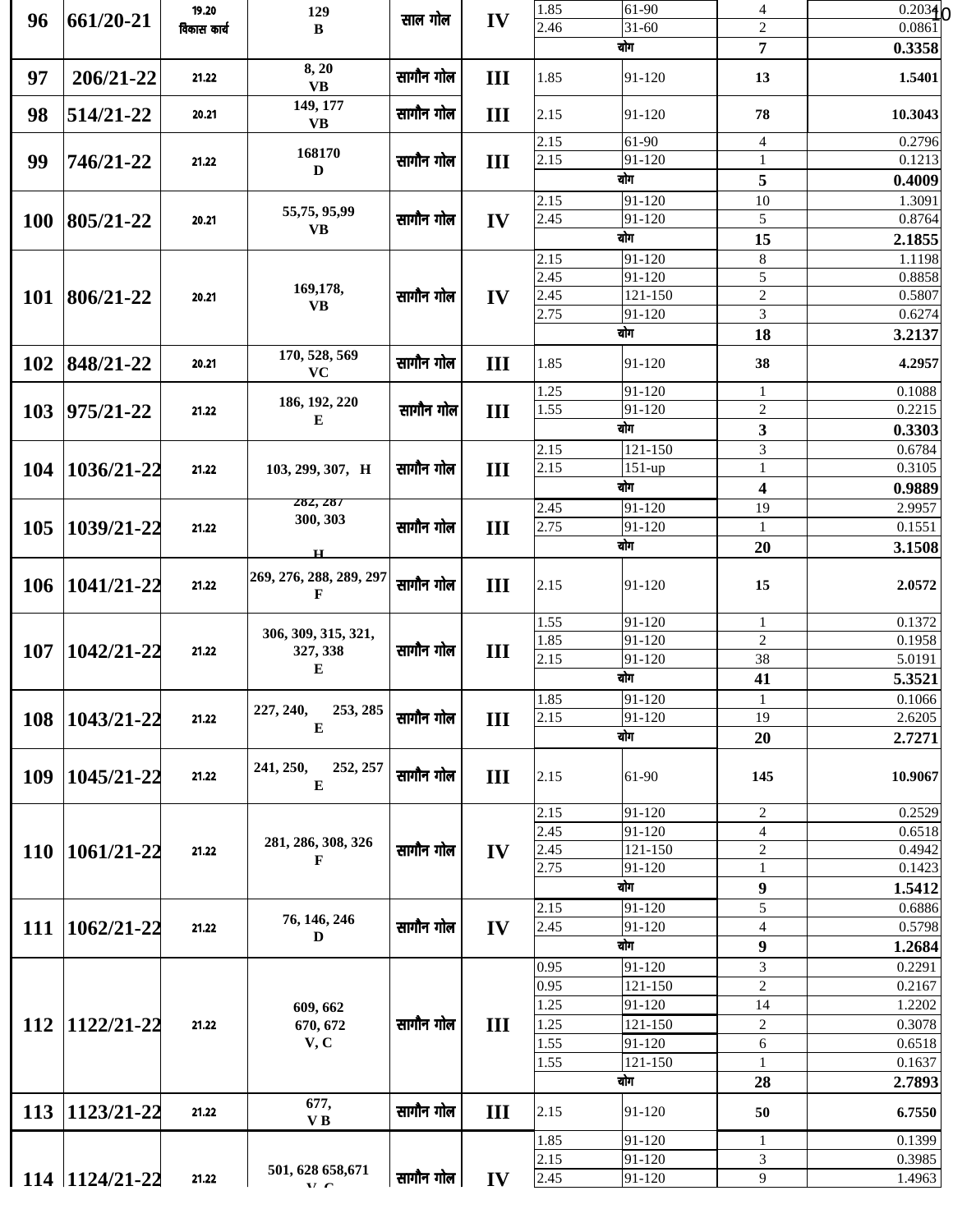|            |                  |       | $\mathbf{v}, \mathbf{c}$ |           |                | 2.45         | 121-150            | $\overline{2}$                   | $0.498 \,\text{h}$ |
|------------|------------------|-------|--------------------------|-----------|----------------|--------------|--------------------|----------------------------------|--------------------|
|            |                  |       |                          |           |                |              | योग                | 15                               | 2.5328             |
|            |                  |       |                          |           |                | 1.55         | 121-150            | $\mathbf{1}$                     | 0.1637             |
|            |                  |       |                          |           |                | 1.85         | 91-120             | $\overline{2}$                   | 0.2430             |
| <b>115</b> | 1125/21-22       | 21.22 | 512, 561 620             | सागौन गोल | IV             | 2.15         | 91-120             | 10                               | 1.3156             |
|            |                  |       | V, C                     |           |                | 2.15         | 121-150            | $\mathbf{1}$                     | 0.2271             |
|            |                  |       |                          |           |                | 2.45         | 91-120             | 12                               | 2.0794             |
|            |                  |       |                          |           |                |              | योग                | 26                               | 4.0288             |
|            |                  |       | 190, 225 284             |           |                | 2.15         | 91-120             | $\overline{2}$                   | 0.3463             |
|            | 116   1139/21-22 | 21.22 | ${\bf E}$                | सागौन गोल | III            | 2.45         | 91-120             | 6                                | 0.9796             |
|            |                  |       |                          |           |                |              | योग                | 8                                | 1.3259             |
| <b>117</b> | 1205/21-22       | 21.22 | 441                      | सागौन गोल | III            | 2.45         | 61-90              | 146                              | 12.3678            |
|            |                  |       | V, A                     |           |                |              | योग                | 146                              | 12.3678            |
| <b>118</b> | $ 92/21-22 $     | 21.22 | 74,53                    | शीशम गोल  | III            | 1.25         | 91-120             | 12                               | 1.0445             |
|            |                  |       | $\mathbf{A}$             |           |                |              |                    |                                  |                    |
|            |                  |       |                          |           |                | 1.85         | 91-120             | $\overline{2}$                   | 0.2303             |
|            |                  |       | 59                       |           |                | 2.15         | 91-120             | $\overline{2}$                   | 0.2917             |
| <b>119</b> | $94/21 - 22$     | 21.22 | $\mathbf A$              | शीशम गोल  | IV             | 2.15         | 121-150            | 1                                | 0.2000             |
|            |                  |       |                          |           |                | 2.45         | 121-150<br>योग     | $\overline{2}$<br>$\overline{7}$ | 0.5379             |
|            |                  |       | 14                       |           |                |              |                    |                                  | 1.2599             |
| <b>120</b> | 105/21-22        | 21.22 | G                        | शीशम गोल  | III            | 2.15         | 61-90              | 93                               | 7.0399             |
|            |                  |       | 78, 55                   |           |                |              |                    |                                  |                    |
| 121        | 109/21-22        | 21.22 | $\mathbf{A}$             | शीशम गोल  | $\mathbf{I}$   | 2.15         | 61-90              | 54                               | 4.2006             |
|            |                  |       | 95                       |           |                |              |                    |                                  |                    |
| 122        | 115/21-22        | 21.22 | G                        | शीशम गोल  | III            | 1.85         | 61-90              | $\overline{7}$                   | 0.438              |
|            |                  |       |                          |           |                | 1.55         | 61-90              |                                  | 0.07               |
|            |                  |       |                          |           |                | 1.55         | 121-150            |                                  | 0.1766             |
| <b>123</b> | $ 486/21-22 $    | 20.21 | 5,7<br><b>VB</b>         | शीशम गोल  | III            | 2.15         | 61-90              | 58                               | 4.67               |
|            |                  |       |                          |           |                |              | योग                | 60                               | 4.9166             |
|            |                  |       | 121                      |           |                |              |                    |                                  |                    |
| <b>124</b> | 705/21-22        | 21.22 | G                        | शीशम गोल  | $\mathbf{III}$ | 2.15         | 91-120             | 33                               | 4.7607             |
|            |                  |       | 44                       |           |                |              |                    |                                  |                    |
| 125        | 707/21-22        | 21.22 | G                        | शीशम गोल  | III            | 1.85         | 91-120             | 6                                | 0.6829             |
|            |                  |       | 86,99                    | शीशम गोल  |                |              | 61-90              |                                  |                    |
| <b>126</b> | 708/21-22        | 21.22 | G                        |           | III            | 2.15         |                    | 77                               | 5.5930             |
| <b>127</b> | 710/21-22        | 21.22 | 117, 120                 | शीशम गोल  | III            | 2.15         | 61-90              | 63                               | 4.7286             |
|            |                  |       | G                        |           |                |              |                    |                                  |                    |
| 128        | 711/21-22        | 21.22 | 70                       | शीशम गोल  | III            | 2.15         | 61-90              | 63                               | 5.0406             |
|            |                  |       | $\mathbf A$              |           |                |              |                    |                                  |                    |
| <b>129</b> | 712/21-22        | 21.22 | 68                       | शीशम गोल  | III            | 1.85         | 91-120             | 12                               | 1.4685             |
|            |                  |       | B<br>72                  |           |                |              |                    |                                  |                    |
| <b>130</b> | 714/21-22        | 21.22 | B                        | शीशम गोल  | III            | 1.55         | 91-120             | 3                                | 0.3066             |
|            |                  |       | 138                      |           |                |              |                    |                                  |                    |
| 131        | 718/21-22        | 21.22 | $\mathbf{F}$             | शीशम गोल  | III            | 2.15         | 61-90              | 90                               | 6.3654             |
|            |                  |       | 145                      |           |                |              |                    |                                  |                    |
|            | 132   720/21-22  | 21.22 | $\mathbf{F}$             | शीशम गोल  | Ш              | 2.15         | 91-120             | 17                               | 2.3643             |
|            | 133   721/21-22  | 21.22 | 146                      | शीशम गोल  |                | 2.15         | 61-90              | 62                               | 4.7099             |
|            |                  |       | $\mathbf F$              |           | III            |              |                    |                                  |                    |
|            |                  |       |                          |           |                | 1.85         | $31 - 60$          | 53                               | 1.6565             |
|            |                  |       |                          |           |                | 1.85         | 61-90              | $\tau$                           | 0.3938             |
|            |                  |       | 115, 154<br>94, 98,      |           |                | 2.15         | $31 - 60$          | 48                               | 1.7797             |
| <b>134</b> | 777/21-22        | 21.22 | G                        | शीशम गोल  | IV             | 2.15         | 61-90              | 25<br>$\tau$                     | 1.8391             |
|            |                  |       |                          |           |                | 2.45<br>2.45 | $31 - 60$<br>61-90 | $\overline{4}$                   | 0.3001<br>0.3559   |
|            |                  |       |                          |           |                |              | योग                |                                  |                    |
|            |                  |       |                          |           |                |              |                    | 144                              | 6.3251             |
|            | 135 896/21-22    | 21.22 | 25<br>G                  | शीशम गोल  | III            | 2.15         | 61-90              | 95                               | 7.1469             |
|            |                  |       |                          |           |                |              |                    |                                  |                    |
|            | 136 897/21-22    | 21.22 | 13, 142,<br>52, 36       | शीशम गोल  | III            | 1.85         | 61-90              | 126                              | 8.1229             |
|            |                  |       | G                        |           |                |              |                    |                                  |                    |
|            |                  |       |                          |           |                | 1.25         | 61-90              | 95                               | 3.9393             |
|            |                  |       |                          |           |                |              |                    |                                  |                    |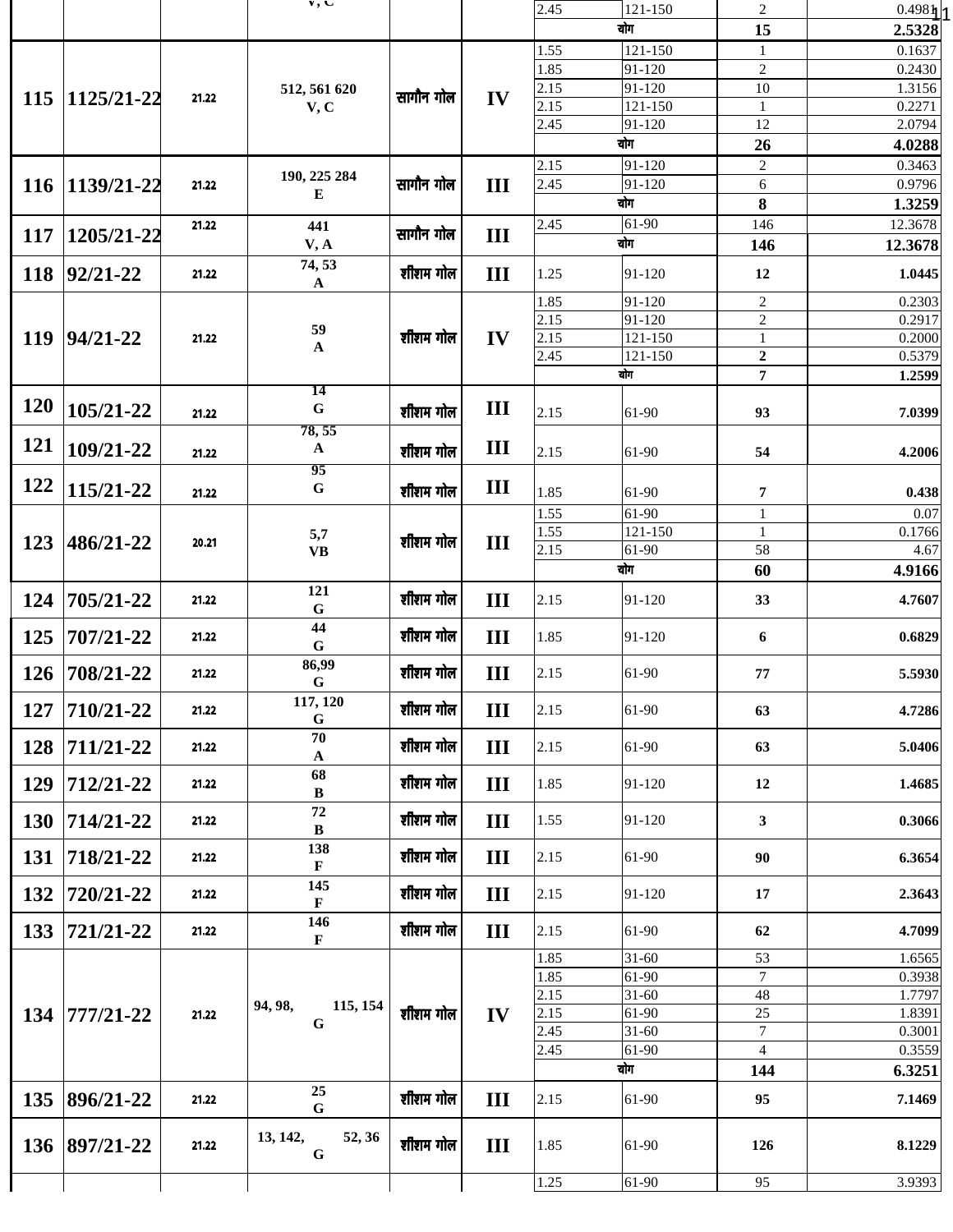| 137        | 898/21-22     | 21.22     | 11, 30, 32, 37         | शीशम गोल   | III          | 1.25           | 91-120               | 18                               | 1.4499           |
|------------|---------------|-----------|------------------------|------------|--------------|----------------|----------------------|----------------------------------|------------------|
|            |               |           | G                      |            |              | 1.55           | 61-90<br>योग         | 20<br>133                        | 1.0349<br>6.4241 |
|            |               |           |                        |            |              | 2.15           | 91-120               | 15                               | 2.0516           |
| 138        | $ 900/21-22 $ | 21.22     | 7, 20                  | शीशम गोल   | III          | 2.15           | 121-150              | $\mathbf{1}$                     | 0.2596           |
|            |               |           | G                      |            |              |                | योग                  | 16                               | 2.3112           |
|            |               |           |                        |            |              | 2.15           | 91-120               | 3                                | 0.4871           |
| <b>139</b> | $ 901/21-22 $ | 21.22     | 33<br>$\mathbf G$      | शीशम गोल   | IV           | 2.45           | 121-150              | 3                                | 0.7811           |
|            |               |           |                        |            |              |                | योग                  | 6                                | 1.2682           |
|            |               |           |                        |            |              | 2.15           | 61-90                |                                  | 0.0500           |
| <b>140</b> | $ 904/21-22 $ | 21.22     | 13                     | शीशम गोल   | IV           | 2.45           | 91-120               | $\sqrt{2}$                       | 0.3033           |
|            |               |           | $\mathbf{F}$           |            |              | 2.45           | 121-150<br>योग       | $\mathbf{1}$                     | 0.3354           |
|            |               |           |                        |            |              |                |                      | $\overline{\mathbf{4}}$<br>22    | 0.6887           |
| <b>141</b> | 958/21-22     | 21.22     | 128,                   | शीशम गोल   | IV           | 2.15 <br> 2.15 | 91-120<br>121-150    |                                  | 3.2893<br>0.2271 |
|            |               |           | G                      |            |              |                | योग                  | 23                               | 3.5164           |
|            |               |           |                        |            |              | 1.25           | 61-90                | 24                               | 1.0082           |
|            |               |           | 61, 96, 122, 134, 137, |            |              | 1.55           | 61-90                | 20                               | 1.0310           |
| 142        | $ 961/21-22 $ | 21.22     | 141<br>G               | शीशम गोल   | $\mathbf{m}$ | 1.85           | 61-90                | 14                               | 0.8907           |
|            |               |           |                        |            |              |                | योग                  | 58                               | 2.9299           |
|            |               |           |                        |            |              | 1.85           | $31 - 60$            | 8                                | 0.2745           |
| <b>143</b> | 962/21-22     | 21.22     | 40, 97, 143            | शीशम गोल   | Ш            | 2.15           | $31 - 60$            | 99                               | 4.2687           |
|            |               |           | G                      |            |              | 2.45           | $31 - 60$            | 3                                | 0.1324           |
|            |               |           |                        |            |              |                | योग                  | <b>110</b>                       | 4.6756           |
|            |               |           |                        |            |              | 0.95<br>0.95   | 91-120<br>121-150    | $\overline{7}$<br>$\overline{4}$ | 0.4675<br>0.5541 |
|            |               |           | 50, 91, 111, 116, 127, |            |              | 1.25           | 91-120               | 3                                | 0.2455           |
| 144        | $ 963/21-22 $ | 21.22     | 148                    | शीशम गोल   | IV           | 1.25           | 121-150              |                                  | 0.1144           |
|            |               |           | G                      |            |              | 1.55           | 91-120               | 3                                | 0.3071           |
|            |               |           |                        |            |              | 1.55           | 121-150              |                                  | 0.2180           |
|            |               |           |                        |            |              |                | योग                  | 19                               | 1.9066           |
|            |               |           |                        |            |              | 1.85           | 91-120               | 3                                | 0.3199           |
|            |               |           |                        |            |              | 2.15           | 91-120               | 20                               | 2.9018           |
| 145        | 1138/21-22    | 21.22     | 38, 82 102, 119 124    | शीशम गोल   | IV           | 2.15           | 121-150              | $\overline{2}$                   | 0.5135           |
|            |               |           | G                      |            |              | 2.15<br>2.45   | $151$ -up<br>121-150 | $\mathfrak{Z}$<br>$\mathbf{1}$   | 1.2000<br>0.3001 |
|            |               |           |                        |            |              |                | योग                  | 29                               | 5.2353           |
|            | $302/21 - 22$ | $21 - 22$ | 4,7                    | देवदार गोल | <b>BC</b>    |                |                      | $\overline{3}$                   |                  |
|            |               |           |                        |            |              | 1.25           | $31 - 60$            |                                  | 0.0753           |
|            |               |           | $\mathbf{A}$           |            |              | 1.25           | 61-90                | $\overline{3}$                   | 0.1633           |
|            |               |           |                        |            |              | 1.25           | 91-120               | $\overline{2}$                   | 0.1814           |
|            |               |           |                        |            |              | 1.25           | 121-150              | $\mathbf 1$                      | 0.1531           |
|            |               |           |                        |            |              | 1.25           | 151up                |                                  | 0.3283           |
| <b>146</b> |               |           |                        |            |              | 1.55           | $31 - 60$            |                                  | 0.0349           |
|            |               |           |                        |            |              | 1.55           | 61-90                | $\overline{2}$                   | 0.1240           |
|            |               |           |                        |            |              | 1.55           | 91-120               | $\overline{2}$                   | 0.1992           |
|            |               |           |                        |            |              | 1.55           | 121-150              |                                  | 0.1637           |
|            |               |           |                        |            |              | 1.55           | 151up                | $\overline{3}$                   | 0.9950           |
|            |               |           |                        |            |              |                | योग                  | 19                               | 2.4182           |
|            |               |           |                        |            |              | 0.65           | 91-120               |                                  | 0.0448           |
|            |               |           | 22, 31,                |            |              | 0.95           | 91-120               | 5                                | 0.3727           |
| <b>147</b> | $ 1118/21-22$ | 21.22     | 35                     | देवदार गोल |              | 0.95           | 121-150              | 3                                | 0.2010           |
|            |               |           | $\bf{B}$               |            | <b>BC</b>    | 1.25           | 61-90                | $\sqrt{2}$                       | 0.1322           |
|            |               |           |                        |            |              |                | योग                  | 11                               | 0.7507           |
|            |               |           |                        |            |              | 1.25           | $31 - 60$            | 5                                | 0.2358           |
|            |               |           |                        |            |              | 1.25           | 91-120               | 6                                | 0.4896           |
|            |               |           |                        |            |              | 1.55           | 61-90                | 10                               | 0.6279           |
|            |               |           | 23, 26                 |            |              | 1.55<br>1.85   | 91-120               | $\mathbf{1}$                     | 0.0874           |
| <b>148</b> |               | 21.22     |                        | देवदार गोल | <b>BC</b>    |                | 61-90                | $\overline{7}$                   | 0.4634           |
|            | $ 1120/21-22$ |           | $\bf{B}$               |            | टटा फटा      | 1.85           | 91-120               | $\overline{2}$                   | 0.2200           |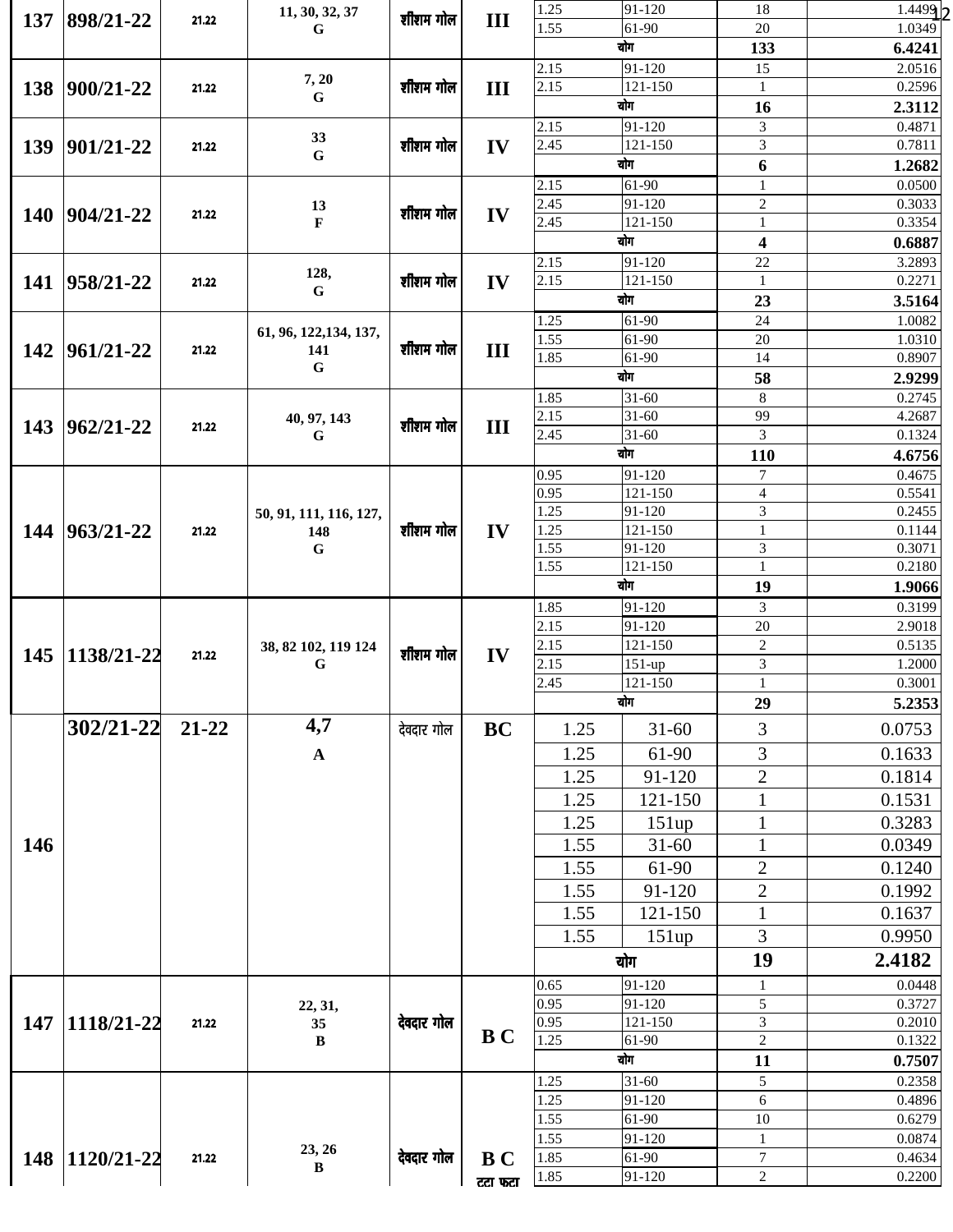|            |               |             |                |            | <u>يې يې</u>  | 2.15 | 61-90     | $\overline{2}$          | 0.1727  |
|------------|---------------|-------------|----------------|------------|---------------|------|-----------|-------------------------|---------|
|            |               |             |                |            |               | 2.15 | 91-120    |                         | 0.1481  |
|            |               |             |                |            |               |      | योग       | 34                      | 2.4449  |
|            |               |             |                |            |               | 0.65 | 91-120    |                         | 0.0585  |
|            |               |             |                |            |               | 0.95 | 61-90     | 3                       | 0.1321  |
|            |               |             |                |            | <b>B</b> C    | 0.95 | 91-120    |                         | 0.0594  |
| <b>149</b> | 697/20-21     | 19.20       | 8              | देवदार गोल |               | 0.95 | 121-150   |                         | 0.0928  |
|            |               |             |                |            | टूटा फूटा     | 1.55 | $31-60$   |                         | 0.0196  |
|            |               |             |                |            |               |      | योग       | $\overline{7}$          | 0.3624  |
|            |               |             |                |            |               |      | 61-90     |                         |         |
|            |               | 21.22       | 36             |            |               | 0.95 |           | 6                       | 0.273   |
| <b>150</b> | $ 250/21-22 $ | विकास कार्य | B              | चीड़ गोल   | $\mathbf C$   | 0.95 | 91-120    | 16                      | 0.9788  |
|            |               |             |                |            |               |      | योग       | 22                      | 1.2518  |
|            |               |             |                |            |               | 1.85 | $31 - 60$ | $\overline{2}$          | 0.0705  |
|            |               | 21.22       | 45             |            |               | 1.85 | 61-90     |                         | 0.0567  |
| 151        | $ 252/21-22 $ | विकास कार्य | $\bf{B}$       | चीड़ गोल   | $\mathbf C$   | 1.85 | 91-120    |                         | 0.1088  |
|            |               |             |                |            |               | 2.45 | $31 - 60$ |                         | 0.031   |
|            |               |             |                |            |               |      | योग       | 5                       | 0.2670  |
|            |               |             |                |            |               | 1.85 | $31 - 60$ | 28                      | 1.0135  |
|            |               |             |                |            |               | 1.85 | 61-90     | 18                      | 1.0053  |
|            |               |             |                |            |               | 1.85 | 91-120    |                         | 0.1399  |
| 152        | 137/21-22     | 21.22       | 18, 20, 32     | चीड़ गोल   | <b>BC</b>     | 2.45 | $31 - 60$ | 3                       | 0.0938  |
|            |               |             | $\mathbf C$    |            |               | 2.75 | $31 - 60$ | $\mathbf{1}$            | 0.0348  |
|            |               |             |                |            |               | 3.05 | $31 - 60$ | 6                       | 0.2243  |
|            |               |             |                |            |               |      | योग       | 57                      | 2.5116  |
|            |               |             |                |            |               |      |           |                         |         |
|            |               |             |                |            |               | 0.85 | $ 91-120$ | 5                       | 0.7272  |
|            |               | 21.22       | 79,            |            |               | 1.85 | 121-150   | 6                       | 0.3067  |
| <b>153</b> | $1167/21-22$  | विकास कार्य | $\bf{B}$       | चीड़ गोल   | <b>BC</b>     | 2.15 | 91-120    | $\mathbf{1}$            | 0.1626  |
|            |               |             |                |            |               | 2.45 | 91-120    | $\mathfrak{Z}$          | 0.4601  |
|            |               |             |                |            |               |      | योग       | 15                      | 1.6566  |
|            |               | 21.22       | 01             | चीड़ गोल   | <b>BC</b>     | 2.15 | $91-120$  | $\overline{4}$          | 0.6064  |
| 154        | $ 1192/21-22$ |             | ${\bf B}$      |            |               |      | योग       | $\overline{\mathbf{4}}$ | 0.6064  |
|            |               |             |                |            |               | 0.95 | 61-90     | $\overline{7}$          | 0.3161  |
|            |               | 20.21       | 25             |            |               | 0.95 | 91-120    | 56                      | 3.8185  |
| 155        | 28/20-21      | विकास कार्य | D              | चीड़ गोल   | <b>BC</b>     | 0.95 | 121-150   | $\overline{7}$          | 0.8087  |
|            |               |             |                |            |               |      | योग       | 70                      | 4.9433  |
|            |               |             |                |            |               | 3.05 | 25X13     | 50                      | 4.9550  |
|            |               |             |                |            |               | 3.05 | 25X10     | $\mathbf{3}$            | 0.2286  |
|            |               |             |                |            |               | 3.05 | 20X13     | 65                      | 5.1545  |
|            |               |             |                |            |               | 3.05 | 20X10     | 18                      | 1.0980  |
|            |               |             | 05             | चीड़ चिरान | <b>BC</b>     | 3.05 | 18X10     | $\mathbf{1}$            | 0.0549  |
| 156        | 58/20-21      | 20.21       | $\mathbf{A}$   |            | g010          | 3.05 | 18X13     | 13                      | 0.9282  |
|            |               |             |                |            |               | 2.75 |           |                         | 0.1786  |
|            |               |             |                |            |               |      | 25X13     | $\boldsymbol{2}$        |         |
|            |               |             |                |            |               | 2.75 | 20X13     | $\mathbf{1}$            | 0.0715  |
|            |               |             |                |            |               |      | योग       | 153                     | 12.6693 |
|            |               |             |                |            |               | 0.95 | 61-90     | 6                       | 0.2246  |
|            |               |             |                |            |               | 0.95 | 91-120    | 56                      | 3.9322  |
| 157        | 162/20-21     | 19.20       | 11,28,47 104 C | चीड गोल    | $\mathcal{C}$ | 0.95 | 121-150   | 34                      | 3.7238  |
|            |               |             |                |            |               | 0.95 | $151$ -up | 12                      | 2.1534  |
|            |               |             |                |            |               |      | योग       | 108                     | 10.0340 |
|            |               |             |                |            |               | 1.25 | $31 - 60$ |                         | 0.0195  |
|            |               |             |                |            |               | 1.25 | 61-90     | 23                      | 1.1922  |
|            |               |             |                |            |               | 1.25 | 91-120    | 58                      | 4.9528  |
|            |               |             |                |            |               | 1.25 | 121-150   | 23                      | 3.219   |
|            |               |             |                |            |               | 1.25 | $151$ -up | $\overline{4}$          | 1.0014  |
|            |               |             |                |            |               | 1.55 | $31 - 60$ | 5                       | 0.1573  |
| 158        | $163/20 - 21$ | 19.20       | 3,25,49,103    | चीड़ गोल   | $\mathbf C$   | 1.55 | 61-90     | 25                      | 1.5223  |
|            |               |             | $\mathbf C$    |            |               | 1.55 | 91-120    | 3                       | 0.3547  |
|            |               |             |                |            |               | 1.55 | 121-150   | $\overline{2}$          | 0.3151  |
|            |               |             |                |            |               | 1.85 | $31 - 60$ | $\overline{2}$          | 0.0832  |
|            |               |             |                |            |               | 1.85 | 61-90     | $\overline{2}$          | 0.1426  |
|            |               |             |                |            |               | 2.15 | $31 - 60$ |                         | 0.0336  |
|            |               |             |                |            |               |      | योग       | 149                     | 12.9937 |
|            |               |             |                |            |               | 1.85 | 91-120    | $\overline{2}$          | 0.2979  |
|            |               |             |                |            |               |      |           |                         |         |

 $\mathbf{x}$ .  $\mathbf{x}$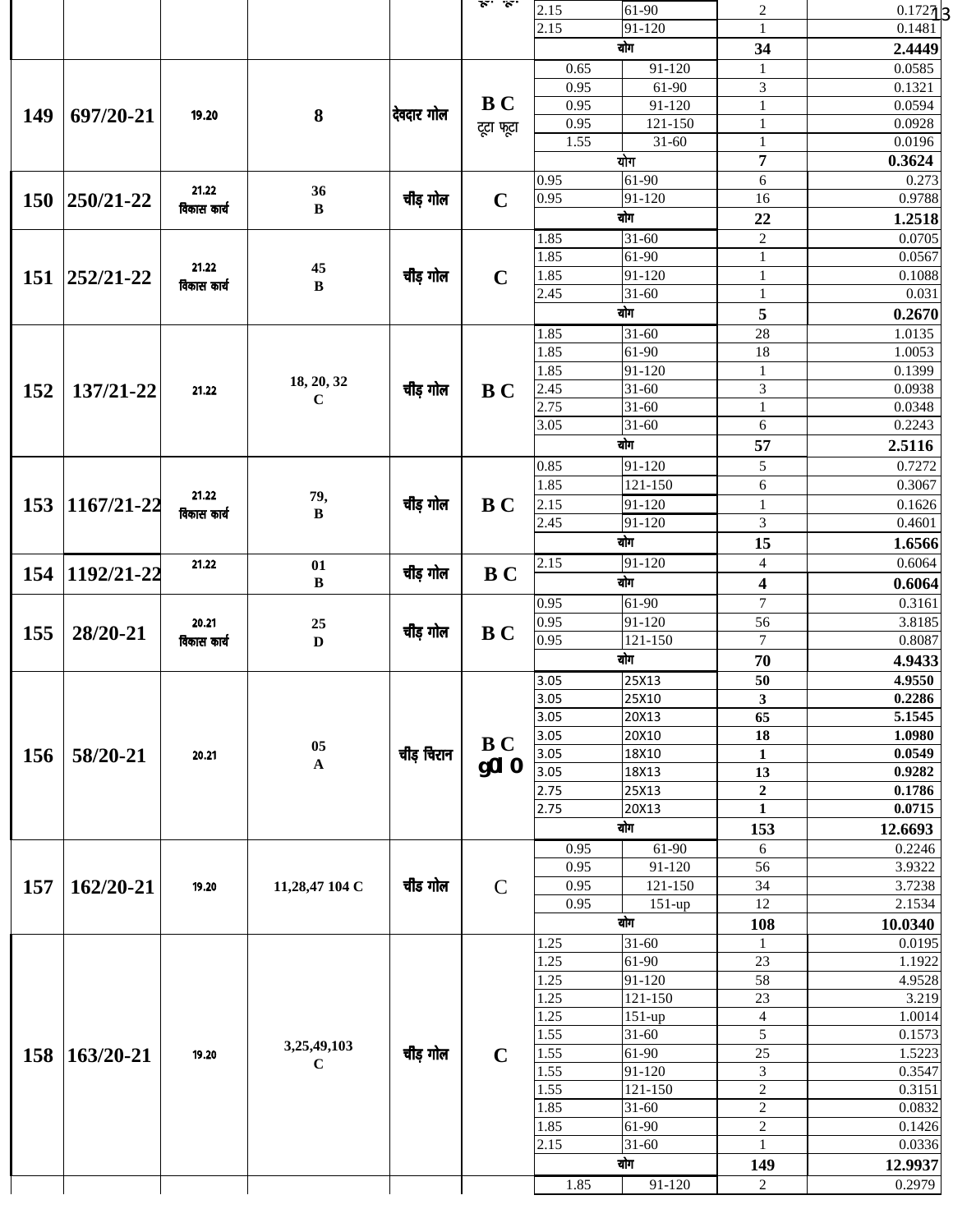|            |               |       |              |          |                 | 1.85    | 121-150        |                            | 0.1954           |  |  |  |
|------------|---------------|-------|--------------|----------|-----------------|---------|----------------|----------------------------|------------------|--|--|--|
|            |               |       |              |          |                 | 2.15    | 61-90          |                            | 0.0621           |  |  |  |
|            |               |       |              |          |                 | 2.15    | 91-120         | 3                          | 0.5248           |  |  |  |
|            |               |       | $\mathbf{1}$ |          |                 | 2.15    | 121-150        | 4                          | 1.0164           |  |  |  |
| <b>159</b> | 166/20-21     | 19.20 | $\bf{E}$     | चीड गोल  | <b>BC</b>       | 2.15    | $151$ -up      | $\overline{2}$             | 0.7541           |  |  |  |
|            |               |       |              |          |                 | 2.45    | 61-90          | $\overline{4}$             | 0.4266           |  |  |  |
|            |               |       |              |          |                 | 2.45    | 91-120         | $\overline{7}$             | 1.3495           |  |  |  |
|            |               |       |              |          |                 | 2.45    |                | 5                          | 1.2846           |  |  |  |
|            |               |       |              |          |                 |         | 121-150<br>योग |                            |                  |  |  |  |
|            |               |       |              |          |                 |         |                | 29                         | 5.9114           |  |  |  |
|            |               |       |              |          |                 | 1.85    | 91-120         |                            | 0.1665           |  |  |  |
| <b>160</b> | $168/20 - 21$ | 19.20 | 03           | चीड़ गोल | $\mathbf C$     | 2.15    | 91-120         |                            | 0.1398           |  |  |  |
|            |               |       | ${\bf E}$    |          |                 | 2.45    | 121-150        |                            | 0.3445           |  |  |  |
|            |               |       |              |          |                 | योग–    |                | $\overline{\mathbf{3}}$    | 0.6508           |  |  |  |
|            |               |       |              |          |                 | 0.95    | 61-90          | 6                          | 0.2442           |  |  |  |
|            |               |       |              |          |                 | 0.95    | 91-120         | 87                         | 6.2029           |  |  |  |
| <b>161</b> | 372/20-21     | 20.21 | 28           | चीड़ गोल | $\mathbf C$     | 0.95    | 121-150        | 61                         | 6.4471           |  |  |  |
|            |               |       | ${\bf E}$    |          |                 | 0.95    | $151$ -UP      | 19                         | 3.2047           |  |  |  |
|            |               |       |              |          |                 |         | योग            | 173                        | 16.0989          |  |  |  |
|            |               |       |              |          |                 | 1.25    | $31 - 60$      | 9                          | 0.2003           |  |  |  |
|            |               |       |              |          |                 |         |                |                            |                  |  |  |  |
|            |               |       |              |          |                 | 1.25    | 61-90          | 69                         | 3.3934           |  |  |  |
|            |               |       |              |          |                 | 1.25    | 91-120         | 32                         | 2.5288           |  |  |  |
|            |               |       |              |          |                 | 1.25    | 121-150        | 12                         | 1.7135           |  |  |  |
| <b>162</b> | $ 398/20-21$  | 20.21 | 20, 30       | चीड़ गोल | $\mathbf C$     | 1.25    | 151up          | 3                          | 0.5682           |  |  |  |
|            |               |       | $\bf{E}$     |          |                 | 1.55    | $31 - 60$      |                            | 0.4746<br>2.1123 |  |  |  |
|            |               |       |              |          |                 | 1.55    | $61-90$        | 15<br>41<br>$\mathfrak{Z}$ |                  |  |  |  |
|            |               |       |              |          |                 | 1.55    | 91-120         |                            | 0.3471           |  |  |  |
|            |               |       |              |          | 1.55<br>121-150 |         |                |                            | 0.1766           |  |  |  |
|            |               |       |              |          |                 |         | योग            |                            | 11.5148          |  |  |  |
|            |               |       |              |          |                 | 1.85    | $31 - 60$      | 49                         | 1.768            |  |  |  |
|            |               |       |              |          |                 | 1.85    | 61-90          | 48                         | 2.6654           |  |  |  |
|            |               |       |              |          | 1.85<br>1.85    |         | 91-120         | $\mathbf{1}$               | 0.1399           |  |  |  |
|            |               |       |              |          |                 | 121-150 | $\mathbf{1}$   | 0.2331                     |                  |  |  |  |
| <b>163</b> | $ 400/20-21$  | 20.21 | 22, 52<br>E  | चीड़ गोल | $\mathbf C$     | 1.85    | 151up          |                            | 0.2885           |  |  |  |
|            |               |       |              |          |                 | 2.15    | $31 - 60$      |                            | 0.0437           |  |  |  |
|            |               |       |              |          |                 | 2.45    | $31 - 60$      | $\overline{4}$             | 0.17             |  |  |  |
|            |               |       |              |          |                 |         | योग            |                            |                  |  |  |  |
|            |               |       |              |          |                 |         |                | 105                        | 5.3086           |  |  |  |
| <b>164</b> | 449/20-21     | 20.21 | 54           | चीड़ गोल | <b>BC</b>       | 1.85    | 61-90          | 19                         | 1.0285           |  |  |  |
|            |               |       | ${\bf E}$    |          |                 |         |                |                            |                  |  |  |  |
|            |               |       |              |          |                 | 0.95    | 61-90          | $\overline{4}$             | 0.1771           |  |  |  |
|            |               |       | 19           |          |                 | 0.95    | 91-120         | 17                         | 1.1101           |  |  |  |
| <b>165</b> | 457/20-21     | 20.21 | ${\bf E}$    | चीड़ गोल | $\mathbf C$     | 0.95    | 121-150        | $8\,$                      | 0.8517           |  |  |  |
|            |               |       |              |          |                 | 0.95    | 151up          | $\overline{3}$             | 0.4662           |  |  |  |
|            |               |       |              |          |                 |         | योग            | 32                         | 2.6051           |  |  |  |
|            |               |       |              |          |                 | 0.95    | 61-90          | $\mathbf{1}$               | 0.0419           |  |  |  |
|            |               |       | 42           |          |                 | 0.95    | 91-120         | 40                         | 2.7125           |  |  |  |
| <b>166</b> | 458/20-21     | 20.21 | ${\bf E}$    | चीड़ गोल | $\mathbf C$     | 0.95    | 121-150        | 23                         | 2.3545           |  |  |  |
|            |               |       |              |          |                 |         | योग            | 64                         | 5.1089           |  |  |  |
|            |               |       |              |          |                 | 0.65    | 91-120         |                            | 0.0585           |  |  |  |
|            |               |       |              |          |                 | 0.95    | 61-90          | $\overline{4}$             | 0.1652           |  |  |  |
|            | $ 459/20-21 $ | 20.21 | 45           | चीड़ गोल | $\mathbf C$     | 0.95    | $91-120$       | 58                         | 4.0212           |  |  |  |
| <b>167</b> |               |       | $\bf{E}$     |          |                 | 0.95    | 121-150        | 18                         | 2.0279           |  |  |  |
|            |               |       |              |          |                 |         | योग            |                            |                  |  |  |  |
|            |               |       |              |          |                 |         |                | 81                         | 6.2728           |  |  |  |
|            |               |       | 18           |          |                 | 1.25    | 61-90          | 11                         | 0.6050           |  |  |  |
| <b>168</b> | 464/20-21     | 21.22 | $\mathbf C$  | चीड़ गोल | $\mathbf C$     | 1.25    | 91-120         | 12                         | 1.0686           |  |  |  |
|            |               |       |              |          |                 |         | योग            | 23                         | 1.6736           |  |  |  |
|            |               |       |              |          |                 | 0.95    | 61-90          | 10                         | 0.439            |  |  |  |
|            |               |       | 64           |          |                 | 0.95    | 91-120         | 143                        | 9.7827           |  |  |  |
| <b>169</b> | 492/20-21     | 20.21 | D            | चीड़ गोल | $\mathbf C$     | 0.95    | $121 - 150$    | 15                         | 1.4865           |  |  |  |
|            |               |       |              |          |                 |         | योग            | 168                        | 11.7082          |  |  |  |
|            |               |       |              |          |                 | 0.95    | 61-90          | 23                         | 0.9531           |  |  |  |
|            |               |       |              |          |                 | 0.95    | 91-120         | 80                         | 5.2373           |  |  |  |
| <b>170</b> | 493/20-21     | 20.21 | 73           | चीड़ गोल | $\mathbf C$     | 0.95    | 121-150        | $\overline{2}$             | 0.1827           |  |  |  |
|            |               |       | D            |          |                 |         | योग            |                            |                  |  |  |  |
|            |               |       |              |          |                 |         |                | 105                        | 6.3731           |  |  |  |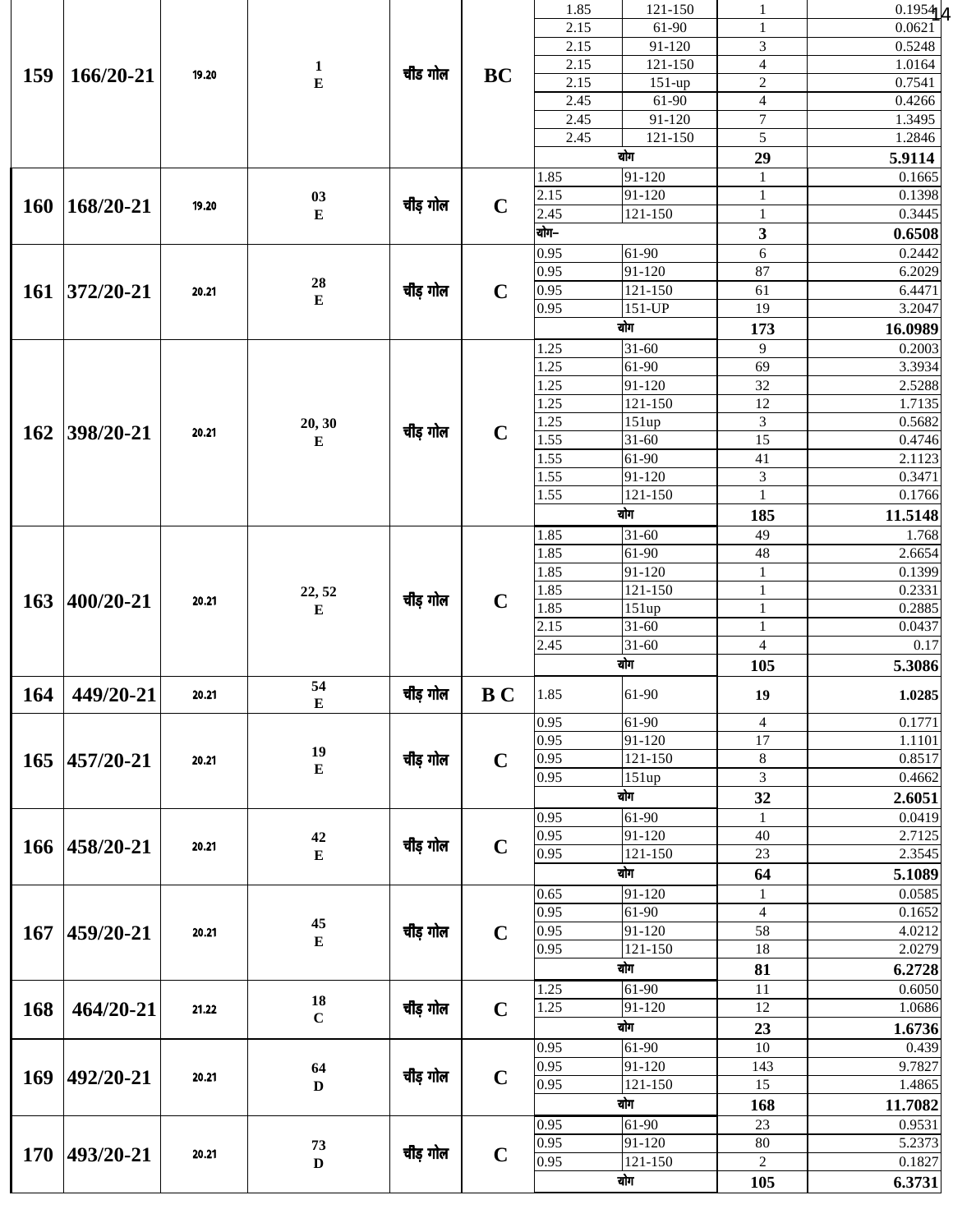|            |                 |             |                       |           |              | 1.25         | 61-90              | 12               | 0.79135          |
|------------|-----------------|-------------|-----------------------|-----------|--------------|--------------|--------------------|------------------|------------------|
|            |                 |             |                       |           |              | 1.25         | 91-120             | 12               | 1.1354           |
|            |                 |             |                       |           |              | 1.25         | 121-150            | $\overline{2}$   | 0.3119           |
|            |                 |             |                       |           |              |              |                    |                  |                  |
| 171        | $ 642/20-21 $   | 19.20       | 32,55, 61             | चीड़ गोल  | $\mathbf C$  | 1.25         | 151up              | 5                | 1.3297           |
|            |                 | विकास कार्य | B                     |           |              | 1.55         | 61-90              | 8                | 0.5478           |
|            |                 |             |                       |           |              | 1.55         | 91-120             | $\overline{4}$   | 0.479            |
|            |                 |             |                       |           |              | 1.55         | 151up              | 3 <sup>1</sup>   | 0.7545           |
|            |                 |             |                       |           |              |              | योग                | 46               | 5.3496           |
|            |                 |             |                       |           |              |              |                    |                  |                  |
|            |                 |             | 80                    |           |              | 1.85         | 61-90              |                  | 0.0599           |
| 172        | 701/20-21       | 19.20       | $\bf{B}$              | चीड़ गोल  | $\mathbf C$  | 2.15         | $31 - 60$          | 3                | 0.1132           |
|            |                 |             |                       |           |              |              | योग                | 4                | 0.1731           |
|            |                 |             |                       |           |              | 1.55         | 91-120             |                  | 0.1028           |
|            |                 |             |                       |           |              |              |                    |                  |                  |
|            |                 |             |                       |           |              | 1.85         | 91-120             | $\overline{2}$   | 0.2774           |
| 173        | $ 267/21-22 $   | 21.22       | 44                    | कोकाट गोल | IV           | 2.15         | 61-90              | $\mathfrak{Z}$   | 0.2514           |
|            |                 | विकास कार्य |                       |           |              | 2.15         | 91-120             |                  | 0.1626           |
|            |                 |             |                       |           |              | 2.15         | 121-150            | $\overline{2}$   | 0.4406           |
|            |                 |             |                       |           |              |              | योग                | $\boldsymbol{9}$ | 1.2348           |
|            |                 |             |                       |           |              |              |                    |                  |                  |
|            |                 |             |                       |           |              | 1.55         | 121-150            |                  | 0.1418           |
|            |                 | 21.22       | 25,26                 | कोकाट गोल |              | 1.85         | 91-120             | $\overline{2}$   | 0.2251           |
| 174        | $ 291/21-22 $   | विकास कार्य | $\mathbf{A}$          |           | IV           | 2.15         | 121-150            | $\overline{2}$   | 0.5054           |
|            |                 |             |                       |           |              |              | योग                | 5                | 0.8723           |
|            |                 |             |                       |           |              |              |                    |                  |                  |
|            |                 |             |                       |           |              | 1.55         | 121-150            |                  | 0.1221           |
|            |                 | 21.22       | 271                   | कोकाट गोल |              | 1.85         | 91-120             |                  | 0.1156           |
| <b>175</b> | 745/21-22       |             | D                     |           | IV           | 2.15         | 91-120             |                  | 0.1597           |
|            |                 |             |                       |           |              |              | योग                | $\mathbf{3}$     | 0.3974           |
|            |                 |             |                       |           |              |              |                    |                  |                  |
|            |                 |             |                       |           |              | 1.25         | 91-120             |                  | 0.0813           |
|            |                 |             |                       |           |              | 1.25         | 121-150            |                  | 0.1688           |
|            |                 |             |                       |           |              | 1.55         | 91-120             | $\overline{2}$   | 0.1771           |
|            |                 |             |                       |           |              | 1.85         | 91-120             | $\overline{2}$   | 0.2135           |
|            | 176   921/21-22 | 21.22       | 3, 8, 48, 52          | कोकाट गोल | Ш            | 2.15         | 91-120             | 10               | 1.2757           |
|            |                 |             | $\mathbf F$           |           |              | 2.15         | 121-150            |                  | 0.2271           |
|            |                 |             |                       |           |              |              |                    |                  |                  |
|            |                 |             |                       |           |              | 2.45         | 91-120             |                  | 0.1268           |
|            |                 |             |                       |           |              | 2.45         | 121-150            |                  | 0.3309           |
|            |                 |             |                       |           |              |              |                    |                  |                  |
|            |                 |             |                       |           |              |              | योग                | 19               |                  |
|            |                 |             |                       |           |              |              |                    |                  | 2.6012           |
|            |                 |             |                       |           |              | 1.85         | 91-120             | $\overline{2}$   | 0.2624           |
|            |                 |             |                       |           |              | 1.85         | 121-150            |                  | 0.1778           |
|            |                 |             |                       |           |              | 2.15         | 91-120             | 21               | 2.8920           |
|            |                 |             |                       |           |              | 2.15         | 121-150            | 7                | 1.7419           |
|            |                 | 21.22       | 61, 81, 95            | कोकाट गोल |              | 2.15         | $151$ -up          | $\mathfrak{Z}$   | 1.0126           |
| 177        | 925/21-22       |             | H                     |           | Ш            |              |                    |                  |                  |
|            |                 |             |                       |           |              | 2.45         | 91-120             | 12               | 2.0195           |
|            |                 |             |                       |           |              | 2.45         | 121-150            | 8                | 2.1359           |
|            |                 |             |                       |           |              | 2.45         | $151$ -up          | 3                | 1.4694           |
|            |                 |             |                       |           |              |              | योग                | 57               | 11.7115          |
|            |                 |             |                       |           |              | 1.55         | $31 - 60$          | $\mathbf{1}$     | 0.0293           |
|            |                 |             |                       |           |              | 1.55         | 61-90              |                  | 0.0589           |
|            |                 |             |                       |           |              |              |                    |                  |                  |
|            |                 |             |                       |           |              | 1.85         | $31 - 60$          | 10               | 0.3035           |
|            |                 |             |                       |           |              | 1.85         | 61-90              | 8                | 0.5011           |
|            |                 |             | 17, 28, 49, 65, 77    |           |              | 2.15         | $31 - 60$          | 32               | 1.2134           |
| 178        | 1097/21-22      | 20.21       | <b>VA</b>             | कोकाट गोल | $\mathbf{I}$ | 2.15         | 61-90              | 46               | 4.3323           |
|            |                 |             |                       |           |              | 2.45         | $31 - 60$          | 3                | 0.0865           |
|            |                 |             |                       |           |              |              |                    |                  |                  |
|            |                 |             |                       |           |              | 2.45         | 61-90              | 6                | 0.5243           |
|            |                 |             |                       |           |              | 2.75         | 61-90              | $\mathbf{1}$     | 0.1331           |
|            |                 |             |                       |           |              |              | योग                | 108              | 7.1824           |
|            |                 |             |                       |           |              | 1.25         | $31 - 60$          | 3                | 0.0642           |
|            |                 |             |                       |           |              | 1.25         | 91-120             |                  | 0.1125           |
|            |                 |             |                       |           |              | 1.55         | $31 - 60$          | 3                | 0.0778           |
|            |                 |             |                       |           |              |              |                    |                  |                  |
|            |                 |             |                       |           |              | 1.55         | 61-90              |                  | 0.0409           |
|            |                 |             |                       |           |              | 1.85         | $31 - 60$          | $\overline{2}$   | 0.0578           |
|            |                 |             |                       |           |              | 2.15         | $31 - 60$          | 30               | 1.4873           |
|            |                 |             | 51 55, 76<br> 27, 44, |           |              | 2.15         | 61-90              | 22               | 2.1393           |
| 179        | $ 1136/21-22 $  | 21.22       | V, A                  | कोकाट गोल | Ш            | 2.15         | 91-120             | $\tau$           | 1.1082           |
|            |                 |             |                       |           |              | 2.15         | 121-150            | 3                | 0.7919           |
|            |                 |             |                       |           |              |              |                    | $\mathbf{1}$     |                  |
|            |                 |             |                       |           |              | 2.15<br>2.45 | $151$ -up<br>61-90 | $\overline{4}$   | 0.3270<br>0.3309 |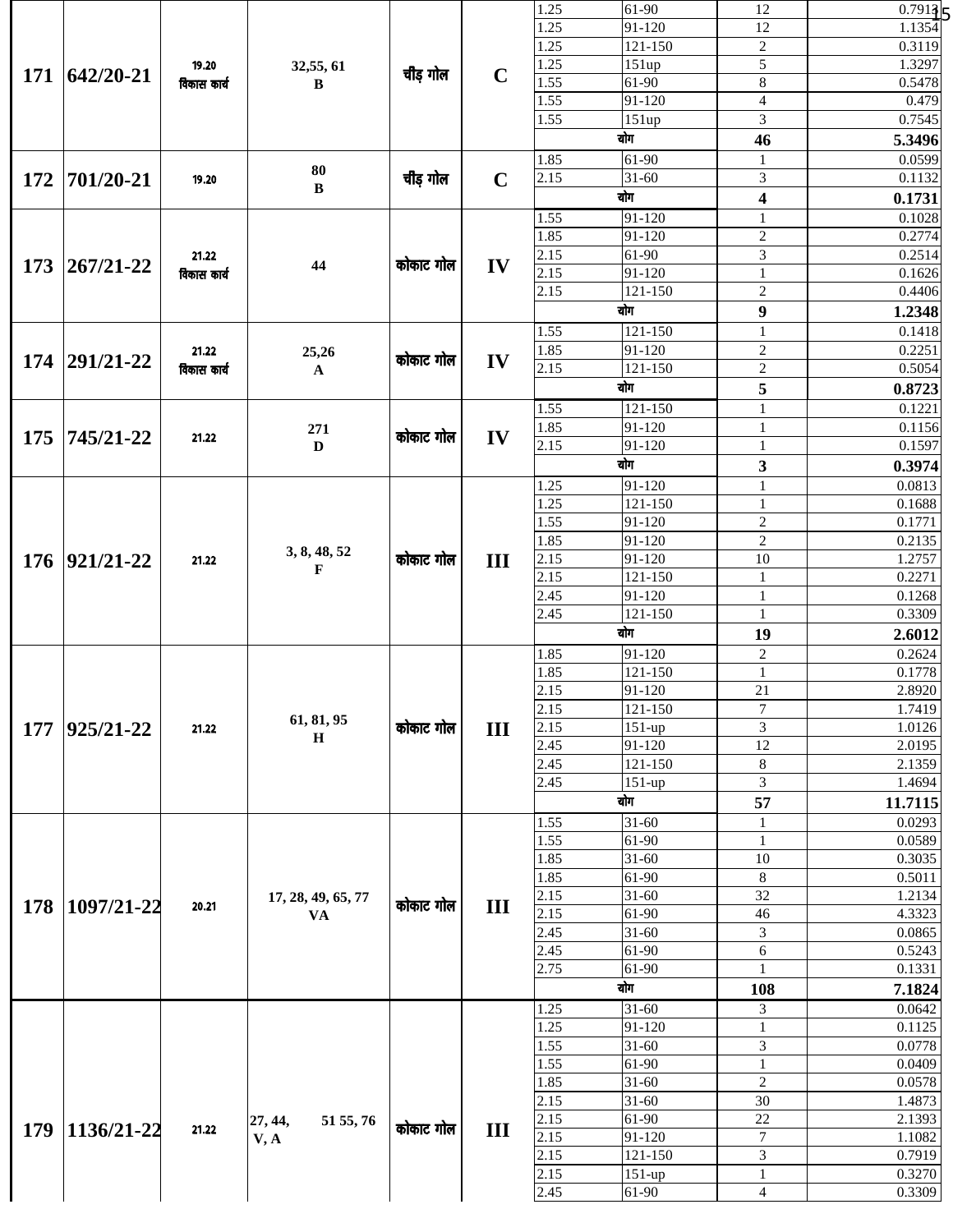|            |               |             |                |           |                | 2.45 | 91-120     |                | 0.13826                                                                                                                                                                                                                                                                                                                                                            |  |  |
|------------|---------------|-------------|----------------|-----------|----------------|------|------------|----------------|--------------------------------------------------------------------------------------------------------------------------------------------------------------------------------------------------------------------------------------------------------------------------------------------------------------------------------------------------------------------|--|--|
|            |               |             |                |           |                | 2.45 | 121-150    | 4              | 1.1310                                                                                                                                                                                                                                                                                                                                                             |  |  |
|            |               |             |                |           |                |      | योग        | 82             | 7.8070                                                                                                                                                                                                                                                                                                                                                             |  |  |
|            |               |             |                |           |                | 1.25 | 91-120     |                | 0.0945                                                                                                                                                                                                                                                                                                                                                             |  |  |
|            |               |             |                |           |                | 1.55 | 61-90      | $\mathbf{1}$   | 0.0667                                                                                                                                                                                                                                                                                                                                                             |  |  |
|            |               |             |                |           |                | 1.55 | 91-120     | $\mathfrak{Z}$ | 0.3231                                                                                                                                                                                                                                                                                                                                                             |  |  |
|            |               |             |                |           |                |      |            |                |                                                                                                                                                                                                                                                                                                                                                                    |  |  |
|            |               |             |                |           |                | 1.85 | 61-90      | $\overline{4}$ | 0.3623                                                                                                                                                                                                                                                                                                                                                             |  |  |
| <b>180</b> | $ 1203/21-22$ | 21.22       | 11, 16         | कोकाट गोल | III            | 1.85 | 91-120     | 6              | 0.8953                                                                                                                                                                                                                                                                                                                                                             |  |  |
|            |               | विकास कार्य | G              |           |                | 1.85 | 121-150    | $\mathbf{1}$   | 0.1954                                                                                                                                                                                                                                                                                                                                                             |  |  |
|            |               |             |                |           |                | 2.15 | 61-90      |                |                                                                                                                                                                                                                                                                                                                                                                    |  |  |
|            |               |             |                |           |                | 2.15 | 91-120     | $\mathfrak{Z}$ | 0.4051                                                                                                                                                                                                                                                                                                                                                             |  |  |
|            |               |             |                |           |                | 2.15 | 121-150    | $\mathbf{1}$   |                                                                                                                                                                                                                                                                                                                                                                    |  |  |
|            |               |             |                |           |                |      | योग        | 21             |                                                                                                                                                                                                                                                                                                                                                                    |  |  |
|            |               |             |                |           |                |      |            |                |                                                                                                                                                                                                                                                                                                                                                                    |  |  |
|            |               |             |                |           |                | 0.95 | 61-90      |                |                                                                                                                                                                                                                                                                                                                                                                    |  |  |
|            |               |             |                |           |                | 1.25 | 61-90      |                |                                                                                                                                                                                                                                                                                                                                                                    |  |  |
|            |               |             |                |           |                | 1.55 | 61-90      |                | 0.0620                                                                                                                                                                                                                                                                                                                                                             |  |  |
|            |               |             |                |           |                | 1.85 | $31 - 60$  | $\mathfrak{Z}$ |                                                                                                                                                                                                                                                                                                                                                                    |  |  |
|            |               |             |                |           |                | 1.85 | 61-90      |                |                                                                                                                                                                                                                                                                                                                                                                    |  |  |
| 181        | $ 821/21-22 $ | 20.21       | 24, 36         | जामुन गोल | $\mathbf{III}$ | 2.15 | $31 - 60$  | 8              |                                                                                                                                                                                                                                                                                                                                                                    |  |  |
|            |               |             | <b>VA</b>      |           |                | 2.15 | 61-90      | 20             |                                                                                                                                                                                                                                                                                                                                                                    |  |  |
|            |               |             |                |           |                |      |            |                |                                                                                                                                                                                                                                                                                                                                                                    |  |  |
|            |               |             |                |           |                | 2.15 | 91-120     | $\overline{2}$ |                                                                                                                                                                                                                                                                                                                                                                    |  |  |
|            |               |             |                |           |                | 2.15 | $21 - 150$ | $\overline{7}$ |                                                                                                                                                                                                                                                                                                                                                                    |  |  |
|            |               |             |                |           |                | 2.15 | $151$ -up  |                |                                                                                                                                                                                                                                                                                                                                                                    |  |  |
|            |               |             |                |           |                |      | योग        | 45             |                                                                                                                                                                                                                                                                                                                                                                    |  |  |
|            |               |             |                |           |                |      |            |                |                                                                                                                                                                                                                                                                                                                                                                    |  |  |
|            |               |             |                |           |                | 1.55 | 121-150    | $\overline{2}$ |                                                                                                                                                                                                                                                                                                                                                                    |  |  |
|            |               | 21.22       | 36             |           |                | 1.85 | 61-90      |                |                                                                                                                                                                                                                                                                                                                                                                    |  |  |
| <b>182</b> | $ 293/21-22 $ | विकास कार्य | $\mathbf{A}$   | धौड़ी गोल | IV             | 2.15 | 91-120     | 3              | 0.1041<br>0.4258<br>2.8723<br>0.0291<br>0.0330<br>0.0967<br>0.0567<br>0.2868<br>1.7036<br>0.2790<br>1.8300<br>0.3440<br>4.7209<br>0.3792<br>0.0835<br>0.4683<br>0.5185<br>1.4495<br>0.1172<br>0.1425<br>0.086<br>2.3437<br>1.2506<br>0.3355<br>4.2755<br>0.2356<br>1.2915<br>0.1213<br>1.6484<br>0.3212<br>0.404<br>0.1954<br>0.9206<br>0.0236<br>0.0409<br>0.1304 |  |  |
|            |               |             |                |           |                | 2.15 | 121-150    | $\overline{2}$ |                                                                                                                                                                                                                                                                                                                                                                    |  |  |
|            |               |             |                |           |                |      | योग        | 8              |                                                                                                                                                                                                                                                                                                                                                                    |  |  |
|            |               |             |                |           |                | 1.55 | 91-120     |                |                                                                                                                                                                                                                                                                                                                                                                    |  |  |
|            |               |             |                |           |                |      | 91-120     |                |                                                                                                                                                                                                                                                                                                                                                                    |  |  |
|            |               |             |                |           |                | 1.85 |            | $\mathbf{1}$   |                                                                                                                                                                                                                                                                                                                                                                    |  |  |
|            |               |             | 157, 278       |           |                | 2.15 | 61-90      |                |                                                                                                                                                                                                                                                                                                                                                                    |  |  |
| <b>183</b> | $ 737/21-22 $ | 21.22       | 303            | धौड़ी गोल | $\mathbf{III}$ | 2.15 | 91-120     | 15             |                                                                                                                                                                                                                                                                                                                                                                    |  |  |
|            |               |             | $\mathbf C$    |           |                | 2.15 | 121-150    | 5 <sup>5</sup> |                                                                                                                                                                                                                                                                                                                                                                    |  |  |
|            |               |             |                |           |                | 2.15 | $151$ -up  |                |                                                                                                                                                                                                                                                                                                                                                                    |  |  |
|            |               |             |                |           |                |      | योग        | 24             |                                                                                                                                                                                                                                                                                                                                                                    |  |  |
|            |               |             |                |           |                |      | $31 - 60$  |                |                                                                                                                                                                                                                                                                                                                                                                    |  |  |
|            |               |             | 165, 298       |           |                | 2.15 |            | 5 <sup>5</sup> |                                                                                                                                                                                                                                                                                                                                                                    |  |  |
| <b>184</b> | 738/21-22     | 21.22       | 304, 306       | धौड़ी गोल | Ш              | 2.15 | 61-90      | 18             |                                                                                                                                                                                                                                                                                                                                                                    |  |  |
|            |               |             | D              |           |                | 2.15 | 91-120     |                |                                                                                                                                                                                                                                                                                                                                                                    |  |  |
|            |               |             |                |           |                |      | योग        | 24             |                                                                                                                                                                                                                                                                                                                                                                    |  |  |
|            |               |             |                |           |                | 2.15 | 61-90      | $\overline{4}$ |                                                                                                                                                                                                                                                                                                                                                                    |  |  |
|            |               |             | 152, 276, 287  |           |                | 2.15 | 91-120     | 3              |                                                                                                                                                                                                                                                                                                                                                                    |  |  |
| 185        | $ 739/21-22 $ | 21.22       |                | धौड़ी गोल | IV             | 2.15 | $21 - 150$ |                |                                                                                                                                                                                                                                                                                                                                                                    |  |  |
|            |               |             | C              |           |                |      |            |                |                                                                                                                                                                                                                                                                                                                                                                    |  |  |
|            |               |             |                |           |                |      | योग        | 8              |                                                                                                                                                                                                                                                                                                                                                                    |  |  |
|            |               |             |                |           |                | 1.25 | $31 - 60$  |                |                                                                                                                                                                                                                                                                                                                                                                    |  |  |
|            |               |             |                |           |                | 1.55 | $31 - 60$  |                |                                                                                                                                                                                                                                                                                                                                                                    |  |  |
|            |               |             |                |           |                | 1.55 | 61-90      | $\overline{2}$ |                                                                                                                                                                                                                                                                                                                                                                    |  |  |
|            |               |             |                |           |                | 1.85 | $31 - 60$  | $\overline{2}$ | 0.0639                                                                                                                                                                                                                                                                                                                                                             |  |  |
|            |               |             |                |           |                | 1.85 | 61-90      | $\overline{4}$ | 0.2573                                                                                                                                                                                                                                                                                                                                                             |  |  |
|            |               |             | 16, 25, 42, 54 | धौड़ी गोल |                | 2.15 | $31 - 60$  | 6              | 0.2055                                                                                                                                                                                                                                                                                                                                                             |  |  |
|            | 186 915/21-22 | 21.22       | $\bf{E}$       |           | $\mathbf{III}$ |      |            |                |                                                                                                                                                                                                                                                                                                                                                                    |  |  |
|            |               |             |                |           |                | 2.15 | 61-90      | 29             | 2.1816                                                                                                                                                                                                                                                                                                                                                             |  |  |
|            |               |             |                |           |                | 2.15 | 91-120     |                | 0.1213                                                                                                                                                                                                                                                                                                                                                             |  |  |
|            |               |             |                |           |                | 2.45 | $31 - 60$  | $\overline{2}$ | 0.0863                                                                                                                                                                                                                                                                                                                                                             |  |  |
|            |               |             |                |           |                | 2.45 | 61-90      | $\overline{7}$ | 0.6586                                                                                                                                                                                                                                                                                                                                                             |  |  |
|            |               |             |                |           |                |      | योग        | 55             | 3.7694                                                                                                                                                                                                                                                                                                                                                             |  |  |
|            |               |             |                |           |                | 1.85 | 61-90      | $\mathfrak{Z}$ | 0.1599                                                                                                                                                                                                                                                                                                                                                             |  |  |
|            |               |             |                |           |                |      |            |                |                                                                                                                                                                                                                                                                                                                                                                    |  |  |
|            |               |             |                |           |                | 1.85 | 91-120     |                | 0.1529                                                                                                                                                                                                                                                                                                                                                             |  |  |
|            |               |             |                |           |                | 1.85 | 121-150    |                | 0.2139                                                                                                                                                                                                                                                                                                                                                             |  |  |
|            |               |             |                |           |                | 2.15 | 61-90      | 6              | 0.5294                                                                                                                                                                                                                                                                                                                                                             |  |  |
|            |               |             | 73, 75, 89     | धौड़ी गोल |                | 2.15 | 91-120     | 14             | 1.9961                                                                                                                                                                                                                                                                                                                                                             |  |  |
| 187        | $ 917/21-22 $ | 21.22       | H              |           | $\mathbf{III}$ | 2.15 | 121-150    | 12             | 2.9130                                                                                                                                                                                                                                                                                                                                                             |  |  |
|            |               |             |                |           |                | 2.15 | $151$ -up  | $\overline{4}$ | 1.6212                                                                                                                                                                                                                                                                                                                                                             |  |  |
|            |               |             |                |           |                | 2.45 | 121-150    | $\overline{2}$ | 0.6219                                                                                                                                                                                                                                                                                                                                                             |  |  |
|            |               |             |                |           |                | 2.45 | $151$ -up  | $\overline{4}$ | 1.7783                                                                                                                                                                                                                                                                                                                                                             |  |  |
|            |               |             |                |           |                |      |            |                |                                                                                                                                                                                                                                                                                                                                                                    |  |  |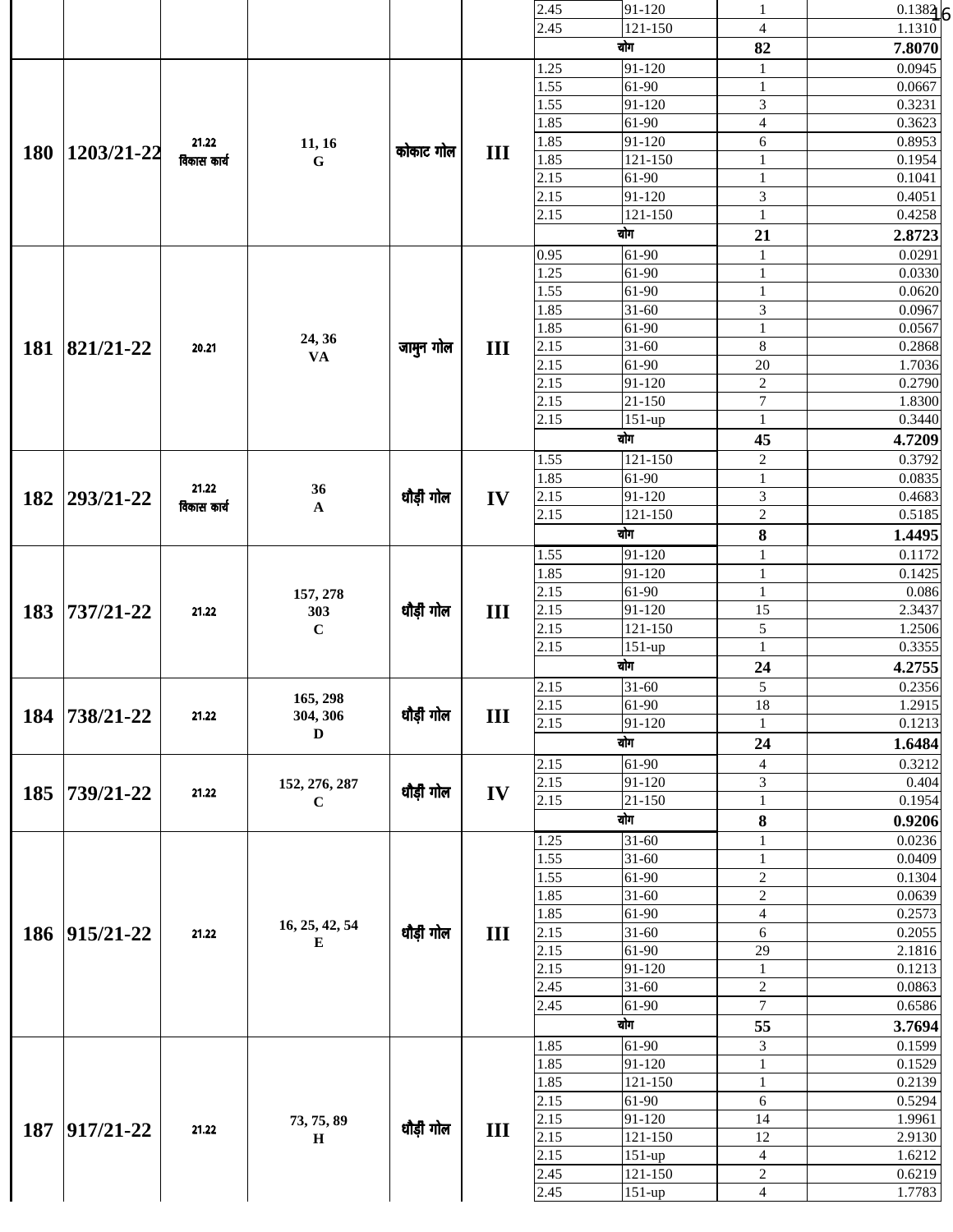| 0.0293<br>$31 - 60$<br>1.55<br>0.0350<br>$31 - 60$<br>1.85<br>0.1156<br>1.85<br>91-120<br>0.1472<br>$31 - 60$<br>2.15<br>$\overline{4}$<br>1.1575<br>61-90<br>2.15<br>14<br>0.6369<br>91-120<br>2.15<br>$\overline{4}$<br>104, 106, 113<br>धौड़ी गोल<br>$ 918/21-22 $<br><b>188</b><br>$\mathbf{m}$<br>21.22<br>2.15<br>$\overline{7}$<br>1.7660<br>121-150<br>H<br>2.1777<br>2.15<br>$151$ -up<br>$\boldsymbol{6}$<br>$31 - 60$<br>$\mathfrak{Z}$<br>0.1294<br>2.45<br>0.5401<br>2.45<br>61-90<br>6<br>$\overline{2}$<br>0.6274<br>2.45<br>121-150<br>योग<br>49<br>7.3621<br>0.0633<br>1.25<br>61-90<br>0.0293<br>1.55<br>$31 - 60$<br>1.55<br>0.1979<br>61-90<br>$\overline{4}$<br>0.0289<br>1.85<br>$31 - 60$<br>1.85<br>0.2537<br>61-90<br>$\overline{4}$<br>0.2621<br>1.85<br>91-120<br>$\overline{2}$<br>37<br>1.8218<br>$31 - 60$<br>2.15<br>58<br>धौड़ी गोल<br>189<br>$ 992/21-22 $<br>$\mathbf{I}$<br>20.21<br>2.15<br>61-90<br>39<br>3.3501<br><b>VA</b><br>0.6137<br>91-120<br>$\overline{4}$<br>2.15<br>0.0383<br>$31 - 60$<br>2.45<br>0.2740<br>3<br>2.45<br>61-90<br>0.3344<br>$\overline{2}$<br> 2.45 <br>91-120<br>0.0661<br>2.75<br>61-90<br>$\mathbf{1}$<br>योग<br>7.3336<br><b>100</b><br>61-90<br>1.55<br>$\overline{2}$<br>0.1175<br>3<br>$31 - 60$<br>0.1093<br>2.15<br>0.3977<br>61-90<br>2.15<br>6<br>$\overline{2}$<br>0.2506<br>91-120<br>2.15<br>$\overline{2}$<br>0.5123<br>121-150<br>2.15<br>6, 10,<br>सेमल<br>3<br>$ 907/21-22 $<br>$31 - 60$<br>0.1332<br>B<br>2.45<br><b>190</b><br>21.22<br>D<br>1.0515<br>2.45<br>61-90<br>12<br>0.9850<br>91-120<br>2.45<br>6<br>5<br>1.3491<br>2.45<br>121-150<br>2.45<br>7.7187<br>$151$ -up<br>14<br>योग<br>55<br>12.6249<br>61-90<br>0.0502<br>1.55<br>1.85<br>61-90<br>0.0489<br>$\mathbf{1}$<br>0.1660<br>61-90<br>$\overline{2}$<br>2.15<br>111, 140<br>सेमल<br>$ 909/21-22 $<br><b>191</b><br>21.22<br>D<br>$\mathfrak{Z}$<br>2.15<br>91-120<br>0.3987<br>$\bf{E}$<br>$8\,$<br>61-90<br>0.8261<br>2.45<br>योग<br>15<br>1.4899<br>61-90<br>0.0439<br>1.25<br>0.0963<br>1.25<br>91-120<br>0.0350<br>1.85<br>$31 - 60$<br>0.0437<br>$31 - 60$<br>2.15<br>61-90<br>18<br>1.4042<br>2.15<br>1.3601<br>2.15<br>91-120<br>9<br>2.15<br>$\overline{2}$<br>0.4404<br>121-150<br>86<br>सेमल<br>B<br>192   910/21-22<br>21.22<br>0.3614<br>2.15<br>$151$ -up<br>$\mathbf H$<br>$\mathbf{1}$<br>0.0766<br>$31 - 60$<br>2.45<br>$\overline{2}$<br>1.5093<br>61-90<br>2.45<br>16<br>4.5686<br>2.45<br>91-120<br>24<br>$27\,$<br>7.0983<br>2.45<br>121-150<br>3<br>1.1981<br>2.45<br>$151$ -up<br>योग<br>18.2359<br>106<br>61-90<br>0.0308<br>0.95<br>61-90<br>0.033<br>1.25<br>1.55<br>61-90<br>0.0684<br>288, 305<br>अमलतास गोल<br>740/21-22<br>$\mathbf{III}$<br><b>193</b><br>21.22<br>2.15<br>5<br>61-90<br>0.3994<br>$\mathbf{F}$<br>2.15<br>91-120<br>6<br>0.724<br>योग<br>1.2556<br>14 |  |  |  | योग | 47 | 9.9866 |
|-------------------------------------------------------------------------------------------------------------------------------------------------------------------------------------------------------------------------------------------------------------------------------------------------------------------------------------------------------------------------------------------------------------------------------------------------------------------------------------------------------------------------------------------------------------------------------------------------------------------------------------------------------------------------------------------------------------------------------------------------------------------------------------------------------------------------------------------------------------------------------------------------------------------------------------------------------------------------------------------------------------------------------------------------------------------------------------------------------------------------------------------------------------------------------------------------------------------------------------------------------------------------------------------------------------------------------------------------------------------------------------------------------------------------------------------------------------------------------------------------------------------------------------------------------------------------------------------------------------------------------------------------------------------------------------------------------------------------------------------------------------------------------------------------------------------------------------------------------------------------------------------------------------------------------------------------------------------------------------------------------------------------------------------------------------------------------------------------------------------------------------------------------------------------------------------------------------------------------------------------------------------------------------------------------------------------------------------------------------------------------------------------------------------------------------------------------------------------------------------------------------------------------------------------------------------------------------------------------------------------------------------------------------------------------------------------------------------------------------------------------------------------------------------------------------------------------------------------------------|--|--|--|-----|----|--------|
|                                                                                                                                                                                                                                                                                                                                                                                                                                                                                                                                                                                                                                                                                                                                                                                                                                                                                                                                                                                                                                                                                                                                                                                                                                                                                                                                                                                                                                                                                                                                                                                                                                                                                                                                                                                                                                                                                                                                                                                                                                                                                                                                                                                                                                                                                                                                                                                                                                                                                                                                                                                                                                                                                                                                                                                                                                                             |  |  |  |     |    |        |
|                                                                                                                                                                                                                                                                                                                                                                                                                                                                                                                                                                                                                                                                                                                                                                                                                                                                                                                                                                                                                                                                                                                                                                                                                                                                                                                                                                                                                                                                                                                                                                                                                                                                                                                                                                                                                                                                                                                                                                                                                                                                                                                                                                                                                                                                                                                                                                                                                                                                                                                                                                                                                                                                                                                                                                                                                                                             |  |  |  |     |    |        |
|                                                                                                                                                                                                                                                                                                                                                                                                                                                                                                                                                                                                                                                                                                                                                                                                                                                                                                                                                                                                                                                                                                                                                                                                                                                                                                                                                                                                                                                                                                                                                                                                                                                                                                                                                                                                                                                                                                                                                                                                                                                                                                                                                                                                                                                                                                                                                                                                                                                                                                                                                                                                                                                                                                                                                                                                                                                             |  |  |  |     |    |        |
|                                                                                                                                                                                                                                                                                                                                                                                                                                                                                                                                                                                                                                                                                                                                                                                                                                                                                                                                                                                                                                                                                                                                                                                                                                                                                                                                                                                                                                                                                                                                                                                                                                                                                                                                                                                                                                                                                                                                                                                                                                                                                                                                                                                                                                                                                                                                                                                                                                                                                                                                                                                                                                                                                                                                                                                                                                                             |  |  |  |     |    |        |
|                                                                                                                                                                                                                                                                                                                                                                                                                                                                                                                                                                                                                                                                                                                                                                                                                                                                                                                                                                                                                                                                                                                                                                                                                                                                                                                                                                                                                                                                                                                                                                                                                                                                                                                                                                                                                                                                                                                                                                                                                                                                                                                                                                                                                                                                                                                                                                                                                                                                                                                                                                                                                                                                                                                                                                                                                                                             |  |  |  |     |    |        |
|                                                                                                                                                                                                                                                                                                                                                                                                                                                                                                                                                                                                                                                                                                                                                                                                                                                                                                                                                                                                                                                                                                                                                                                                                                                                                                                                                                                                                                                                                                                                                                                                                                                                                                                                                                                                                                                                                                                                                                                                                                                                                                                                                                                                                                                                                                                                                                                                                                                                                                                                                                                                                                                                                                                                                                                                                                                             |  |  |  |     |    |        |
|                                                                                                                                                                                                                                                                                                                                                                                                                                                                                                                                                                                                                                                                                                                                                                                                                                                                                                                                                                                                                                                                                                                                                                                                                                                                                                                                                                                                                                                                                                                                                                                                                                                                                                                                                                                                                                                                                                                                                                                                                                                                                                                                                                                                                                                                                                                                                                                                                                                                                                                                                                                                                                                                                                                                                                                                                                                             |  |  |  |     |    |        |
|                                                                                                                                                                                                                                                                                                                                                                                                                                                                                                                                                                                                                                                                                                                                                                                                                                                                                                                                                                                                                                                                                                                                                                                                                                                                                                                                                                                                                                                                                                                                                                                                                                                                                                                                                                                                                                                                                                                                                                                                                                                                                                                                                                                                                                                                                                                                                                                                                                                                                                                                                                                                                                                                                                                                                                                                                                                             |  |  |  |     |    |        |
|                                                                                                                                                                                                                                                                                                                                                                                                                                                                                                                                                                                                                                                                                                                                                                                                                                                                                                                                                                                                                                                                                                                                                                                                                                                                                                                                                                                                                                                                                                                                                                                                                                                                                                                                                                                                                                                                                                                                                                                                                                                                                                                                                                                                                                                                                                                                                                                                                                                                                                                                                                                                                                                                                                                                                                                                                                                             |  |  |  |     |    |        |
|                                                                                                                                                                                                                                                                                                                                                                                                                                                                                                                                                                                                                                                                                                                                                                                                                                                                                                                                                                                                                                                                                                                                                                                                                                                                                                                                                                                                                                                                                                                                                                                                                                                                                                                                                                                                                                                                                                                                                                                                                                                                                                                                                                                                                                                                                                                                                                                                                                                                                                                                                                                                                                                                                                                                                                                                                                                             |  |  |  |     |    |        |
|                                                                                                                                                                                                                                                                                                                                                                                                                                                                                                                                                                                                                                                                                                                                                                                                                                                                                                                                                                                                                                                                                                                                                                                                                                                                                                                                                                                                                                                                                                                                                                                                                                                                                                                                                                                                                                                                                                                                                                                                                                                                                                                                                                                                                                                                                                                                                                                                                                                                                                                                                                                                                                                                                                                                                                                                                                                             |  |  |  |     |    |        |
|                                                                                                                                                                                                                                                                                                                                                                                                                                                                                                                                                                                                                                                                                                                                                                                                                                                                                                                                                                                                                                                                                                                                                                                                                                                                                                                                                                                                                                                                                                                                                                                                                                                                                                                                                                                                                                                                                                                                                                                                                                                                                                                                                                                                                                                                                                                                                                                                                                                                                                                                                                                                                                                                                                                                                                                                                                                             |  |  |  |     |    |        |
|                                                                                                                                                                                                                                                                                                                                                                                                                                                                                                                                                                                                                                                                                                                                                                                                                                                                                                                                                                                                                                                                                                                                                                                                                                                                                                                                                                                                                                                                                                                                                                                                                                                                                                                                                                                                                                                                                                                                                                                                                                                                                                                                                                                                                                                                                                                                                                                                                                                                                                                                                                                                                                                                                                                                                                                                                                                             |  |  |  |     |    |        |
|                                                                                                                                                                                                                                                                                                                                                                                                                                                                                                                                                                                                                                                                                                                                                                                                                                                                                                                                                                                                                                                                                                                                                                                                                                                                                                                                                                                                                                                                                                                                                                                                                                                                                                                                                                                                                                                                                                                                                                                                                                                                                                                                                                                                                                                                                                                                                                                                                                                                                                                                                                                                                                                                                                                                                                                                                                                             |  |  |  |     |    |        |
|                                                                                                                                                                                                                                                                                                                                                                                                                                                                                                                                                                                                                                                                                                                                                                                                                                                                                                                                                                                                                                                                                                                                                                                                                                                                                                                                                                                                                                                                                                                                                                                                                                                                                                                                                                                                                                                                                                                                                                                                                                                                                                                                                                                                                                                                                                                                                                                                                                                                                                                                                                                                                                                                                                                                                                                                                                                             |  |  |  |     |    |        |
|                                                                                                                                                                                                                                                                                                                                                                                                                                                                                                                                                                                                                                                                                                                                                                                                                                                                                                                                                                                                                                                                                                                                                                                                                                                                                                                                                                                                                                                                                                                                                                                                                                                                                                                                                                                                                                                                                                                                                                                                                                                                                                                                                                                                                                                                                                                                                                                                                                                                                                                                                                                                                                                                                                                                                                                                                                                             |  |  |  |     |    |        |
|                                                                                                                                                                                                                                                                                                                                                                                                                                                                                                                                                                                                                                                                                                                                                                                                                                                                                                                                                                                                                                                                                                                                                                                                                                                                                                                                                                                                                                                                                                                                                                                                                                                                                                                                                                                                                                                                                                                                                                                                                                                                                                                                                                                                                                                                                                                                                                                                                                                                                                                                                                                                                                                                                                                                                                                                                                                             |  |  |  |     |    |        |
|                                                                                                                                                                                                                                                                                                                                                                                                                                                                                                                                                                                                                                                                                                                                                                                                                                                                                                                                                                                                                                                                                                                                                                                                                                                                                                                                                                                                                                                                                                                                                                                                                                                                                                                                                                                                                                                                                                                                                                                                                                                                                                                                                                                                                                                                                                                                                                                                                                                                                                                                                                                                                                                                                                                                                                                                                                                             |  |  |  |     |    |        |
|                                                                                                                                                                                                                                                                                                                                                                                                                                                                                                                                                                                                                                                                                                                                                                                                                                                                                                                                                                                                                                                                                                                                                                                                                                                                                                                                                                                                                                                                                                                                                                                                                                                                                                                                                                                                                                                                                                                                                                                                                                                                                                                                                                                                                                                                                                                                                                                                                                                                                                                                                                                                                                                                                                                                                                                                                                                             |  |  |  |     |    |        |
|                                                                                                                                                                                                                                                                                                                                                                                                                                                                                                                                                                                                                                                                                                                                                                                                                                                                                                                                                                                                                                                                                                                                                                                                                                                                                                                                                                                                                                                                                                                                                                                                                                                                                                                                                                                                                                                                                                                                                                                                                                                                                                                                                                                                                                                                                                                                                                                                                                                                                                                                                                                                                                                                                                                                                                                                                                                             |  |  |  |     |    |        |
|                                                                                                                                                                                                                                                                                                                                                                                                                                                                                                                                                                                                                                                                                                                                                                                                                                                                                                                                                                                                                                                                                                                                                                                                                                                                                                                                                                                                                                                                                                                                                                                                                                                                                                                                                                                                                                                                                                                                                                                                                                                                                                                                                                                                                                                                                                                                                                                                                                                                                                                                                                                                                                                                                                                                                                                                                                                             |  |  |  |     |    |        |
|                                                                                                                                                                                                                                                                                                                                                                                                                                                                                                                                                                                                                                                                                                                                                                                                                                                                                                                                                                                                                                                                                                                                                                                                                                                                                                                                                                                                                                                                                                                                                                                                                                                                                                                                                                                                                                                                                                                                                                                                                                                                                                                                                                                                                                                                                                                                                                                                                                                                                                                                                                                                                                                                                                                                                                                                                                                             |  |  |  |     |    |        |
|                                                                                                                                                                                                                                                                                                                                                                                                                                                                                                                                                                                                                                                                                                                                                                                                                                                                                                                                                                                                                                                                                                                                                                                                                                                                                                                                                                                                                                                                                                                                                                                                                                                                                                                                                                                                                                                                                                                                                                                                                                                                                                                                                                                                                                                                                                                                                                                                                                                                                                                                                                                                                                                                                                                                                                                                                                                             |  |  |  |     |    |        |
|                                                                                                                                                                                                                                                                                                                                                                                                                                                                                                                                                                                                                                                                                                                                                                                                                                                                                                                                                                                                                                                                                                                                                                                                                                                                                                                                                                                                                                                                                                                                                                                                                                                                                                                                                                                                                                                                                                                                                                                                                                                                                                                                                                                                                                                                                                                                                                                                                                                                                                                                                                                                                                                                                                                                                                                                                                                             |  |  |  |     |    |        |
|                                                                                                                                                                                                                                                                                                                                                                                                                                                                                                                                                                                                                                                                                                                                                                                                                                                                                                                                                                                                                                                                                                                                                                                                                                                                                                                                                                                                                                                                                                                                                                                                                                                                                                                                                                                                                                                                                                                                                                                                                                                                                                                                                                                                                                                                                                                                                                                                                                                                                                                                                                                                                                                                                                                                                                                                                                                             |  |  |  |     |    |        |
|                                                                                                                                                                                                                                                                                                                                                                                                                                                                                                                                                                                                                                                                                                                                                                                                                                                                                                                                                                                                                                                                                                                                                                                                                                                                                                                                                                                                                                                                                                                                                                                                                                                                                                                                                                                                                                                                                                                                                                                                                                                                                                                                                                                                                                                                                                                                                                                                                                                                                                                                                                                                                                                                                                                                                                                                                                                             |  |  |  |     |    |        |
|                                                                                                                                                                                                                                                                                                                                                                                                                                                                                                                                                                                                                                                                                                                                                                                                                                                                                                                                                                                                                                                                                                                                                                                                                                                                                                                                                                                                                                                                                                                                                                                                                                                                                                                                                                                                                                                                                                                                                                                                                                                                                                                                                                                                                                                                                                                                                                                                                                                                                                                                                                                                                                                                                                                                                                                                                                                             |  |  |  |     |    |        |
|                                                                                                                                                                                                                                                                                                                                                                                                                                                                                                                                                                                                                                                                                                                                                                                                                                                                                                                                                                                                                                                                                                                                                                                                                                                                                                                                                                                                                                                                                                                                                                                                                                                                                                                                                                                                                                                                                                                                                                                                                                                                                                                                                                                                                                                                                                                                                                                                                                                                                                                                                                                                                                                                                                                                                                                                                                                             |  |  |  |     |    |        |
|                                                                                                                                                                                                                                                                                                                                                                                                                                                                                                                                                                                                                                                                                                                                                                                                                                                                                                                                                                                                                                                                                                                                                                                                                                                                                                                                                                                                                                                                                                                                                                                                                                                                                                                                                                                                                                                                                                                                                                                                                                                                                                                                                                                                                                                                                                                                                                                                                                                                                                                                                                                                                                                                                                                                                                                                                                                             |  |  |  |     |    |        |
|                                                                                                                                                                                                                                                                                                                                                                                                                                                                                                                                                                                                                                                                                                                                                                                                                                                                                                                                                                                                                                                                                                                                                                                                                                                                                                                                                                                                                                                                                                                                                                                                                                                                                                                                                                                                                                                                                                                                                                                                                                                                                                                                                                                                                                                                                                                                                                                                                                                                                                                                                                                                                                                                                                                                                                                                                                                             |  |  |  |     |    |        |
|                                                                                                                                                                                                                                                                                                                                                                                                                                                                                                                                                                                                                                                                                                                                                                                                                                                                                                                                                                                                                                                                                                                                                                                                                                                                                                                                                                                                                                                                                                                                                                                                                                                                                                                                                                                                                                                                                                                                                                                                                                                                                                                                                                                                                                                                                                                                                                                                                                                                                                                                                                                                                                                                                                                                                                                                                                                             |  |  |  |     |    |        |
|                                                                                                                                                                                                                                                                                                                                                                                                                                                                                                                                                                                                                                                                                                                                                                                                                                                                                                                                                                                                                                                                                                                                                                                                                                                                                                                                                                                                                                                                                                                                                                                                                                                                                                                                                                                                                                                                                                                                                                                                                                                                                                                                                                                                                                                                                                                                                                                                                                                                                                                                                                                                                                                                                                                                                                                                                                                             |  |  |  |     |    |        |
|                                                                                                                                                                                                                                                                                                                                                                                                                                                                                                                                                                                                                                                                                                                                                                                                                                                                                                                                                                                                                                                                                                                                                                                                                                                                                                                                                                                                                                                                                                                                                                                                                                                                                                                                                                                                                                                                                                                                                                                                                                                                                                                                                                                                                                                                                                                                                                                                                                                                                                                                                                                                                                                                                                                                                                                                                                                             |  |  |  |     |    |        |
|                                                                                                                                                                                                                                                                                                                                                                                                                                                                                                                                                                                                                                                                                                                                                                                                                                                                                                                                                                                                                                                                                                                                                                                                                                                                                                                                                                                                                                                                                                                                                                                                                                                                                                                                                                                                                                                                                                                                                                                                                                                                                                                                                                                                                                                                                                                                                                                                                                                                                                                                                                                                                                                                                                                                                                                                                                                             |  |  |  |     |    |        |
|                                                                                                                                                                                                                                                                                                                                                                                                                                                                                                                                                                                                                                                                                                                                                                                                                                                                                                                                                                                                                                                                                                                                                                                                                                                                                                                                                                                                                                                                                                                                                                                                                                                                                                                                                                                                                                                                                                                                                                                                                                                                                                                                                                                                                                                                                                                                                                                                                                                                                                                                                                                                                                                                                                                                                                                                                                                             |  |  |  |     |    |        |
|                                                                                                                                                                                                                                                                                                                                                                                                                                                                                                                                                                                                                                                                                                                                                                                                                                                                                                                                                                                                                                                                                                                                                                                                                                                                                                                                                                                                                                                                                                                                                                                                                                                                                                                                                                                                                                                                                                                                                                                                                                                                                                                                                                                                                                                                                                                                                                                                                                                                                                                                                                                                                                                                                                                                                                                                                                                             |  |  |  |     |    |        |
|                                                                                                                                                                                                                                                                                                                                                                                                                                                                                                                                                                                                                                                                                                                                                                                                                                                                                                                                                                                                                                                                                                                                                                                                                                                                                                                                                                                                                                                                                                                                                                                                                                                                                                                                                                                                                                                                                                                                                                                                                                                                                                                                                                                                                                                                                                                                                                                                                                                                                                                                                                                                                                                                                                                                                                                                                                                             |  |  |  |     |    |        |
|                                                                                                                                                                                                                                                                                                                                                                                                                                                                                                                                                                                                                                                                                                                                                                                                                                                                                                                                                                                                                                                                                                                                                                                                                                                                                                                                                                                                                                                                                                                                                                                                                                                                                                                                                                                                                                                                                                                                                                                                                                                                                                                                                                                                                                                                                                                                                                                                                                                                                                                                                                                                                                                                                                                                                                                                                                                             |  |  |  |     |    |        |
|                                                                                                                                                                                                                                                                                                                                                                                                                                                                                                                                                                                                                                                                                                                                                                                                                                                                                                                                                                                                                                                                                                                                                                                                                                                                                                                                                                                                                                                                                                                                                                                                                                                                                                                                                                                                                                                                                                                                                                                                                                                                                                                                                                                                                                                                                                                                                                                                                                                                                                                                                                                                                                                                                                                                                                                                                                                             |  |  |  |     |    |        |
|                                                                                                                                                                                                                                                                                                                                                                                                                                                                                                                                                                                                                                                                                                                                                                                                                                                                                                                                                                                                                                                                                                                                                                                                                                                                                                                                                                                                                                                                                                                                                                                                                                                                                                                                                                                                                                                                                                                                                                                                                                                                                                                                                                                                                                                                                                                                                                                                                                                                                                                                                                                                                                                                                                                                                                                                                                                             |  |  |  |     |    |        |
|                                                                                                                                                                                                                                                                                                                                                                                                                                                                                                                                                                                                                                                                                                                                                                                                                                                                                                                                                                                                                                                                                                                                                                                                                                                                                                                                                                                                                                                                                                                                                                                                                                                                                                                                                                                                                                                                                                                                                                                                                                                                                                                                                                                                                                                                                                                                                                                                                                                                                                                                                                                                                                                                                                                                                                                                                                                             |  |  |  |     |    |        |
|                                                                                                                                                                                                                                                                                                                                                                                                                                                                                                                                                                                                                                                                                                                                                                                                                                                                                                                                                                                                                                                                                                                                                                                                                                                                                                                                                                                                                                                                                                                                                                                                                                                                                                                                                                                                                                                                                                                                                                                                                                                                                                                                                                                                                                                                                                                                                                                                                                                                                                                                                                                                                                                                                                                                                                                                                                                             |  |  |  |     |    |        |
|                                                                                                                                                                                                                                                                                                                                                                                                                                                                                                                                                                                                                                                                                                                                                                                                                                                                                                                                                                                                                                                                                                                                                                                                                                                                                                                                                                                                                                                                                                                                                                                                                                                                                                                                                                                                                                                                                                                                                                                                                                                                                                                                                                                                                                                                                                                                                                                                                                                                                                                                                                                                                                                                                                                                                                                                                                                             |  |  |  |     |    |        |
|                                                                                                                                                                                                                                                                                                                                                                                                                                                                                                                                                                                                                                                                                                                                                                                                                                                                                                                                                                                                                                                                                                                                                                                                                                                                                                                                                                                                                                                                                                                                                                                                                                                                                                                                                                                                                                                                                                                                                                                                                                                                                                                                                                                                                                                                                                                                                                                                                                                                                                                                                                                                                                                                                                                                                                                                                                                             |  |  |  |     |    |        |
|                                                                                                                                                                                                                                                                                                                                                                                                                                                                                                                                                                                                                                                                                                                                                                                                                                                                                                                                                                                                                                                                                                                                                                                                                                                                                                                                                                                                                                                                                                                                                                                                                                                                                                                                                                                                                                                                                                                                                                                                                                                                                                                                                                                                                                                                                                                                                                                                                                                                                                                                                                                                                                                                                                                                                                                                                                                             |  |  |  |     |    |        |
|                                                                                                                                                                                                                                                                                                                                                                                                                                                                                                                                                                                                                                                                                                                                                                                                                                                                                                                                                                                                                                                                                                                                                                                                                                                                                                                                                                                                                                                                                                                                                                                                                                                                                                                                                                                                                                                                                                                                                                                                                                                                                                                                                                                                                                                                                                                                                                                                                                                                                                                                                                                                                                                                                                                                                                                                                                                             |  |  |  |     |    |        |
|                                                                                                                                                                                                                                                                                                                                                                                                                                                                                                                                                                                                                                                                                                                                                                                                                                                                                                                                                                                                                                                                                                                                                                                                                                                                                                                                                                                                                                                                                                                                                                                                                                                                                                                                                                                                                                                                                                                                                                                                                                                                                                                                                                                                                                                                                                                                                                                                                                                                                                                                                                                                                                                                                                                                                                                                                                                             |  |  |  |     |    |        |
|                                                                                                                                                                                                                                                                                                                                                                                                                                                                                                                                                                                                                                                                                                                                                                                                                                                                                                                                                                                                                                                                                                                                                                                                                                                                                                                                                                                                                                                                                                                                                                                                                                                                                                                                                                                                                                                                                                                                                                                                                                                                                                                                                                                                                                                                                                                                                                                                                                                                                                                                                                                                                                                                                                                                                                                                                                                             |  |  |  |     |    |        |
|                                                                                                                                                                                                                                                                                                                                                                                                                                                                                                                                                                                                                                                                                                                                                                                                                                                                                                                                                                                                                                                                                                                                                                                                                                                                                                                                                                                                                                                                                                                                                                                                                                                                                                                                                                                                                                                                                                                                                                                                                                                                                                                                                                                                                                                                                                                                                                                                                                                                                                                                                                                                                                                                                                                                                                                                                                                             |  |  |  |     |    |        |
|                                                                                                                                                                                                                                                                                                                                                                                                                                                                                                                                                                                                                                                                                                                                                                                                                                                                                                                                                                                                                                                                                                                                                                                                                                                                                                                                                                                                                                                                                                                                                                                                                                                                                                                                                                                                                                                                                                                                                                                                                                                                                                                                                                                                                                                                                                                                                                                                                                                                                                                                                                                                                                                                                                                                                                                                                                                             |  |  |  |     |    |        |
|                                                                                                                                                                                                                                                                                                                                                                                                                                                                                                                                                                                                                                                                                                                                                                                                                                                                                                                                                                                                                                                                                                                                                                                                                                                                                                                                                                                                                                                                                                                                                                                                                                                                                                                                                                                                                                                                                                                                                                                                                                                                                                                                                                                                                                                                                                                                                                                                                                                                                                                                                                                                                                                                                                                                                                                                                                                             |  |  |  |     |    |        |
|                                                                                                                                                                                                                                                                                                                                                                                                                                                                                                                                                                                                                                                                                                                                                                                                                                                                                                                                                                                                                                                                                                                                                                                                                                                                                                                                                                                                                                                                                                                                                                                                                                                                                                                                                                                                                                                                                                                                                                                                                                                                                                                                                                                                                                                                                                                                                                                                                                                                                                                                                                                                                                                                                                                                                                                                                                                             |  |  |  |     |    |        |
|                                                                                                                                                                                                                                                                                                                                                                                                                                                                                                                                                                                                                                                                                                                                                                                                                                                                                                                                                                                                                                                                                                                                                                                                                                                                                                                                                                                                                                                                                                                                                                                                                                                                                                                                                                                                                                                                                                                                                                                                                                                                                                                                                                                                                                                                                                                                                                                                                                                                                                                                                                                                                                                                                                                                                                                                                                                             |  |  |  |     |    |        |
|                                                                                                                                                                                                                                                                                                                                                                                                                                                                                                                                                                                                                                                                                                                                                                                                                                                                                                                                                                                                                                                                                                                                                                                                                                                                                                                                                                                                                                                                                                                                                                                                                                                                                                                                                                                                                                                                                                                                                                                                                                                                                                                                                                                                                                                                                                                                                                                                                                                                                                                                                                                                                                                                                                                                                                                                                                                             |  |  |  |     |    |        |
|                                                                                                                                                                                                                                                                                                                                                                                                                                                                                                                                                                                                                                                                                                                                                                                                                                                                                                                                                                                                                                                                                                                                                                                                                                                                                                                                                                                                                                                                                                                                                                                                                                                                                                                                                                                                                                                                                                                                                                                                                                                                                                                                                                                                                                                                                                                                                                                                                                                                                                                                                                                                                                                                                                                                                                                                                                                             |  |  |  |     |    |        |
|                                                                                                                                                                                                                                                                                                                                                                                                                                                                                                                                                                                                                                                                                                                                                                                                                                                                                                                                                                                                                                                                                                                                                                                                                                                                                                                                                                                                                                                                                                                                                                                                                                                                                                                                                                                                                                                                                                                                                                                                                                                                                                                                                                                                                                                                                                                                                                                                                                                                                                                                                                                                                                                                                                                                                                                                                                                             |  |  |  |     |    |        |
|                                                                                                                                                                                                                                                                                                                                                                                                                                                                                                                                                                                                                                                                                                                                                                                                                                                                                                                                                                                                                                                                                                                                                                                                                                                                                                                                                                                                                                                                                                                                                                                                                                                                                                                                                                                                                                                                                                                                                                                                                                                                                                                                                                                                                                                                                                                                                                                                                                                                                                                                                                                                                                                                                                                                                                                                                                                             |  |  |  |     |    |        |
|                                                                                                                                                                                                                                                                                                                                                                                                                                                                                                                                                                                                                                                                                                                                                                                                                                                                                                                                                                                                                                                                                                                                                                                                                                                                                                                                                                                                                                                                                                                                                                                                                                                                                                                                                                                                                                                                                                                                                                                                                                                                                                                                                                                                                                                                                                                                                                                                                                                                                                                                                                                                                                                                                                                                                                                                                                                             |  |  |  |     |    |        |
|                                                                                                                                                                                                                                                                                                                                                                                                                                                                                                                                                                                                                                                                                                                                                                                                                                                                                                                                                                                                                                                                                                                                                                                                                                                                                                                                                                                                                                                                                                                                                                                                                                                                                                                                                                                                                                                                                                                                                                                                                                                                                                                                                                                                                                                                                                                                                                                                                                                                                                                                                                                                                                                                                                                                                                                                                                                             |  |  |  |     |    |        |
|                                                                                                                                                                                                                                                                                                                                                                                                                                                                                                                                                                                                                                                                                                                                                                                                                                                                                                                                                                                                                                                                                                                                                                                                                                                                                                                                                                                                                                                                                                                                                                                                                                                                                                                                                                                                                                                                                                                                                                                                                                                                                                                                                                                                                                                                                                                                                                                                                                                                                                                                                                                                                                                                                                                                                                                                                                                             |  |  |  |     |    |        |
|                                                                                                                                                                                                                                                                                                                                                                                                                                                                                                                                                                                                                                                                                                                                                                                                                                                                                                                                                                                                                                                                                                                                                                                                                                                                                                                                                                                                                                                                                                                                                                                                                                                                                                                                                                                                                                                                                                                                                                                                                                                                                                                                                                                                                                                                                                                                                                                                                                                                                                                                                                                                                                                                                                                                                                                                                                                             |  |  |  |     |    |        |
|                                                                                                                                                                                                                                                                                                                                                                                                                                                                                                                                                                                                                                                                                                                                                                                                                                                                                                                                                                                                                                                                                                                                                                                                                                                                                                                                                                                                                                                                                                                                                                                                                                                                                                                                                                                                                                                                                                                                                                                                                                                                                                                                                                                                                                                                                                                                                                                                                                                                                                                                                                                                                                                                                                                                                                                                                                                             |  |  |  |     |    |        |
|                                                                                                                                                                                                                                                                                                                                                                                                                                                                                                                                                                                                                                                                                                                                                                                                                                                                                                                                                                                                                                                                                                                                                                                                                                                                                                                                                                                                                                                                                                                                                                                                                                                                                                                                                                                                                                                                                                                                                                                                                                                                                                                                                                                                                                                                                                                                                                                                                                                                                                                                                                                                                                                                                                                                                                                                                                                             |  |  |  |     |    |        |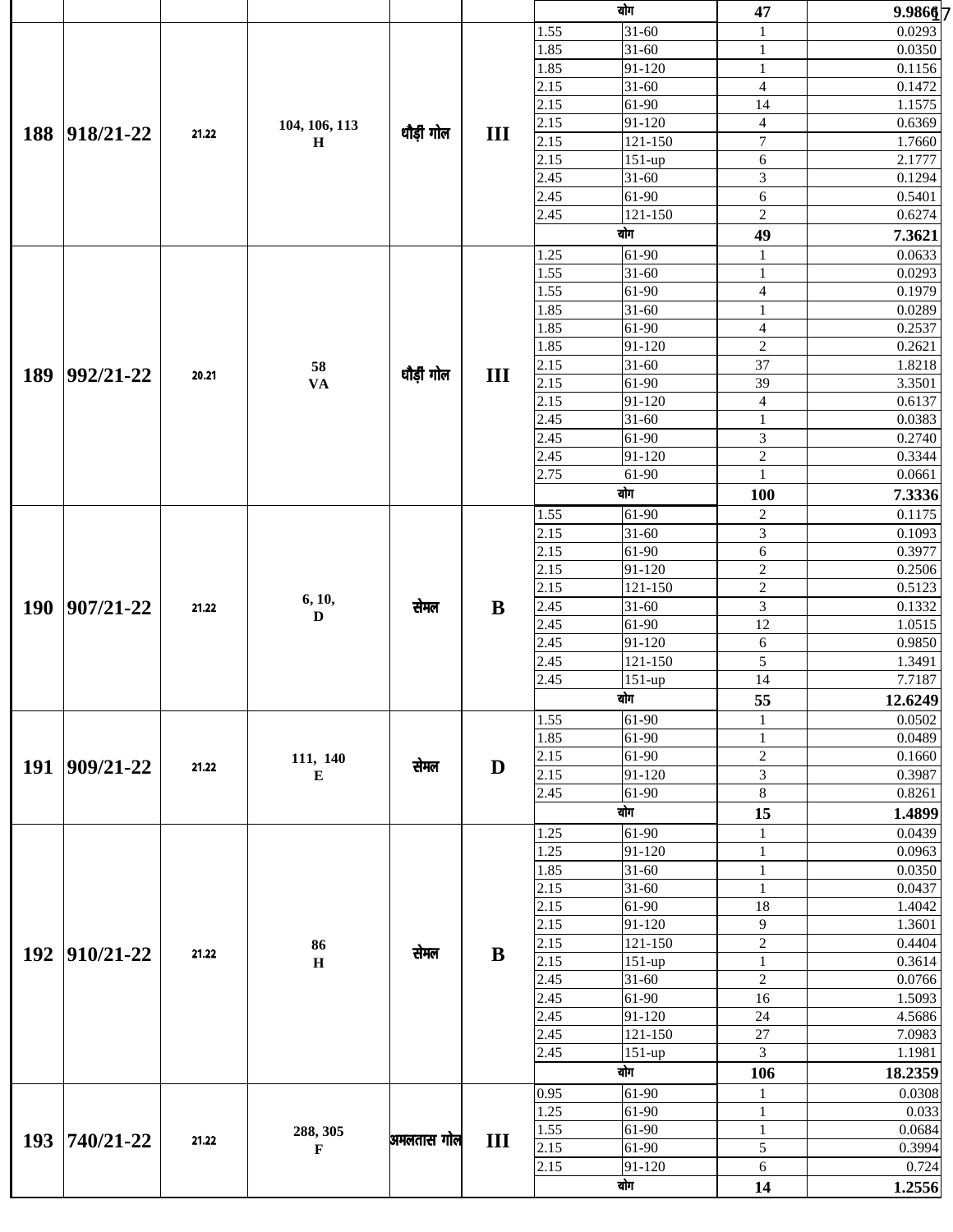|            | $ 816/20-21 $     | $20 - 21$   | 4                  | अमलतास    | III | 2.45         | $31 - 60$          | $\overline{3}$                   | 0.131718         |
|------------|-------------------|-------------|--------------------|-----------|-----|--------------|--------------------|----------------------------------|------------------|
| <b>194</b> |                   |             | D                  |           |     | 2.45         | 61-90              |                                  | 0.1106           |
|            |                   |             |                    |           |     |              | योग                | 4                                | 0.2423           |
|            |                   |             |                    |           |     | 0.95         | 61-90              |                                  | 0.0361           |
|            |                   |             |                    |           |     | 0.95         | 121-50             |                                  | 0.0884           |
|            |                   |             |                    |           |     | 1.25         | 61-90              | 5                                | 0.2311           |
|            |                   |             |                    |           |     | 1.25         | 91-120<br>61-90    | $\overline{2}$                   | 0.1685           |
|            |                   | 21.22       | 12, 14             |           |     | 1.55<br>1.55 | 91-120             | 11<br>$\overline{3}$             | 0.6130<br>0.2728 |
|            | 195 1199/21-22    | विकास कार्य |                    | सादन गोल  | III | 1.85         | 61-90              | 3                                | 0.2000           |
|            |                   |             | G                  |           |     | 1.85         | 91-120             |                                  | 0.1179           |
|            |                   |             |                    |           |     | 2.15         | 61-90              |                                  | 0.0971           |
|            |                   |             |                    |           |     | 2.15         | $91 - 120$         |                                  | 0.1777           |
|            |                   |             |                    |           |     | 2.15         | 121-150<br>योग     |                                  | 0.2672           |
|            |                   |             |                    |           |     | 1.85         | 91-120             | 30                               | 2.2698<br>0.4442 |
|            | 196 304/20-21     | 19.20       | 108,145<br>156,159 | सागौन गोल | IV  | 2.15         | 91-120             | $\overline{4}$<br>$\overline{7}$ | 1.1205           |
|            |                   |             | H                  |           |     |              | योग                | 11                               | 1.5647           |
|            | 737/20-21         | $20 - 21$   | 302,309            | सागौन गोल | IV  |              |                    |                                  |                  |
|            |                   |             |                    |           |     | 0.95         | $31 - 60$          | 25                               | 0.3776           |
|            |                   |             | 351,357            |           |     | 1.25         | $31 - 60$          | 195                              | 3.7074           |
| 197        |                   |             | H                  |           |     | 1.25         | 61-90              | 15                               | 0.4878           |
|            |                   |             |                    |           |     | 1.55         | $31 - 60$          | 236                              | 4.2074           |
|            |                   |             |                    |           |     | 1.55         | 61-90              | 18                               | 0.7262           |
|            |                   |             |                    |           |     |              | योग                | 489                              | 9.5064           |
|            |                   |             | 268,363            |           |     | 2.15         | 91-20              | 9                                | 1.272            |
|            | 198   754/20-21   | 20.21       | 379,402            | सागौन गोल | IV  | 2.15         | 121-150            | $\overline{2}$                   | 0.4271           |
|            |                   |             | $\bf H$            |           |     | 2.45         | 91-120<br>योग      | $\overline{3}$                   | 0.5095           |
|            |                   |             | <u>मा, म9, 97</u>  |           |     | 1.85         | 91-120             | 14<br>$\overline{3}$             | 2.2086<br>0.3226 |
|            |                   |             | 112, 143,          |           |     | 2.15         | 91-120             | 21                               | 2.7766           |
| <b>199</b> | $ 805/20-21 $     | 20.21       | 199,417            | सागौन गोल | IV  | 2.45         | 91-120             | 10                               | 1.6447           |
|            |                   |             | <u>L L C</u>       |           |     |              | योग                | 34                               | 4.7439           |
|            |                   |             |                    |           |     | 0.95         | 91-120             |                                  | 0.0594           |
|            |                   |             | 554,690            |           |     | 0.95         | 121-150            |                                  | 0.1164           |
| 200        | 820/20-21         | 20.21       | 612,703            | सागौन गोल | III | 1.25         | 91-120             | 6                                | 0.4459           |
|            |                   |             | 705                |           |     | 1.55<br>1.55 | 91-120<br>121-150  | 6                                | 0.5746<br>0.1899 |
|            |                   |             | C, A, H, B         |           |     |              | योग                | 15                               | 1.3862           |
|            |                   |             |                    |           |     | 1.55         | 91-120             | 3                                | 0.2975           |
|            |                   |             | 486, 579,          |           |     | 1.85         | 91-120             |                                  | 0.0979           |
| <b>201</b> | $ 924/20-21 $     | 20.21       | 682, 643           | सागौन गोल | IV  | 2.15         | 91-120             | $5\overline{)}$                  | 0.6092           |
|            |                   |             | A, B, C            |           |     | 2.45         | 91-120             | 11                               | 1.7378           |
|            |                   |             |                    |           |     |              | योग                | 20                               | 2.7424           |
|            | 575/19-20         | $19 - 20$   | 106                | साल गोल   | IV  | 0.95         | 61-90              | $\mathbf{1}$                     | 0.0399           |
|            |                   |             | $\mathbf A$        |           |     | 1.25         | $31 - 60$          | $\mathbf{1}$                     | 0.0219           |
| 202        |                   |             |                    |           |     | 1.25         | 61-90              | $\overline{2}$                   | 0.0934           |
|            |                   |             |                    |           |     | 1.55         | $31 - 60$          | 12                               | 0.3253           |
|            |                   |             |                    |           |     | 1.55         | 61-90              | 16                               | 0.8889           |
|            |                   |             |                    |           |     |              | योग                | 32                               | 1.3694           |
|            |                   |             |                    |           |     | 1.85<br>1.85 | $31 - 60$<br>61-90 | $\overline{4}$<br>14             | 0.1455<br>0.9403 |
| <b>203</b> | 576/19-20         | 19.20       | <b>107</b>         | साल गोल   | IV  | 2.15         | $31 - 60$          | $22\,$                           | 0.856            |
|            |                   |             | $\mathbf{A}$       |           |     | 2.15         | 61-90              | 49                               | 3.56             |
|            |                   |             |                    |           |     |              | योग                | 89                               | 5.5018           |
|            |                   |             |                    |           |     | 1.85         | 91-120             | 8                                | 0.9418           |
|            |                   |             | <b>109</b>         |           |     | 2.15         | 91-120             | <b>10</b>                        | 1.3915           |
|            | $204$   577/19-20 | 19.20       | $\blacktriangle$   | साल गोल   | IV  | 2.15         | 121-150            | $\mathbf{1}$                     | 0.2559           |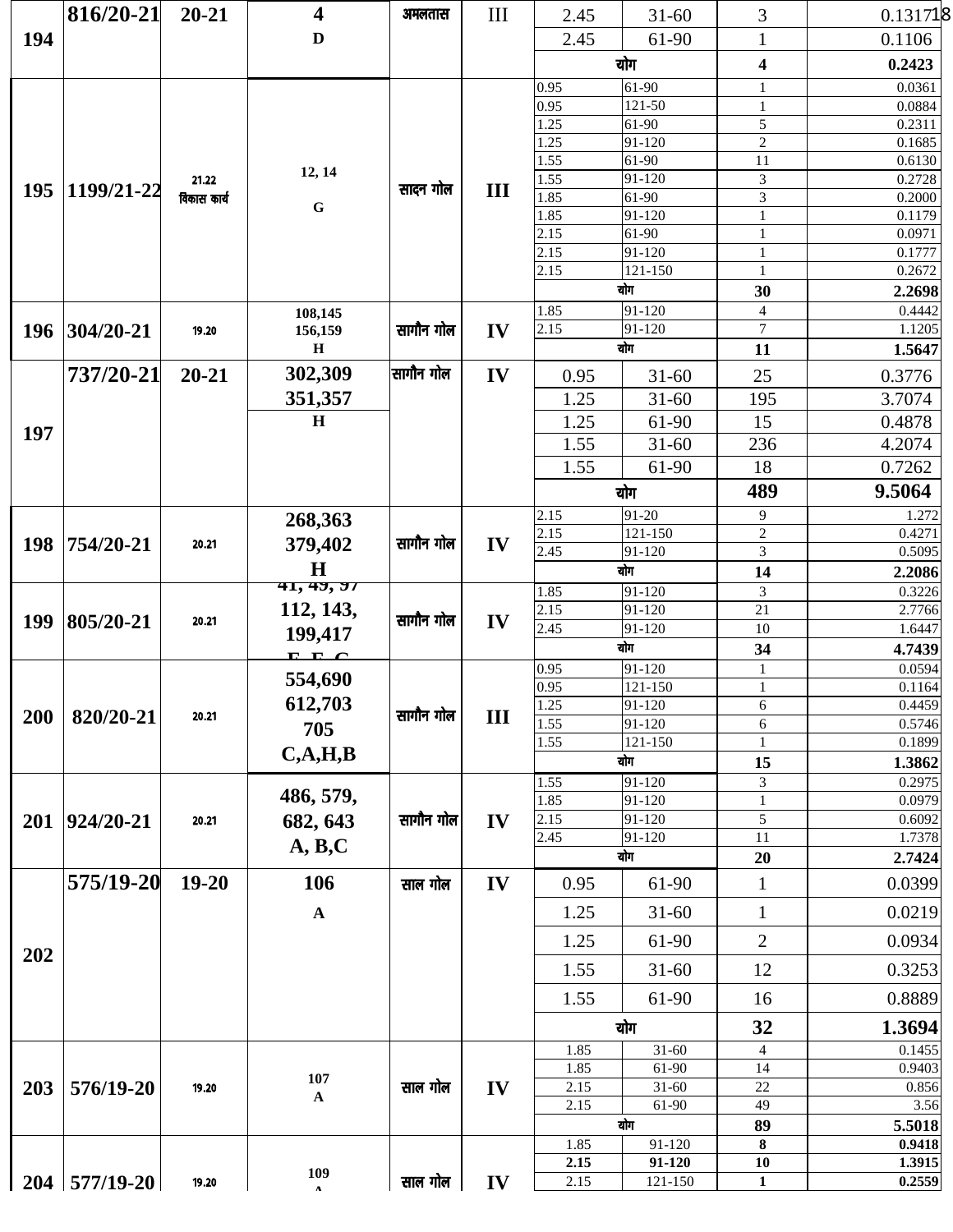|     |               |             | $\mathbf{A}$           |           |             | 2.45         | 91-120            | $\mathbf{1}$                       | $\boxed{0.2025}$ |
|-----|---------------|-------------|------------------------|-----------|-------------|--------------|-------------------|------------------------------------|------------------|
|     |               |             |                        |           |             |              | योग               | 20                                 | 2.7917           |
|     |               |             |                        |           |             | 0.95         | 91-120            |                                    | 0.0594           |
|     |               |             |                        |           |             | 1.25         | 91-120            | 3                                  | 0.2507           |
| 205 | 578/19-20     | 19.20       | 114                    | साल गोल   | IV          | 1.25         | 151up             |                                    | 0.2258           |
|     |               |             |                        |           |             | 1.55         | 91-120<br>121-150 | $\overline{2}$                     | 0.1926           |
|     |               |             |                        |           |             | 1.55         | योग               | $\overline{2}$<br>$\boldsymbol{9}$ | 0.3499<br>1.0784 |
|     |               |             |                        |           |             | 1.85         | $31 - 60$         | 5 <sup>5</sup>                     | 0.171            |
|     |               |             |                        |           |             | 1.85         | 61-90             | 3                                  | 0.1655           |
| 206 | 579/19-20     | 19.20       | 116,123<br>$\mathbf A$ | साल गोल   | IV          | 2.15         | $31 - 60$         | 20                                 | 0.7762           |
|     |               |             |                        |           |             | 2.15         | 61-90             | 17                                 | 1.1467           |
|     |               |             |                        |           |             | 1.85         | योग<br>91-120     | 45                                 | 2.2594<br>0.1665 |
|     |               |             |                        |           |             | 2.15         | 91-120            | $\overline{7}$                     | 1.1061           |
| 207 | 580/19-20     | 19.20       | 119,127                | साल गोल   | IV          | 2.15         | 121-150           |                                    | 0.2634           |
|     |               |             | A                      |           |             | 2.15         | $151$ -up         | $\overline{2}$                     | 0.8109           |
|     |               |             |                        |           |             |              | योग               | 11                                 | 2.3469           |
| 208 | $ 681/19-20 $ | $19 - 20$   | 319                    | सागौन गोल | III         | 1.85         | 91-120            | 4                                  | 0.4515           |
|     |               |             | $\bf{E}$               |           |             |              | योग               | 4                                  | 0.4515           |
|     | 682/19-20     | 19-20       | 283,286                | सागौन गोल | IV          | 1.85         | $31 - 60$         | 43                                 | 1.0015           |
|     |               |             | $\bf{E}$               |           |             | 2.15         | $31 - 60$         | 232                                | 6.9326           |
| 209 |               |             |                        |           |             | 2.45         | $31 - 60$         | 125                                | 4.1751           |
|     |               |             |                        |           |             |              | योग               | 400                                | 12.1092          |
|     | $ 687/19-20 $ | $19 - 20$   | 331                    | सागौन गोल | IV          | 1.85         | $31 - 60$         | 16                                 | 0.4148           |
|     |               |             | $\mathbf{A}$           |           |             | 1.85         | 61-90             | $\mathbf{1}$                       | 0.074            |
|     |               |             |                        |           |             | 2.15         | $31 - 60$         | 94                                 | 3.4519           |
| 210 |               |             |                        |           |             | 2.15         | 61-90             | 2                                  | 0.1476           |
|     |               |             |                        |           |             | 2.45         | $31 - 60$         | $\overline{4}$                     | 0.0655           |
|     |               |             |                        |           |             |              | योग               | 117                                | 4.1538           |
|     | $ 357/19-20 $ | $19-20$     | 18, 34, 58, 67         | शीशम गोल  | IV          | 2.15         | 91-120            | 8                                  | 1.1376           |
| 211 |               | विकास कार्य | ${\bf E}$              |           |             |              | योग               | 8                                  | 1.1376           |
|     | $ 365/19-20 $ | $19-20$     | 20,30,62               | शीशम गोल  | IV          | 0.95         | $31 - 60$         | 6                                  | 0.1061           |
|     |               | विकास कार्य | $\bf{E}$               |           |             | 1.25         | $31 - 60$         | 24                                 | 0.5801           |
| 212 |               |             |                        |           |             | 1.55         | $31 - 60$         | 18                                 | 0.5219           |
|     |               |             |                        |           |             |              | योग               | 48                                 | 1.2081           |
|     |               | 19.20       | 29,35,70               |           |             | 1.85         | 61-90             |                                    | 0.0835           |
| 213 | 366/19-20     | विकास कार्य | E                      | शीशम गोल  | III         | 2.15         | 61-90<br>योग      | 9                                  | 0.8099           |
|     |               |             |                        |           |             | 0.95         | 61-90             | <b>10</b><br>6                     | 0.8934<br>0.2459 |
|     |               |             | 104,118                |           |             | 0.95         | 91-120            | 103                                | 7.2599           |
| 214 | 482/19-20     | 19.20       | 129,137                | चीड़ गोल  | $\mathbf C$ | 0.95         | 121-150           | 50                                 | 5.2895           |
|     |               |             | D                      |           |             | 0.95         | $151$ -up         | 18                                 | 3.1262           |
|     |               |             |                        |           |             |              | योग               | 177                                | 15.9215          |
|     |               |             |                        |           |             | 1.25<br>1.25 | 61-90<br>91-120   | 28<br>49                           | 1.475<br>4.6186  |
|     |               |             |                        |           |             | 1.25         | 121-150           | 22                                 | 3.2975           |
| 215 | 483/19-20     | 19.20       | 101,112<br>134         | चीड़ गोल  | $\mathbf C$ | 1.25         | $151$ -up         | 14                                 | 2.9222           |
|     |               |             | D                      |           |             | 1.55         | $31 - 60$         | $\overline{2}$                     | 0.0487           |
|     |               |             |                        |           |             | 1.55<br>1.55 | 61-90<br>91-120   | 17<br>5                            | 0.9585<br>0.5147 |
|     |               |             |                        |           |             |              | योग               | 137                                | 13.8352          |
|     |               |             |                        |           |             | 1.85         | 61-90             | 65                                 | 3.4962           |
|     |               |             |                        |           |             |              |                   |                                    |                  |
|     |               |             |                        |           |             | 1.85         | 91-120            | $\overline{3}$                     | 0.3179           |